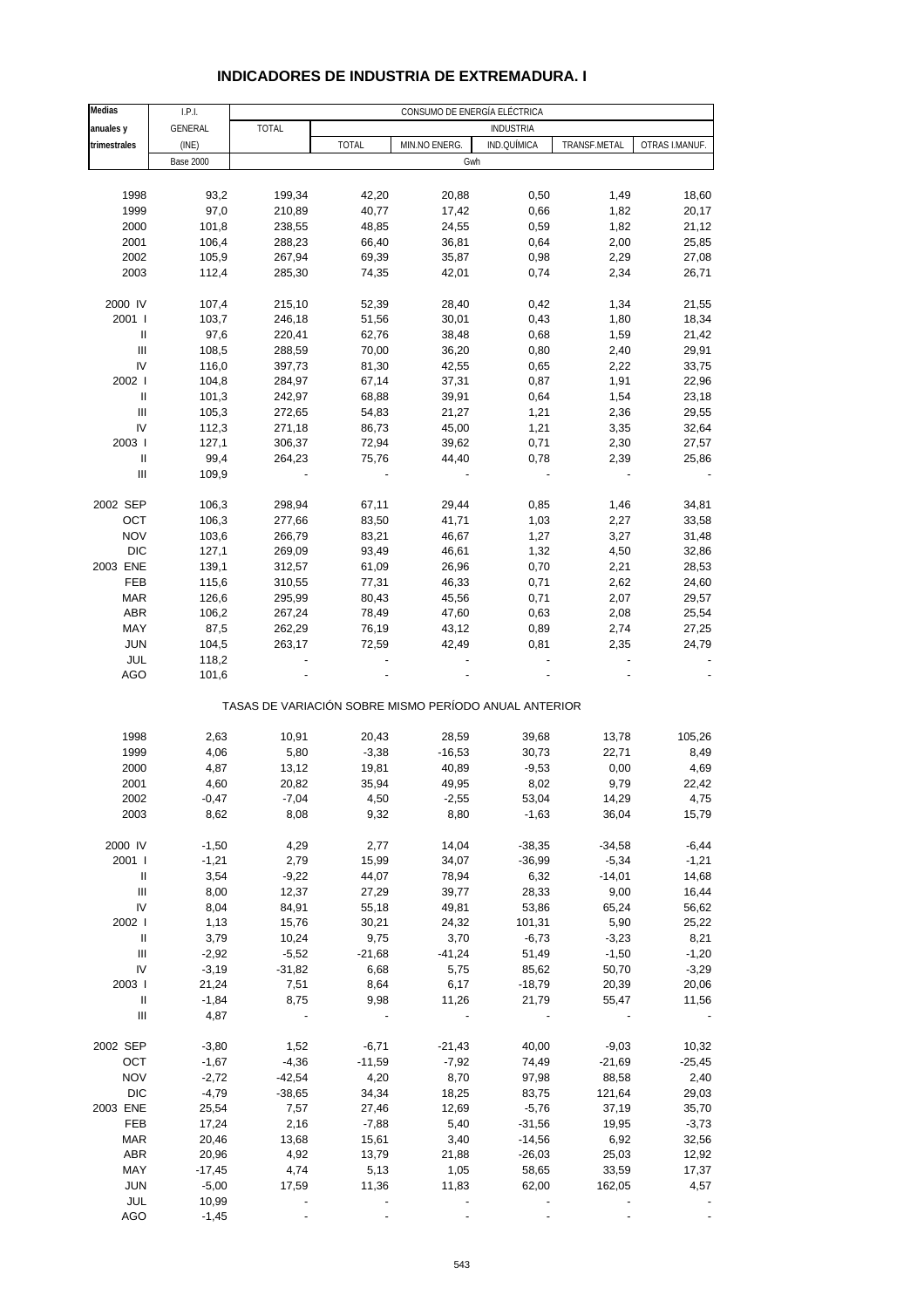### **INDICADORES DE INDUSTRIA DE EXTREMADURA**

| <b>Medias</b>                      |                                                       |                     | OPINIONES EMPRESARIALES: INDUSTRIA |               |             |
|------------------------------------|-------------------------------------------------------|---------------------|------------------------------------|---------------|-------------|
| anuales y                          | INDICADOR DE                                          | NIVEL CARTERA       | TENDENCIA                          | NIVEL         | UTILIZACIÓN |
| trimestrales                       | CLIMA INDUST.                                         | PEDIDOS             | PRODUCCIÓN                         | <b>STOCKS</b> | CAPACIDAD   |
|                                    |                                                       | Saldo de respuestas |                                    |               | $\%$        |
|                                    |                                                       |                     |                                    |               |             |
| 1998                               | $-10,7$                                               | -2                  | 8                                  | 24            | 73,2        |
| 1999                               | 1,8                                                   | $-2$                | 9                                  | 3             | 74,2        |
|                                    | $-12,0$                                               | $-27$               | 0                                  | 8             | 71,1        |
| 2000                               |                                                       |                     |                                    |               |             |
| 2001                               | $-12,8$                                               | $-38$               | 6                                  | 29            | 68,2        |
| 2002                               | $-19,9$                                               | $-28$               | 9                                  | 29            | 56,5        |
| 2003                               | $-10,1$                                               | -6                  | -6                                 | 21            | 68,9        |
|                                    |                                                       |                     |                                    |               |             |
| 2000 IV                            | $-7,5$                                                | 14                  | 2                                  | $-26$         | 66,6        |
| 2001 l                             | $-2,0$                                                | 1                   | 10                                 | 17            | 82,0        |
| Ш                                  | $-4,4$                                                | $-38$               | 8                                  | 25            | 73,2        |
| $\ensuremath{\mathsf{III}}\xspace$ | $-15,8$                                               | $-49$               | 1                                  | 28            | 65,0        |
| IV                                 | $-29,0$                                               | $-66$               | $\overline{7}$                     | 46            | 52,6        |
| 2002                               | $-29,3$                                               | $-45$               | 3                                  | 47            | 49,5        |
| Ш                                  | $-21,1$                                               | $-37$               | 27                                 | 21            | 52,9        |
| Ш                                  | $-16,6$                                               | 1                   | 5                                  | 29            | 67,5        |
| IV                                 | $-12,6$                                               | $-33$               | 0                                  | 17            | 56,2        |
| 2003                               | $-9,5$                                                | $-1$                | 0                                  | 37            | 59,5        |
| Ш                                  | $-10,7$                                               | $-13$               | 12                                 | 13            | 64,1        |
| Ш                                  |                                                       | -3                  | $-31$                              | 12            | 83,0        |
|                                    |                                                       |                     |                                    |               |             |
| 2002 OCT                           | $-13,7$                                               | $-70$               | -3                                 | 14            |             |
| <b>NOV</b>                         | $-12,4$                                               | -8                  | 0                                  | $-1$          |             |
| <b>DIC</b>                         | $-11,6$                                               | $-22$               | $\overline{2}$                     | 39            |             |
|                                    |                                                       |                     |                                    |               |             |
| 2003 ENE                           | $-10,5$                                               | 9                   | $\mathbf 0$                        | 34            |             |
| FEB                                | $-9,2$                                                | $-19$               | 0                                  | 39            |             |
| <b>MAR</b>                         | $-8,8$                                                | $\overline{7}$      | 0                                  | 39            |             |
| <b>ABR</b>                         | $-10,0$                                               | 0                   | 12                                 | 39            |             |
| MAY                                | $-10,7$                                               | 0                   | 35                                 | 0             |             |
| <b>JUN</b>                         | $-11,4$                                               | $-38$               | $-10$                              | 0             |             |
| JUL                                |                                                       | $-10$               | $-32$                              | 45            |             |
| AGO                                |                                                       | 0                   | 0                                  | 40            |             |
| <b>SEP</b>                         |                                                       | $\mathbf 0$         | $-61$                              | $-48$         |             |
|                                    | TASAS DE VARIACIÓN SOBRE MISMO PERÍODO ANUAL ANTERIOR |                     |                                    |               |             |
|                                    |                                                       |                     |                                    |               |             |
| 1998                               |                                                       |                     |                                    |               |             |
| 1999                               |                                                       |                     |                                    |               |             |
| 2000                               |                                                       |                     |                                    |               |             |
| 2001                               |                                                       |                     |                                    |               |             |
| 2002                               |                                                       |                     |                                    |               |             |
| 2003                               |                                                       |                     |                                    |               |             |
|                                    |                                                       |                     |                                    |               |             |
| 2000 IV                            |                                                       |                     |                                    |               |             |
| 2001 l                             |                                                       |                     |                                    |               |             |
| Ш                                  |                                                       |                     |                                    |               |             |
| Ш                                  |                                                       |                     |                                    |               |             |
| IV                                 |                                                       |                     |                                    |               |             |
|                                    |                                                       |                     |                                    |               |             |
| 2002                               |                                                       |                     |                                    |               |             |
| $\mathbf{I}$                       |                                                       |                     |                                    |               |             |
| Ш                                  |                                                       |                     |                                    |               |             |
| IV                                 |                                                       |                     |                                    |               |             |
| 2003                               |                                                       |                     |                                    |               |             |
| Ш                                  |                                                       |                     |                                    |               |             |
| Ш                                  |                                                       |                     |                                    |               |             |
|                                    |                                                       |                     |                                    |               |             |
| 2002 OCT                           |                                                       |                     |                                    |               |             |
| <b>NOV</b>                         |                                                       |                     |                                    |               |             |
| <b>DIC</b>                         |                                                       |                     |                                    |               |             |
| 2003 ENE                           |                                                       |                     |                                    |               |             |
| <b>FEB</b>                         |                                                       |                     |                                    |               |             |
| <b>MAR</b>                         |                                                       |                     |                                    |               |             |
| ABR                                |                                                       |                     |                                    |               |             |
| MAY                                |                                                       |                     |                                    |               |             |
|                                    |                                                       |                     |                                    |               |             |
| <b>JUN</b>                         |                                                       |                     |                                    |               |             |
| JUL                                |                                                       |                     |                                    |               |             |
| <b>AGO</b>                         |                                                       |                     |                                    |               |             |
| <b>SEP</b>                         |                                                       |                     |                                    |               |             |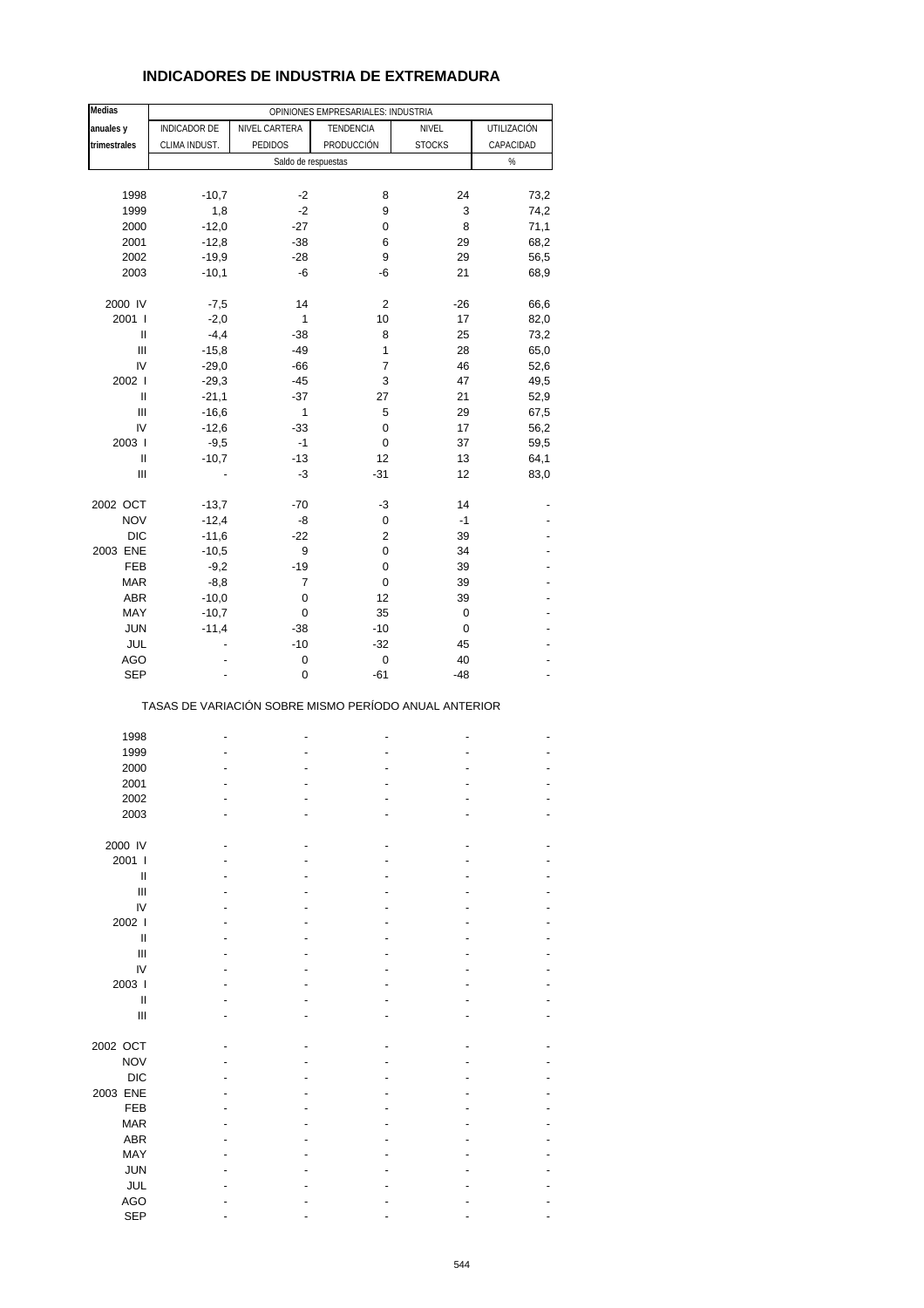| INDICADORES DE CONSTRUCCION DE EXTREMADURA. I |  |
|-----------------------------------------------|--|
|-----------------------------------------------|--|

| Medias                             |              |                  | VISADOS: SUPERFICIE A CONSTRUIR                       |                 |              |              | LICENCIAS: SUPERFICIE A CONSTRUIR |                          |                  |
|------------------------------------|--------------|------------------|-------------------------------------------------------|-----------------|--------------|--------------|-----------------------------------|--------------------------|------------------|
| anuales y                          | <b>TOTAL</b> | <b>EDIFICIOS</b> | <b>SERVICIOS</b>                                      | <b>OTROS</b>    | <b>TOTAL</b> |              | RESIDENCIAL                       |                          | NO RESID.        |
| trimestrales                       |              | <b>VIVIENDAS</b> | COMERCIALES                                           | <b>DESTINOS</b> |              | <b>TOTAL</b> | VIVIENDAS                         | COLECTIVOS               |                  |
|                                    |              |                  |                                                       |                 |              |              |                                   |                          |                  |
|                                    |              | Metros cuadrados |                                                       |                 |              |              | Miles de metros cuadrados         |                          |                  |
|                                    |              |                  |                                                       |                 |              |              |                                   |                          |                  |
| 1998                               | 142.975      | 123.971          | 7.959                                                 | 11.045          | 84           | 71           | 70                                | $\mathbf{1}$             | 13               |
| 1999                               | 149.748      | 128.227          | 5.394                                                 | 16.128          | 110          | 95           | 94                                | $\mathbf{1}$             | 15               |
| 2000                               | 168.414      | 142.887          | 6.465                                                 | 19.062          | 112          | 95           | 94                                | $\mathbf{1}$             | 17               |
| 2001                               | 164.378      | 130.480          | 11.766                                                | 22.132          | 90           | 72           | 71                                | $\mathbf{1}$             | 19               |
| 2002                               | 174.372      | 145.094          | 12.606                                                | 16.620          | 122          | 100          | 97                                | 3                        | 22               |
| 2003                               |              |                  |                                                       |                 |              | 72           |                                   | $\mathbf{1}$             |                  |
|                                    | 152.245      | 128.397          | 11.151                                                | 12.697          | 90           |              | 71                                |                          | 18               |
|                                    |              |                  |                                                       |                 |              |              |                                   |                          |                  |
| 2000 III                           | 165.456      | 137.118          | 5.295                                                 | 23.043          | 86           | 77           | 75                                | $\sqrt{2}$               | $\boldsymbol{9}$ |
| IV                                 | 146.738      | 126.490          | 6.475                                                 | 13.773          | 133          | 115          | 113                               | $\sqrt{2}$               | 18               |
| 2001 l                             | 196.121      | 141.062          | 14.743                                                | 40.316          | 89           | 65           | 65                                | 0                        | 23               |
| Ш                                  | 155.443      | 129.873          | 10.622                                                | 14.948          | 92           | 71           | 69                                | $\sqrt{2}$               | 21               |
| $\ensuremath{\mathsf{III}}\xspace$ | 137.920      | 106.738          | 9.029                                                 | 22.153          | 101          | 86           | 86                                | $\pmb{0}$                | 15               |
| IV                                 | 168.026      | 144.247          | 12.668                                                | 11.111          | 80           | 65           | 63                                | $\sqrt{2}$               | 15               |
|                                    |              |                  |                                                       |                 |              |              |                                   |                          |                  |
| 2002 l                             | 137.667      | 114.720          | 5.614                                                 | 17.333          | 134          | 117          | 116                               | $\mathbf{1}$             | 17               |
| $\ensuremath{\mathsf{II}}$         | 208.625      | 176.534          | 16.810                                                | 15.281          | 118          | 97           | 91                                | 6                        | 21               |
| $\ensuremath{\mathsf{III}}\xspace$ | 193.806      | 159.256          | 16.238                                                | 18.312          | 107          | 88           | 87                                | $\mathbf{1}$             | 18               |
| IV                                 | 157.392      | 129.865          | 11.762                                                | 15.553          | 128          | 97           | 95                                | 3                        | 31               |
| 2003                               | 141.536      | 117.670          | 12.163                                                | 11.702          | 88           | 68           | 68                                | $\mathbf{1}$             | 20               |
| Ш                                  | 162.954      | 139.123          | 10.139                                                | 13.692          | 94           | 81           | 80                                | $\mathbf{1}$             | 13               |
|                                    |              |                  |                                                       |                 |              |              |                                   |                          |                  |
|                                    |              |                  | 13.345                                                |                 |              |              |                                   | $\pmb{0}$                |                  |
| 2002 JUL                           | 216.335      | 180.116          |                                                       | 22.874          | 68           | 49           | 49                                |                          | 19               |
| <b>AGO</b>                         | 207.101      | 177.368          | 13.046                                                | 16.687          | 83           | 65           | 65                                | $\pmb{0}$                | 18               |
| <b>SEP</b>                         | 157.981      | 120.283          | 22.324                                                | 15.374          | 169          | 151          | 148                               | 3                        | 18               |
| OCT                                | 177.354      | 144.358          | 20.236                                                | 12.760          | 149          | 123          | 123                               | $\pmb{0}$                | 26               |
| <b>NOV</b>                         | 165.318      | 135.832          | 10.532                                                | 18.954          | 116          | 73           | 68                                | 5                        | 43               |
| <b>DIC</b>                         | 129.505      | 109.406          | 4.519                                                 | 14.945          | 119          | 96           | 93                                | 3                        | 23               |
| 2003 ENE                           | 133.377      | 118.136          | 4.232                                                 | 11.009          | 78           | 64           | 64                                | $\pmb{0}$                | 14               |
| FEB                                | 163.808      | 136.161          | 11.942                                                | 15.705          | 104          | 76           | 74                                | $\sqrt{2}$               | 28               |
|                                    |              |                  |                                                       |                 |              |              |                                   |                          |                  |
| <b>MAR</b>                         | 127.423      | 98.714           | 20.316                                                | 8.393           | 83           | 65           | 65                                | $\mathbf 0$              | 18               |
| ABR                                | 139.436      | 122.619          | 5.802                                                 | 11.015          | 94           | 81           | 80                                | $\mathbf{1}$             | 13               |
| MAY                                | 230.961      | 195.555          | 11.531                                                | 23.875          |              |              |                                   |                          |                  |
| <b>JUN</b>                         | 118.466      | 99.194           | 13.085                                                | 6.187           |              |              |                                   |                          |                  |
|                                    |              |                  | TASAS DE VARIACIÓN SOBRE MISMO PERÍODO ANUAL ANTERIOR |                 |              |              |                                   |                          |                  |
|                                    |              |                  |                                                       |                 |              |              |                                   |                          |                  |
| 1998                               | 44,18        | 51,59            | 36,48                                                 | $-4,37$         | 5,10         | 1,66         | $-0,12$                           |                          | 29,17            |
| 1999                               | 4,74         | 3,43             | $-32,23$                                              | 46,02           | 30,20        | 32,98        | 34,29                             | $-40,00$                 | 14,84            |
| 2000                               | 12,46        | 11,43            | 19,87                                                 | 18,19           | 2,59         | 0,44         | $-0,09$                           | 66,67                    | 16,29            |
| 2001                               | $-2,40$      | $-8,68$          | 81,98                                                 | 16,11           | $-19,57$     | $-24,61$     | $-24,67$                          | $-20,00$                 | 8,21             |
| 2002                               | 6,08         | 11,20            | 7,15                                                  | $-24,91$        | 34,65        | 39,26        | 37,46                             | 166,67                   | 16,96            |
| 2003                               | $-12,07$     | $-11,83$         | $-0,54$                                               | $-22,13$        | $-32,26$     | $-37,00$     | $-37,11$                          | $-25,00$                 | $-3,95$          |
|                                    |              |                  |                                                       |                 |              |              |                                   |                          |                  |
| 2000 III                           | 14,80        | 6,35             | 59,26                                                 | 94,29           | $-7,89$      | $-11,54$     | $-12,79$                          | 150,00                   | 42,11            |
|                                    |              |                  |                                                       |                 |              |              |                                   |                          |                  |
| IV                                 | 11,13        | 14,56            | 15,19                                                 | $-13,96$        | 21,21        | 19,38        | 18,47                             | 150,00                   | 34,15            |
| 2001 l                             | 11,88        | $-4,57$          | 72,92                                                 | 112,71          | $-0,37$      | $-3,45$      | $-2,49$                           | $\overline{\phantom{a}}$ | 9,38             |
| Ш                                  | $-16,50$     | $-18,89$         | 90,86                                                 | $-27,00$        | $-34,82$     | $-41,21$     | $-42,66$                          | 133,33                   | 3,28             |
| $\ensuremath{\mathsf{III}}\xspace$ | $-16,64$     | $-22,16$         | 70,51                                                 | $-3,86$         | 17,51        | 11,74        | 14,22                             | $\overline{\phantom{a}}$ | 66,67            |
| IV                                 | 14,51        | 14,04            | 95,65                                                 | $-19,33$        | $-40,00$     | $-43,77$     | $-44,41$                          | 0,00                     | $-16,36$         |
| 2002 l                             | $-29,80$     | $-18,67$         | $-61,92$                                              | $-57,01$        | 51,50        | 79,08        | 77,55                             | $\overline{\phantom{a}}$ | $-25,71$         |
| $\ensuremath{\mathsf{II}}$         | 34,21        | 35,93            | 58,26                                                 | 2,22            | 27,80        | 35,98        | 31,88                             | 157,14                   | 0,00             |
| Ш                                  | 40,52        | 49,20            | 79,84                                                 | $-17,34$        | 5,96         | 3,11         | 1,95                              |                          | 22,22            |
|                                    |              |                  |                                                       |                 |              |              |                                   |                          |                  |
| IV                                 | $-6,33$      | $-9,97$          | $-7,15$                                               | 39,98           | 60,00        | 50,52        | 50,26                             | 60,00                    | 100,00           |
| 2003                               | 2,81         | 2,57             | 116,65                                                | $-32,49$        | $-34,24$     | $-41,60$     | $-41,67$                          | $-33,33$                 | 15,38            |
| $\ensuremath{\mathsf{II}}$         | $-21,89$     | $-21,19$         | $-39,68$                                              | $-10,39$        | $-25,98$     | $-21,36$     | $-21,57$                          | 0,00                     | $-45,83$         |
|                                    |              |                  |                                                       |                 |              |              |                                   |                          |                  |
| 2002 JUL                           | 14,13        | 27,69            | 113,93                                                | $-45,87$        | $-33,33$     | $-44,94$     | $-44,94$                          |                          | 46,15            |
| AGO                                | 111,45       | 163,18           | $-6,07$                                               | 0,14            | $-20,95$     | $-22,62$     | $-22,62$                          |                          | $-14,29$         |
| <b>SEP</b>                         | 25,12        | 7,63             | 220,70                                                | 103,93          | 77,89        | 79,76        | 76,19                             |                          | 63,64            |
| OCT                                | 4,36         | 1,40             | 102,14                                                | $-27,35$        | 98,67        | 108,47       | 127,78                            | $\overline{\phantom{a}}$ | 62,50            |
|                                    |              |                  |                                                       |                 |              |              |                                   |                          |                  |
| <b>NOV</b>                         | 20,97        | 19,46            | $-23,60$                                              | 106,72          | 19,59        | $-9,88$      | $-16,05$                          |                          | 168,75           |
| <b>DIC</b>                         | $-34,42$     | $-38,07$         | $-68,19$                                              | 126,47          | 75,00        | 77,78        | 72,22                             |                          | 64,29            |
| 2003 ENE                           | $-11,92$     | $-9,00$          | $-26,54$                                              | $-30,47$        | $-36,07$     | $-42,86$     | $-42,86$                          | $\blacksquare$           | 40,00            |
| FEB                                | 16,79        | 10,79            | 206,13                                                | 16,75           | $-28,28$     | $-43,28$     | $-43,94$                          | 0,00                     | 154,55           |
| <b>MAR</b>                         | 5,03         | 7,97             | 182,91                                                | $-63,05$        | $-38,97$     | $-38,10$     | $-37,50$                          | $\overline{\phantom{a}}$ | $-41,94$         |
| <b>ABR</b>                         | $-44,38$     | $-42,41$         | $-78,07$                                              | $-2,69$         | $-25,98$     | $-21,36$     | $-21,57$                          | 0,00                     | $-45,83$         |
| MAY                                | 17,39        | 26,41            | $-31,10$                                              | $-5,70$         |              |              |                                   |                          |                  |
| <b>JUN</b>                         | $-33,60$     | $-38,76$         | 80,88                                                 | $-32,77$        |              |              |                                   |                          |                  |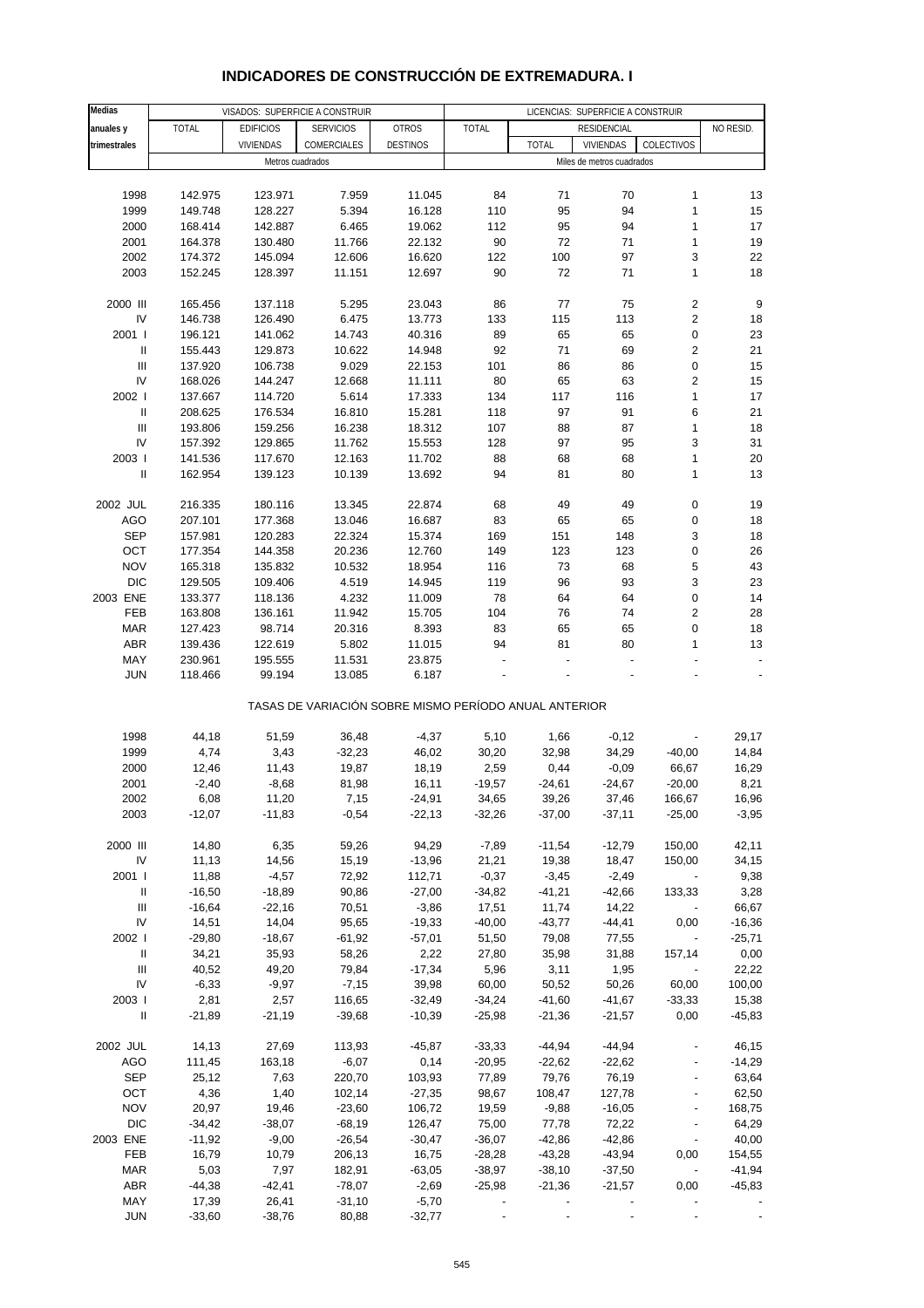| Medias                               |                   |                  |                  | VIVIENDAS VISADAS COLEGIO ARQUITECTOS TÉCNICOS        |                   |                 |                       | LICENCIAS MUNIC.: Nº DE VIVIENDAS |                   |
|--------------------------------------|-------------------|------------------|------------------|-------------------------------------------------------|-------------------|-----------------|-----------------------|-----------------------------------|-------------------|
| anuales y                            | <b>TOTAL</b>      |                  | OBRA NUEVA       |                                                       | Α                 | А               | OBRA                  | REHABI-                           | DEMO-             |
| trimestrales                         |                   | <b>TOTAL</b>     | EDIF.VIV.        | OTROS EDIF.                                           | AMPLIAR           | <b>REFORMAR</b> | NUEVA                 | LITACIÓN                          | LICIÓN            |
|                                      |                   |                  |                  |                                                       | Unidades          |                 |                       |                                   |                   |
|                                      |                   |                  |                  |                                                       |                   |                 |                       |                                   |                   |
| 1998                                 | 833               | 786              | 780              | 6                                                     | 23                | 24              | 414                   | 26                                | 17                |
| 1999                                 | 845               | 769              | 767              | $\overline{\mathbf{c}}$<br>14                         | 24<br>26          | 52              | 525                   | 30<br>22                          | 22<br>27          |
| 2000<br>2001                         | 948<br>842        | 867<br>748       | 854<br>744       | 4                                                     | 18                | 55<br>77        | 523<br>375            | 23                                | 20                |
| 2002                                 | 908               | 813              | 807              | 5                                                     | 21                | 74              | 541                   | 19                                | 24                |
| 2003                                 | 858               | 753              | 749              | 4                                                     | 21                | 84              | 402                   | 24                                | 22                |
|                                      |                   |                  |                  |                                                       |                   |                 |                       |                                   |                   |
| 2000 III                             | 911               | 819              | 811              | 8                                                     | 24                | 68              | 390                   | 20                                | 16                |
| IV                                   | 842               | 754              | 747              | $\overline{7}$                                        | 29                | 59              | 666                   | 24                                | 23                |
| 2001 l                               | 921               | 823              | 819              | 4                                                     | 11                | 87              | 318                   | 21                                | 19                |
| $\, \parallel$                       | 818               | 732              | 724              | 8                                                     | 21                | 65              | 376                   | 26                                | 18                |
| Ш<br>IV                              | 654               | 563              | 560              | 3                                                     | 17                | 74              | 462                   | 16                                | 17                |
| 2002                                 | 976<br>764        | 874<br>695       | 873<br>694       | 1<br>1                                                | 22<br>12          | 80<br>56        | 343<br>642            | 31<br>15                          | 26<br>22          |
| $\mathbf{II}$                        | 1.083             | 992              | 981              | 11                                                    | 25                | 66              | 497                   | 22                                | 22                |
| $\ensuremath{\mathsf{III}}\xspace$   | 982               | 878              | 874              | 4                                                     | 26                | 78              | 493                   | 22                                | 24                |
| IV                                   | 802               | 686              | 680              | 6                                                     | 20                | 96              | 530                   | 17                                | 28                |
| 2003                                 | 799               | 697              | 694              | 3                                                     | 19                | 82              | 372                   | 25                                | 20                |
| $\sf II$                             | 918               | 809              | 804              | 5                                                     | 23                | 86              | 490                   | 22                                | 28                |
|                                      |                   |                  |                  |                                                       |                   |                 |                       |                                   |                   |
| 2002 JUL                             | 1.122             | 984              | 976              | 8                                                     | 43                | 95              | 274                   | 24                                | 19                |
| <b>AGO</b>                           | 1.014             | 952              | 951              | 1                                                     | 8                 | 54              | 380                   | 16                                | 23                |
| <b>SEP</b>                           | 810               | 698              | 696              | $\overline{\mathbf{c}}$                               | 26                | 86              | 826                   | 26                                | 31                |
| OCT<br><b>NOV</b>                    | 886<br>895        | 775<br>732       | 762<br>729       | 13<br>3                                               | 18<br>32          | 93<br>131       | 673<br>431            | 17<br>24                          | 40<br>26          |
| <b>DIC</b>                           | 625               | 551              | 550              | $\mathbf{1}$                                          | $10$              | 64              | 486                   | 9                                 | 17                |
| 2003 ENE                             | 748               | 665              | 664              | 1                                                     | 12                | 71              | 350                   | 21                                | 15                |
| FEB                                  | 922               | 820              | 815              | 5                                                     | 23                | 79              | 412                   | 41                                | 27                |
| <b>MAR</b>                           | 726               | 606              | 603              | 3                                                     | 23                | 97              | 355                   | 13                                | 17                |
| ABR                                  | 831               | 718              | 714              | 4                                                     | 19                | 94              | 490                   | 22                                | 28                |
| MAY                                  | 1.257             | 1.163            | 1.160            | 3                                                     | 30                | 64              | ÷                     | ÷                                 |                   |
| <b>JUN</b>                           | 666               | 546              | 539              | $\overline{7}$                                        | 19                | 101             |                       |                                   |                   |
|                                      |                   |                  |                  | TASAS DE VARIACIÓN SOBRE MISMO PERÍODO ANUAL ANTERIOR |                   |                 |                       |                                   |                   |
| 1998                                 | 51,71             | 55,91            | 55,29            | 233,33                                                | 46,24             | $-17,23$        | $-3,44$               | $-27,71$                          | $-50,71$          |
| 1999                                 | 1,35              | $-2,17$          | $-1,73$          | $-61,43$                                              | 3,68              | 112,63          | 26,89                 | 13,42                             | 26,09             |
| 2000                                 | 12,24             | 12,74            | 11,31            | 500,00                                                | 8,51              | 6,42            | $-0,49$               | $-26,76$                          | 24,90             |
| 2001                                 | $-11,15$          | $-13,73$         | $-12,87$         | $-68,52$                                              | $-30,72$          | 38,46           | $-28,33$              | 7,69                              | $-26,38$          |
| 2002                                 | 7,77              | 8,67             | 8,56             | 27,45                                                 | 16,98             | $-3,16$         | 44,26                 | $-19,29$                          | 20,00             |
| 2003                                 | $-7,02$           | $-10,75$         | $-10,55$         | $-37,84$                                              | 13,51             | 38,25           | $-36,58$              | 49,23                             | 6, 10             |
| 2000 III                             | $-0,15$           | 2,25             | 1,93             | 47,06                                                 | 4,35              | $-23,11$        | $-19,10$              | $-10,29$                          | $-20,00$          |
| IV                                   | 19,60             | 18,07            | 17,15            | 600,00                                                | 74,00             | 21,09           | 25,28                 | $-5,33$                           | 30,19             |
| 2001 l                               | $-8,27$           | $-12,57$         | $-11,24$         | $-77,19$                                              | $-64, 13$         | 171,88          | $-16,68$              | $-11,43$                          | $-59,72$          |
| Ш                                    | $-20,94$          | $-23,30$         | $-22,57$         | $-57,63$                                              | 14,55             | 4,84            | $-42,56$              | 34,48                             | $-16,92$          |
| $\ensuremath{\mathsf{III}}\xspace$   | $-28,22$          | $-31,26$         | $-30,92$         | $-64,00$                                              | $-29,17$          | 8,87            | 18,65                 | $-21,31$                          | 4,17              |
| IV                                   | 15,91             | 15,97            | 16,88            | $-80,95$                                              | $-25,29$          | 35,39           | $-48,52$              | 29,58                             | 13,04             |
| 2002                                 | $-17,08$          | $-15,51$         | $-15,23$         | $-69,23$                                              | 12,12             | $-35,63$        | 101,78                | $-27,42$                          | 13,79             |
| $\, \parallel$                       | 32,36             | 35,52            | 35,56            | 32,00                                                 | 17,46             | 1,54            | 32,30                 | $-16,67$                          | 22,22             |
| Ш                                    | 50,23             | 55,95            | 56,13            | 22,22                                                 | 50,98             | 6,33            | 6,71                  | 37,50                             | 46,00             |
| IV                                   | $-17,83$          | $-21,51$         | $-22,04$         | 325,00                                                | $-7,69$           | 19,50           | 54,67                 | $-45,65$                          | 6,41              |
| 2003  <br>$\ensuremath{\mathsf{II}}$ | 4,58<br>$-15,21$  | 0,24<br>$-18,45$ | 0,00<br>$-18,01$ | 125,00<br>$-57,58$                                    | 56,76<br>$-8,11$  | 47,02<br>30,81  | $-41,97$<br>$-19,54$  | 66,67<br>10,00                    | $-10,61$<br>75,00 |
|                                      |                   |                  |                  |                                                       |                   |                 |                       |                                   |                   |
| 2002 JUL                             | 30,31             | 29,82            | 28,93            | 700,00                                                | 115,00            | 14,46           | $-42,19$              | 9,09                              | 0,00              |
| AGO                                  | 134,18            | 171,23           | 174,06           | $-75,00$                                              | $-60,00$          | $-12,90$        | $-9,52$               | 0,00                              | 91,67             |
| <b>SEP</b>                           | 21,44             | 20,34            | 20,83            | $-50,00$                                              | 136,36            | 13,16           | 67,55                 | 160,00                            | 63,16             |
| OCT                                  | $-11,93$          | $-11,93$         | $-13,41$         |                                                       | 0,00              | $-13,89$        | 124,33                | $-57,50$                          | 37,93             |
| <b>NOV</b>                           | 8,35              | 0,83             | 0,41             | $\blacksquare$                                        | 33,33             | 72,37           | 7,21                  | $-14,29$                          | $-7,14$           |
| <b>DIC</b>                           | $-42,97$          | $-45,77$         | $-45,65$         | $-75,00$                                              | $-56,52$          | 12,28           | 49,08                 | $-62,50$                          | $-19,05$          |
| 2003 ENE                             | $-12,41$          | $-14,74$         | $-14,65$         | $-50,00$                                              | 0,00              | 14,52           | $-36,94$              | 10,53                             | $-37,50$          |
| FEB                                  | 12,30             | 10,22            | 9,69             | 400,00                                                | 109,09            | 19,70           | $-46,28$              | 272,73                            | 17,39             |
| <b>MAR</b><br><b>ABR</b>             | 17,86<br>$-38,49$ | 7,83<br>$-42,19$ | 7,49<br>$-41,95$ | 200,00<br>$-66,67$                                    | 64,29<br>$-54,76$ | 142,50<br>40,30 | $-41, 13$<br>$-19,54$ | $-13,33$<br>10,00                 | $-10,53$<br>75,00 |
| MAY                                  | 28,27             | 29,51            | 31,37            | $-80,00$                                              | 76,47             | $-1,54$         |                       |                                   |                   |
| <b>JUN</b>                           | $-27,37$          | $-34,69$         | $-35,06$         | 16,67                                                 | 26,67             | 53,03           |                       |                                   |                   |

### **INDICADORES DE CONSTRUCCIÓN DE EXTREMADURA. II**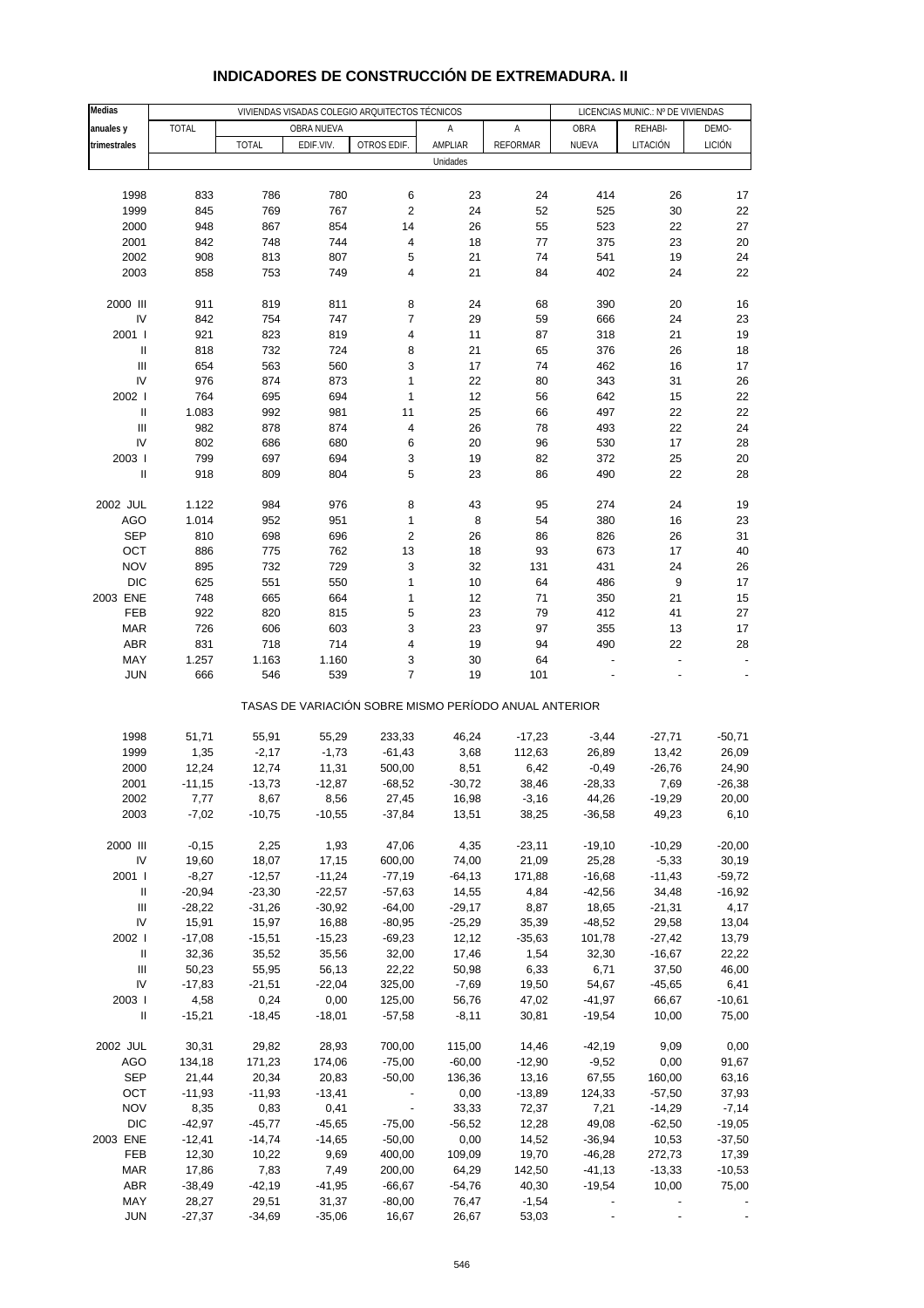| Medias                             |                |                  | <b>VIVIENDAS</b>     |                          |                          |               |                |                                                       |                          |                            | LIQUIDACIÓN      |
|------------------------------------|----------------|------------------|----------------------|--------------------------|--------------------------|---------------|----------------|-------------------------------------------------------|--------------------------|----------------------------|------------------|
|                                    |                | <b>INICIADAS</b> |                      |                          | TERMINADAS               |               |                | PROYECTOS VISADOS<br>POR EL COLEGIO DE ARQUITECTOS    |                          | CERTIFICAC.<br>FIN DE OBRA | <b>EJECUCIÓN</b> |
| anuales y<br>trimestrales          | <b>TOTAL</b>   | PROTEGIDAS       | <b>LIBRES</b>        | <b>TOTAL</b>             | PROTEGIDAS               | <b>LIBRES</b> | <b>TOTAL</b>   | <b>PROTEGIDOS</b>                                     | <b>LIBRES</b>            | Nº VIVIENDAS               | MAT. OBRA        |
|                                    |                |                  |                      |                          | Unidades                 |               |                |                                                       |                          | Unidades                   | Miles €          |
|                                    |                |                  |                      |                          |                          |               |                |                                                       |                          |                            |                  |
|                                    |                |                  |                      |                          |                          |               |                |                                                       |                          |                            |                  |
| 1998<br>1999                       | 664<br>788     | 196<br>195       | 468<br>592           | 540<br>714               | 171<br>215               | 369           | 764<br>768     | 242                                                   | 522<br>631               | 289                        | 9.818<br>8.863   |
|                                    |                |                  |                      |                          |                          | 499           |                | 137                                                   |                          | 263                        |                  |
| 2000<br>2001                       | 779<br>899     | 177<br>157       | 602<br>742           | 675<br>799               | 205<br>231               | 470<br>568    | 915<br>1.058   | 257<br>163                                            | 658<br>895               | 238<br>239                 | 8.156<br>9.973   |
| 2002                               | 1.027          | 171              | 856                  |                          |                          | 592           |                | 396                                                   | 915                      |                            | 9.866            |
| 2003                               | 654            | 32               | 622                  | 771<br>801               | 179<br>108               |               | 1.311<br>876   |                                                       | 662                      | 204                        |                  |
|                                    |                |                  |                      |                          |                          | 693           |                | 214                                                   |                          | 231                        | 10.809           |
| 2000 III                           | 797            | 214              | 583                  | 784                      | 267                      | 517           | 1.133          | 290                                                   | 843                      | 226                        | 7.421            |
| IV                                 | 924            | 165              | 759                  | 843                      | 209                      | 634           | 935            | 384                                                   | 551                      | 202                        | 7.412            |
| 2001 l                             | 832            | 336              | 496                  | 832                      | 236                      | 595           | 858            | 88                                                    | 770                      | 263                        | 11.028           |
| $\ensuremath{\mathsf{II}}$         | 745            | 52               | 693                  | 897                      | 195                      | 703           | 1.391          | 215                                                   | 1.176                    | 255                        | 9.800            |
| $\ensuremath{\mathsf{III}}\xspace$ | 1.151          | 92               | 1.059                | 708                      | 271                      | 437           | 932            | 131                                                   | 801                      | 210                        | 9.730            |
| IV                                 | 868            | 147              | 721                  | 757                      | 222                      | 535           | 1.050          | 218                                                   | 833                      | 227                        | 9.335            |
| 2002                               | 1.086          | 337              | 750                  | 644                      | 113                      | 531           | 1.030          | 382                                                   | 649                      | 203                        | 9.402            |
| $\ensuremath{\mathsf{II}}$         | 774            | 190              | 584                  | 896                      | 313                      | 583           | 1.530          | 135                                                   | 1.395                    | 220                        | 10.542           |
| $\mathbf{III}$                     | 1.333          | 78               | 1.255                | 901                      | 142                      | 759           | 1.236          | 310                                                   | 926                      | 216                        | 10.738           |
| IV                                 | 913            | 79               | 834                  | 642                      | 146                      | 496           | 1.447          | 756                                                   | 691                      | 175                        | 8.781            |
| 2003                               | 654            | 32               | 622                  | 801                      | 108                      | 693           | 876            | 214                                                   | 662                      | 179                        | 8.749            |
| $\ensuremath{\mathsf{II}}$         | ÷,             | ÷,               | $\ddot{\phantom{0}}$ | $\overline{\phantom{a}}$ | $\overline{\phantom{a}}$ | ÷,            | $\overline{a}$ | $\overline{a}$                                        | $\overline{\phantom{a}}$ | 284                        | 12.869           |
|                                    |                |                  |                      |                          |                          |               |                |                                                       |                          |                            |                  |
| 2002 JUL                           | 1.970          | 96               | 1.874                | 983                      | 179                      | 804           | 1.382          | 283                                                   | 1.099                    | 399                        | 18.028           |
| <b>AGO</b>                         | 1.637          | 119              | 1.518                | 937                      | 104                      | 833           | 1.301          | 290                                                   | 1.011                    | 166                        | 10.794           |
| <b>SEP</b>                         | 392            | 18               | 374                  | 784                      | 144                      | 640           | 1.026          | 357                                                   | 669                      | 84                         | 3.393            |
| OCT                                | 1.107          | 118              | 989                  | 838                      | 173                      | 665           | 728            | 85                                                    | 643                      | 146                        | 7.114            |
| <b>NOV</b>                         | 1.011          | 101              | 910                  | 724                      | 215                      | 509           | 2.590          | 2.048                                                 | 542                      | 261                        | 10.547           |
| <b>DIC</b>                         | 621            | 19               | 602                  | 363                      | 50                       | 313           | 1.023          | 135                                                   | 888                      | 118                        | 8.682            |
| 2003 ENE                           | 599            | 20               | 579                  | 635                      | 36                       | 599           | 931            | 115                                                   | 816                      | 103                        | 5.687            |
| FEB                                | 538            | 50               | 488                  | 994                      | 254                      | 740           | 1.015          | 314                                                   | 701                      | 337                        | 14.380           |
| <b>MAR</b>                         | 826            | 27               | 799                  | 773                      | 33                       | 740           | 682            | 212                                                   | 470                      | 96                         | 6.179            |
| ABR                                | $\overline{a}$ | $\overline{a}$   | Ĭ.                   |                          |                          |               | Ĭ.             | $\overline{a}$                                        | $\overline{a}$           | 118                        | 6.272            |
| MAY                                |                |                  |                      |                          |                          |               |                |                                                       |                          | 130                        | 5.987            |
| <b>JUN</b>                         |                |                  |                      |                          |                          |               |                |                                                       |                          | 604                        | 26.348           |
|                                    |                |                  |                      |                          |                          |               |                |                                                       |                          |                            |                  |
|                                    |                |                  |                      |                          |                          |               |                | TASAS DE VARIACIÓN SOBRE MISMO PERÍODO ANUAL ANTERIOR |                          |                            |                  |
|                                    |                |                  |                      |                          |                          |               |                |                                                       |                          |                            |                  |
| 1998                               | $-10,13$       | $-32,19$         | 4,00                 | $-9,63$                  | $-19,73$                 | $-4,03$       | $-11,02$       | $-20,62$                                              | $-5,73$                  | $-17,50$                   | $-17,11$         |
| 1999                               | 18,61          | $-0,13$          | 26,44                | 32,24                    | 25,79                    | 35,22         | 0,50           | $-43,23$                                              | 20,76                    | $-9,06$                    | $-9,73$          |
| 2000                               | $-1,11$        | $-9,51$          | 1,66                 | $-5,39$                  | $-4,53$                  | $-5,76$       | 19,18          | 87,44                                                 | 4,31                     | $-9,27$                    | $-7,97$          |
| 2001                               | 15,41          | $-11,41$         | 23,28                | 18,25                    | 12,51                    | 20,76         | 15,61          | $-36,68$                                              | 36,07                    | 0,35                       | 22,28            |
| 2002                               | 14,22          | 9,21             | 15,28                | $-3,48$                  | $-22,63$                 | 4,32          | 23,90          | 142,74                                                | 2,25                     | $-14,85$                   | $-1,08$          |
| 2003                               | $-39,76$       | $-90,40$         | $-17,02$             | 24,26                    | $-5,00$                  | 30,51         | $-14,98$       | $-44,02$                                              | 2,11                     | 9,46                       | 8,39             |
|                                    |                |                  |                      |                          |                          |               |                |                                                       |                          |                            |                  |
| 2000 III                           | $-9,71$        | 19,11            | $-17,08$             | 9,34                     | 80,59                    | $-9,13$       | 91,60          | 173,58                                                | 73,70                    | $-45,59$                   | $-44,39$         |
| ${\sf IV}$                         | 44,98          | $-17,64$         | 73,68                | 2,85                     | 8,65                     | 1,06          | 25,40          | 155,43                                                | $-7,45$                  | $-48,03$                   | $-44,38$         |
| 2001                               | 16,20          | 86,16            | $-7,41$              | 72,66                    | 41,52                    | 89,19         | 9,35           | $-54,87$                                              | 30,58                    | 10,96                      | 40,30            |
| Ш                                  | 9,78           | $-64,93$         | 30,51                | 51,49                    | 9,36                     | 69,59         | 72,12          | 33,82                                                 | 81,63                    | $-11,03$                   | $-1,33$          |
| Ш                                  | 44,44          | $-57,17$         | 81,75                | $-9,69$                  | 1,62                     | $-15,53$      | $-17,71$       | $-54,71$                                              | $-4,98$                  | $-7,22$                    | 31,11            |
| IV                                 | $-6,10$        | $-11,11$         | $-5,01$              | $-10,20$                 | 5,89                     | $-15,52$      | 12,38          | $-43,32$                                              | 51,21                    | 12,54                      | 25,94            |
| 2002                               | 30,57          | 0,10             | 51,24                | $-22,53$                 | $-52,05$                 | $-10,81$      | 20,09          | 333,71                                                | $-15,76$                 | $-22,91$                   | $-14,74$         |
| Ш                                  | 3,94           | 268,39           | $-15,78$             | $-0,19$                  | 60,79                    | $-17,08$      | 9,94           | $-37,21$                                              | 18,56                    | $-13,97$                   | 7,57             |
| Ш                                  | 15,85          | $-15,27$         | 18,54                | 27,31                    | $-47,48$                 | 73,68         | 32,61          | 136,04                                                | 15,65                    | 3,02                       | 10,36            |
| IV                                 | 5,22           | $-45,91$         | 15,63                | $-15,24$                 | $-34,14$                 | $-7,41$       | 37,77          | 247,32                                                | $-17,01$                 | $-23,02$                   | $-5,93$          |
| 2003 l                             | $-39,76$       | $-90,40$         | $-17,02$             | 24,26                    | $-5,00$                  | 30,51         | $-14,98$       | $-44,02$                                              | 2,11                     | $-11,99$                   | $-6,95$          |
| $\mathbf{II}$                      |                |                  |                      |                          |                          |               |                |                                                       | $\overline{\phantom{a}}$ | 29,29                      | 22,07            |
|                                    |                |                  |                      |                          |                          |               |                |                                                       |                          |                            |                  |
| 2002 JUL                           | 223,48         | $-13,51$         | 276,31               | 26,68                    | $-54,68$                 | 111,02        | 47,65          | 282,43                                                | 27,49                    | 20,54                      | 31,20            |
| AGO                                | $-20,69$       | 105,17           | $-24,33$             | 8,32                     | $-60,61$                 | 38,60         | 19,03          | 88,31                                                 | 7,67                     | $-25,56$                   | $-14,48$         |
| <b>SEP</b>                         | $-49,68$       | $-83,02$         | $-44,43$             | 62,32                    | $-6,49$                  | 94,53         | 33,59          | 115,06                                                | 11,13                    | 10,53                      | 19,97            |
| OCT                                | 12,61          | $-43,00$         | 27,45                | 11,29                    | $-46,11$                 | 53,94         | $-38,82$       | $-72,67$                                              | $-26,85$                 | $-10,43$                   | $-3,53$          |
| <b>NOV</b>                         | 0,00           | $-39,16$         | 7,69                 | $-14,01$                 | 22,86                    | $-23,69$      | 97,26          | 843,78                                                | $-50,55$                 | $-13,00$                   | $-9,43$          |
| <b>DIC</b>                         | 1,97           | $-71,64$         | 11,07                | $-46,30$                 | $-70,41$                 | $-38,26$      | 57,87          | 8,00                                                  | 69,79                    | $-46, 12$                  | $-3,37$          |
| 2003 ENE                           | $-53,67$       | $-96,02$         | $-26,80$             | $-13,37$                 | $-66,97$                 | $-4,01$       | $-27,38$       | $-78,50$                                              | 9,24                     | $-25,36$                   | 9,97             |
| FEB                                | $-59,65$       | $-85,59$         | $-50,53$             | 88,97                    | 243,24                   | 63,72         | 25,31          | 84,71                                                 | 9,53                     | $-10,37$                   | $-25,57$         |
| <b>MAR</b>                         | 30,70          | $-83,23$         | 69,64                | 14,69                    | $-78,98$                 | 43,13         | $-31,73$       | $-51,82$                                              | $-15,92$                 | 1,05                       | 66,31            |
| ABR                                |                |                  |                      |                          |                          |               |                |                                                       |                          | $-17,48$                   | $-0,51$          |
| MAY                                |                |                  |                      |                          |                          |               |                |                                                       |                          | $-13,33$                   | $-31,62$         |
| <b>JUN</b>                         |                |                  |                      |                          |                          |               |                |                                                       |                          | 65,03                      | 59,03            |

#### **INDICADORES DE CONSTRUCCIÓN DE EXTREMADURA. III**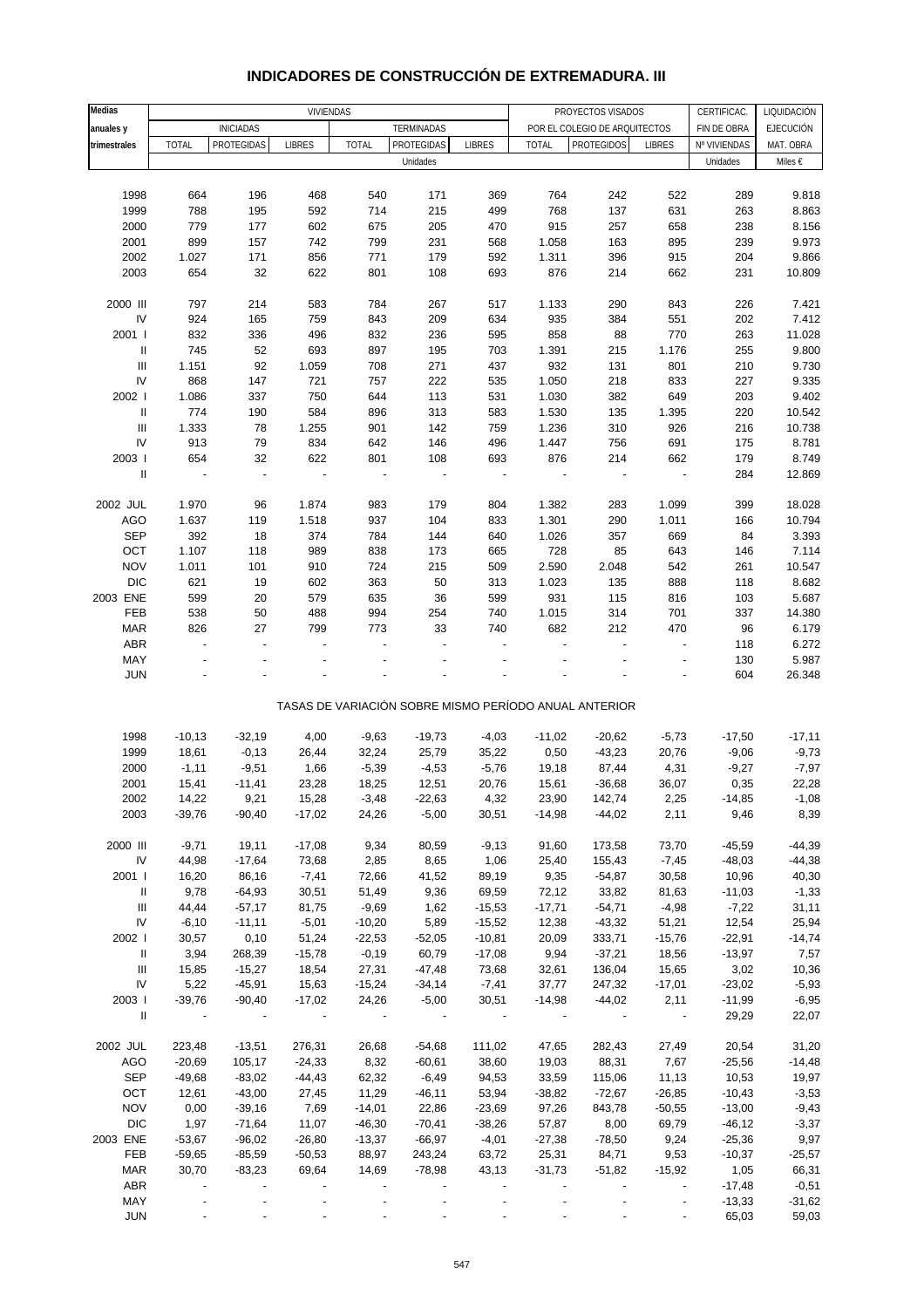# **INDICADORES DE CONSTRUCCIÓN DE EXTREMADURA. IV**

| <b>Medias</b>                      | CONSUMO   |           | LICITACIÓN OFICIAL (SEOPAN) |                          |                                                       | LICITACIÓN OFICIAL (FOMENTO) |              | CONSUMO     |
|------------------------------------|-----------|-----------|-----------------------------|--------------------------|-------------------------------------------------------|------------------------------|--------------|-------------|
| anuales y                          | DE        | TOTAL     | EDIFICACIÓN                 | OBRA CIVIL               | TOTAL                                                 | EDIFICACIÓN                  | INGENIERÍA   | E.ELECTRICA |
| trimestrales                       | CEMENTO   |           |                             |                          |                                                       |                              | <b>CIVIL</b> | CONSTRUC.   |
|                                    | Toneladas |           |                             |                          | Miles €                                               |                              |              | Gwh         |
|                                    |           |           |                             |                          |                                                       |                              |              |             |
| 1998                               | 68.048    | 30.217,6  | 10.337,2                    | 19.880,3                 | 35.706                                                | 9.382                        | 26.324       | 0,726       |
| 1999                               | 74.762    | 41.075,2  | 9.128,5                     | 31.946,7                 | 40.007                                                | 9.602                        | 30.404       | 0,937       |
| 2000                               | 80.238    | 30.714,4  | 7.442,9                     | 23.271,5                 | 32.524                                                | 7.153                        | 25.371       | 0,983       |
| 2001                               | 80.585    |           | 8.123,0                     | 32.236,5                 | 43.131                                                | 8.248                        | 34.883       | 1,075       |
| 2002                               | 81.256    | 40.359,5  |                             |                          |                                                       |                              |              |             |
|                                    |           | 65.580,6  | 6.459,5                     | 59.121,2                 | 68.023                                                | 8.072                        | 59.951       | 1,202       |
| 2003                               | 77.549    | 62.972,8  | 19.784,5                    | 43.188,4                 | 47.844                                                | 19.884                       | 27.960       | 1,251       |
| 2000 III                           | 85.337    | 14.224,0  | 9.748,4                     | 4.475,5                  | 18.279                                                | 9.458                        | 8.821        | 1,023       |
| IV                                 | 77.232    | 40.940,5  | 5.598,2                     | 35.342,3                 | 46.611                                                | 7.149                        | 39.463       | 0,777       |
| 2001 l                             | 73.527    | 15.858,0  | 1.718,4                     |                          | 17.006                                                | 2.067                        | 14.939       | 1,106       |
| Ш                                  | 85.056    | 62.466,0  | 9.985,0                     | 14.139,7                 | 63.139                                                | 7.192                        | 55.947       |             |
|                                    |           |           |                             | 52.480,9                 |                                                       |                              |              | 0,869       |
| $\ensuremath{\mathsf{III}}\xspace$ | 83.191    | 62.389,4  | 12.189,5                    | 50.200,0                 | 71.288                                                | 13.953                       | 57.334       | 1,189       |
| IV                                 | 80.564    | 20.724,6  | 8.599,1                     | 12.125,5                 | 21.090                                                | 9.780                        | 11.310       | 1,137       |
| 2002                               | 77.869    | 30.556,0  | 6.101,6                     | 24.454,4                 | 34.195                                                | 5.986                        | 28.209       | 1,241       |
| $\, \parallel$                     | 92.728    | 107.582,6 | 5.136,5                     | 102.446,1                | 111.346                                               | 6.181                        | 105.165      | 1,177       |
| Ш                                  | 83.041    | 59.152,5  | 10.967,0                    | 48.185,4                 | 66.541                                                | 13.251                       | 53.290       | 1,162       |
| IV                                 | 71.386    | 65.031,5  | 3.632,7                     | 61.398,8                 | 60.008                                                | 6.869                        | 53.139       | 1,226       |
| 2003                               | 71.976    | 42.264,2  | 31.320,9                    | 10.943,4                 | 40.001                                                | 30.002                       | 9.999        | 1,344       |
| $\mathbf{II}$                      | 83.121    | 83.681,5  | 8.248,0                     | 75.433,4                 | 59.608                                                | 4.707                        | 54.901       | 1,157       |
|                                    |           |           |                             |                          |                                                       |                              |              |             |
| 2002 JUL                           | 98.159    | 151.066,6 | 20.236,4                    | 130.830,2                | 154.800                                               | 24.118                       | 130.681      | 1,242       |
| AGO                                | 77.972    | 15.262,1  | 8.100,6                     | 7.161,6                  | 26.508                                                | 10.841                       | 15.668       | 1,110       |
| <b>SEP</b>                         | 72.992    | 11.128,7  | 4.564,2                     | 6.564,5                  | 18.314                                                | 4.793                        | 13.521       | 1,135       |
| OCT                                | 88.612    | 9.504,7   | 2.457,4                     | 7.047,2                  | 25.623                                                | 5.729                        | 19.894       | 1,198       |
| <b>NOV</b>                         | 73.347    | 109.492,5 | 4.638,3                     | 104.854,2                | 123.277                                               | 8.945                        | 114.332      | 1,404       |
| <b>DIC</b>                         | 52.198    | 76.097,3  | 3.802,3                     | 72.295,0                 | 31.124                                                | 5.933                        | 25.191       | 1,077       |
| 2003 ENE                           | 60.479    | 19.513,4  | 16.533,5                    | 2.979,9                  | 17.263                                                | 14.155                       | 3.108        | 1,387       |
| FEB                                | 70.533    | 56.115,3  | 47.343,6                    | 8.771,7                  | 53.153                                                | 45.424                       | 7.729        | 1,245       |
| <b>MAR</b>                         | 84.917    | 51.164,0  | 30.085,6                    | 21.078,4                 | 49.587                                                | 30.427                       | 19.160       | 1,399       |
| <b>ABR</b>                         | 83.452    | 32.525,4  | 3.891,8                     | 28.633,6                 | 22.252                                                | 1.093                        | 21.159       | 1,297       |
| MAY                                | 80.197    | 100.004,3 | 8.709,6                     | 91.294,7                 | 96.964                                                | 8.321                        | 88.643       | 1,072       |
| <b>JUN</b>                         | 85.714    | 118.514,6 | 12.142,8                    | 106.371,9                |                                                       |                              |              | 1,103       |
|                                    |           |           |                             |                          | TASAS DE VARIACIÓN SOBRE MISMO PERÍODO ANUAL ANTERIOR |                              |              |             |
|                                    |           |           |                             |                          |                                                       |                              |              |             |
| 1998                               | 29,39     | 117,92    | 64,57                       | 162,09                   | 94,33                                                 | 71,69                        | 125,75       | 13,71       |
| 1999                               | 9,87      | 35,93     | $-11,69$                    | 60,70                    | 12,05                                                 | 2,34                         | 15,50        | 29,05       |
| 2000                               | 7,32      | $-25,22$  | $-18,47$                    | $-27,16$                 | $-18,70$                                              | $-25,51$                     | $-16,55$     | 4,89        |
| 2001                               | 0,43      | 31,40     | 9,14                        | 38,52                    | 32,61                                                 | 15,31                        | 37,49        | 9,46        |
| 2002                               | 0,83      | 62,49     | $-20,48$                    | 83,40                    | 57,71                                                 | $-2,14$                      | 71,87        | 11,74       |
| 2003                               | $-9,09$   | $-8,83$   | 252,09                      | $-31,93$                 | $-44, 12$                                             | 222,48                       | $-64,81$     | 3,43        |
|                                    |           |           |                             |                          |                                                       |                              |              |             |
| 2000 III                           | 11,99     | $-66,90$  | 373,25                      | $-89,06$                 | $-40,50$                                              | 219,06                       | $-68,22$     | 8,10        |
| IV                                 | 10,21     | 80,59     | $-49,03$                    | 202,42                   | 132,74                                                | $-28,70$                     | 294,59       | $-11,07$    |
| 2001 l                             | $-8,65$   | 14,88     | $-72,09$                    | 84,92                    | 37,66                                                 | $-57,34$                     | 98,95        | 5,33        |
| Ш                                  | 9,20      | 15,92     | 20,78                       | 15,03                    | 19,46                                                 | 0,45                         | 22,44        | $-19,54$    |
| Ш                                  | $-2,51$   | 338,62    | 25,04                       | $\overline{\phantom{a}}$ | 290,00                                                | 47,53                        | 549,97       | 16,22       |
| IV                                 | 4,32      | -49,38    | 53,60                       | $-65,69$                 | $-54,75$                                              | 36,81                        | $-71,34$     | 46,44       |
| 2002                               | 5,91      | 92,69     | 255,09                      | 72,95                    | 101,08                                                | 189,65                       | 88,83        | 12,21       |
| Ш                                  | 9,02      | 72,23     | $-48,56$                    | 95,21                    | 76,35                                                 | $-14,06$                     | 87,97        | 35,44       |
| Ш                                  | $-0,18$   | $-5,19$   | $-10,03$                    | $-4,01$                  | $-6,66$                                               | $-5,04$                      | $-7,05$      | $-2,27$     |
| IV                                 | $-11,39$  | 213,79    | $-57,76$                    | 406,36                   | 184,53                                                | $-29,76$                     | 369,83       | 7,83        |
| 2003                               | $-7,57$   | 38,32     | 413,32                      | $-55,25$                 | 16,98                                                 | 401,20                       | $-64,55$     | 8,27        |
| $\ensuremath{\mathsf{II}}$         | $-10,36$  | $-22,22$  | 60,58                       | $-26,37$                 | $-63,38$                                              | $-26,86$                     | $-64,88$     | $-1,67$     |
|                                    |           |           |                             |                          |                                                       |                              |              |             |
| 2002 JUL                           | 9,38      | 151,14    | 108,50                      | 159,34                   | 118,59                                                | 61,76                        | 133,75       | $-19,30$    |
| AGO                                | $-4,32$   | $-55,45$  | 273,20                      | $-77,68$                 | 2,90                                                  | 992,84                       | $-36,74$     | 4,82        |
| <b>SEP</b>                         | $-6,83$   | $-88,00$  | $-81,52$                    | $-90,36$                 | $-84,39$                                              | $-81,54$                     | $-85,19$     | 17,01       |
| OCT                                | 0,29      | 48,24     | $-48,26$                    | 323,98                   | 122,09                                                | $-14,96$                     | 314,46       | 14,31       |
| <b>NOV</b>                         | $-16,16$  | 274,70    | $-62,07$                    | 517,06                   | 643,17                                                | $-14,48$                     |              | 9,77        |
| <b>DIC</b>                         | $-20,73$  | 186,72    | $-56,89$                    | 307,95                   | $-11,44$                                              | $-51,14$                     | 9,52         | $-0,74$     |
| 2003 ENE                           | $-25,63$  | $-66,85$  | 182,58                      | $-94,38$                 | $-69,67$                                              | 165,77                       | $-93,98$     | 16,16       |
| FEB                                | $-12,99$  | 402,94    | 324,32                      |                          | 451,15                                                | 395,52                       |              | 4,62        |
| <b>MAR</b>                         | 19,23     | 136,33    | $\overline{\phantom{a}}$    | 3,56                     | 37,63                                                 | 778,12                       | $-41,16$     | 4,48        |
| <b>ABR</b>                         | $-10,45$  | $-31,33$  | $-32,19$                    | $-31,21$                 | $-38,35$                                              | $-83,80$                     | $-27,90$     | 19,10       |
| MAY                                | $-16,26$  | $-62,84$  | 79,44                       | $-65,45$                 | $-66,50$                                              | 35,85                        | $-68,71$     | $-17,79$    |
| <b>JUN</b>                         | $-3,93$   |           | 152,10                      |                          |                                                       |                              |              | $-3,08$     |
|                                    |           |           |                             |                          |                                                       |                              |              |             |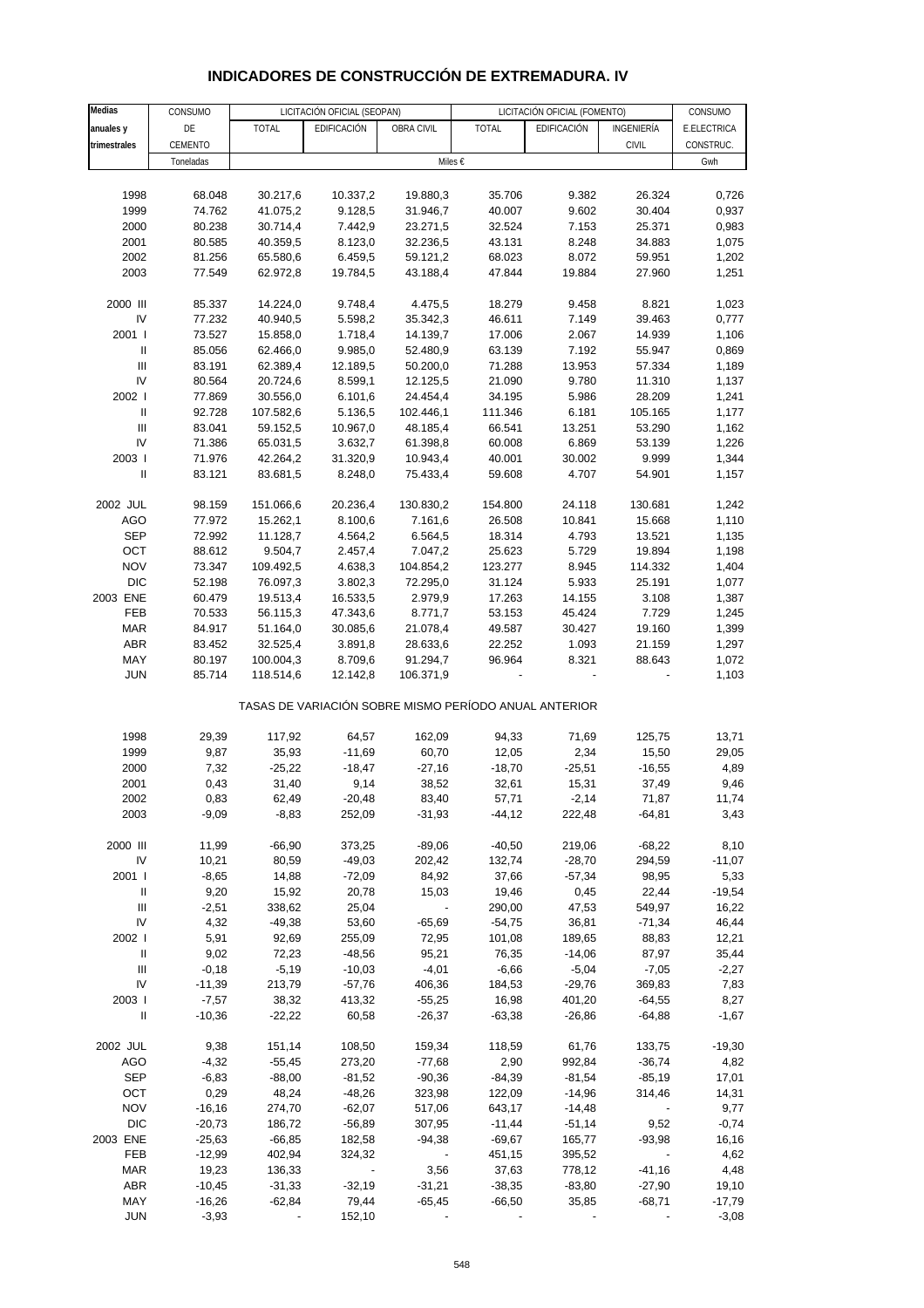| Medias                             |                    |                    |                    | ESTABLECIMIENTOS HOTELEROS                            |                          |                  |                    |
|------------------------------------|--------------------|--------------------|--------------------|-------------------------------------------------------|--------------------------|------------------|--------------------|
| anuales y                          |                    | NÚMERO DE VIAJEROS |                    |                                                       | NÚMERO DE PERNOCTACIONES |                  | <b>GRADO DE</b>    |
| trimestrales                       | <b>TOTAL</b>       | <b>ESPAÑOLES</b>   | <b>EXTRANJEROS</b> | <b>TOTAL</b>                                          | <b>ESPAÑOLES</b>         | EXTRANJEROS      | OCUPACIÓN          |
|                                    |                    |                    | Unidades           |                                                       |                          |                  | %                  |
|                                    |                    |                    |                    |                                                       |                          |                  |                    |
| 1998                               | 70.112             | 62.746             | 7.366              | 110.511                                               | 100.276                  | 10.235           | 37,72              |
| 1999                               | 86.335             | 74.715             | 11.620             | 133.359                                               | 116.670                  | 16.688           | 30,61              |
| 2000                               | 91.649             | 79.350             | 12.300             | 145.234                                               | 127.809                  | 17.426           | 32,90              |
| 2001                               | 90.589             | 78.514             | 12.075             | 150.360                                               | 132.362                  | 17.998           | 33,72              |
| 2002                               | 82.778             | 70.273             | 12.505             | 141.003                                               | 122.561                  | 18.442           | 31,60              |
| 2003                               | 82.910             | 70.803             | 12.108             | 142.635                                               | 124.449                  | 18.187           | 30,35              |
|                                    |                    |                    |                    |                                                       |                          |                  |                    |
| 2000 IV                            | 88.914             | 78.241             | 10.672             | 139.856                                               | 124.014                  | 15.841           | 31,76              |
| 2001 l                             | 70.713             | 63.138             | 7.575              | 105.559                                               | 94.712                   | 10.847           | 24,50              |
| $\mathbf{I}$                       | 102.831            | 86.540             | 16.291             | 175.645                                               | 150.574                  | 25.072           | 39,23              |
| $\mathbf{III}$                     | 102.970            | 89.872             | 13.098             | 179.862                                               | 160.456                  | 19.406           | 39,05              |
| IV                                 | 85.843             | 74.507             | 11.336             | 140.374                                               | 123.707                  | 16.666           | 32,11              |
| 2002                               | 67.521             | 58.626             | 8.894              | 111.814                                               | 98.045                   | 13.769           | 28,40              |
| Ш                                  | 88.641             | 72.366             | 16.275             | 155.641                                               | 131.065                  | 24.576           | 34,30              |
| $\mathbf{III}$                     | 98.977             | 84.085             | 14.892             | 171.420                                               | 149.965                  | 21.455           | 36,17              |
| IV                                 | 75.972             | 66.014             | 9.958              | 125.137                                               | 111.168                  | 13.969           | 27,52              |
| 2003                               | 64.363             | 56.269             | 8.094              | 102.652                                               | 89.745                   | 12.907           | 23,69              |
| $\mathbf{I}$                       | 93.063             | 76.773             | 16.290             | 163.953                                               | 140.196                  | 23.757           | 34,41              |
| Ш                                  | 95.503             | 83.648             | 11.855             | 170.634                                               | 152.883                  | 17.751           | 34,24              |
| 2002 SEP                           |                    |                    |                    | 163.785                                               | 141.437                  |                  | 35,51              |
| OCT                                | 99.704<br>90.682   | 83.621<br>75.940   | 16.083<br>14.742   | 152.548                                               | 132.096                  | 22.348<br>20.452 | 32,62              |
| <b>NOV</b>                         | 72.700             | 64.357             | 8.343              | 120.282                                               | 108.334                  | 11.948           | 26,82              |
| <b>DIC</b>                         | 64.533             | 57.745             | 6.788              | 102.582                                               | 93.075                   | 9.507            | 23,12              |
| 2003 ENE                           | 49.458             | 42.594             | 6.864              | 76.405                                                | 66.116                   | 10.289           | 17,86              |
| FEB                                | 58.471             | 52.664             | 5.807              | 89.066                                                | 80.141                   | 8.925            | 22,40              |
| <b>MAR</b>                         | 85.161             | 73.550             | 11.611             | 142.485                                               | 122.979                  | 19.506           | 30,81              |
| ABR                                | 106.608            | 88.828             | 17.780             | 185.338                                               | 159.663                  | 25.675           | 39,65              |
| MAY                                | 92.632             | 75.377             | 17.255             | 164.667                                               | 139.821                  | 24.846           | 34,02              |
| <b>JUN</b>                         | 79.948             | 66.113             | 13.835             | 141.854                                               | 121.105                  | 20.749           | 29,56              |
| JUL                                | 83.084             | 72.479             | 10.605             | 140.973                                               | 124.947                  | 16.026           | 28,54              |
| AGO                                | 107.921            | 94.817             | 13.104             | 200.294                                               | 180.818                  | 19.476           | 39,93              |
|                                    |                    |                    |                    | TASAS DE VARIACIÓN SOBRE MISMO PERÍODO ANUAL ANTERIOR |                          |                  |                    |
|                                    |                    |                    |                    |                                                       |                          |                  |                    |
| 1998                               | 17,34              | 17,69              | 14,44              | 17,51                                                 | 17,97                    | 13,24            | $-5,18$            |
| 1999                               | $-0,84$            | $-4,22$            | 26,68              | 2,53                                                  | $-1,63$                  | 43,92            | $-8,70$            |
| 2000                               | 6,16               | 6,20               | 5,85               | 8,91                                                  | 9,55                     | 4,42             | 7,50<br>2,49       |
| 2001                               | $-1,16$            | $-1,05$            | $-1,83$            | 3,53                                                  | 3,56                     | 3,28             |                    |
| 2002<br>2003                       | $-8,62$<br>$-0,36$ | $-10,50$<br>0,86   | 3,56<br>$-6,95$    | $-6,22$<br>$-1,02$                                    | $-7,41$<br>$-0,02$       | 2,47<br>$-7,36$  | $-6,31$<br>$-7,01$ |
|                                    |                    |                    |                    |                                                       |                          |                  |                    |
| 2000 IV                            | 6,20               | 5,84               | 8,89               | 6,55                                                  | 5,91                     | 11,81            | 7,22               |
| 2001 l                             | $-0,05$            | 1,11               | $-8,76$            | 1,52                                                  | 2,98                     | $-9,61$          | 2,28               |
| Ш                                  | 2,57               | 1,70               | 7,44               | 10,11                                                 | 9,41                     | 14,50            | 8,35               |
| $\ensuremath{\mathsf{III}}\xspace$ | $-3,48$            | $-1,91$            | $-13,03$           | 1,28                                                  | 1,80                     | $-2,79$          | $-1,61$            |
| IV                                 | $-3,45$            | $-4,77$            | 6,22               | 0,37                                                  | $-0,25$                  | 5,21             | 1,11               |
| 2002 l                             | $-4,51$            | $-7,15$            | 17,42              | 5,92                                                  | 3,52                     | 26,93            | 15,92              |
| Ш                                  | $-13,80$           | $-16,38$           | $-0,10$            | $-11,39$                                              | $-12,96$                 | $-1,98$          | $-12,58$           |
| $\ensuremath{\mathsf{III}}\xspace$ | $-3,88$            | $-6,44$            | 13,69              | $-4,69$                                               | $-6,54$                  | 10,56            | $-7,38$            |
| IV                                 | $-11,50$           | $-11,40$           | $-12,16$           | $-10,85$                                              | $-10,14$                 | $-16,18$         | $-14,30$           |
| 2003                               | $-4,68$            | $-4,02$            | $-9,00$            | $-8,19$                                               | $-8,47$                  | $-6,26$          | $-16,57$           |
| Ш                                  | 4,99               | 6,09               | 0,09               | 5,34                                                  | 6,97                     | $-3,34$          | 0,33               |
| $\ensuremath{\mathsf{III}}\xspace$ | $-3,15$            | $-0,79$            | $-17,08$           | $-2,63$                                               | $-0,87$                  | $-15,51$         | $-6,19$            |
| 2002 SEP                           | 5,02               | 1,68               | 26,61              | $-7,09$                                               | $-9,64$                  | 13,10            | $-9,94$            |
| OCT                                | $-14,98$           | $-15,70$           | $-11,05$           | $-11,82$                                              | $-12,33$                 | $-8,40$          | $-15,75$           |
| <b>NOV</b>                         | $-12,07$           | $-10,97$           | $-19,70$           | $-14,01$                                              | $-11,91$                 | $-29,31$         | $-17,04$           |
| <b>DIC</b>                         | $-5,37$            | $-5,57$            | $-3,62$            | $-5,23$                                               | $-4,51$                  | $-11,74$         | $-8,58$            |
| 2003 ENE                           | $-2,87$            | $-5,67$            | 19,15              | $-2,56$                                               | $-4,62$                  | 13,15            | $-2,35$            |
| FEB                                | $-10,35$           | $-6,65$            | $-34,02$           | $-9,48$                                               | $-6,06$                  | $-31,77$         | $-18,81$           |
| <b>MAR</b>                         | $-1,46$            | $-1,02$            | $-4,21$            | $-10,18$                                              | $-11,85$                 | 1,95             | $-21,62$           |
| <b>ABR</b>                         | 20,24              | 23,95              | 4,60               | 22,10                                                 | 28,43                    | $-6,55$          | 15,46              |
| MAY                                | $-2,25$            | $-1,34$            | $-6,05$            | $-1,70$                                               | $-0,14$                  | $-9,63$          | $-5,94$            |
| <b>JUN</b>                         | $-3,08$            | $-4,23$            | 2,79               | $-3,91$                                               | $-6,02$                  | 10,61            | $-8,71$            |
| JUL                                | $-4,83$            | $-2,36$            | $-18,84$           | $-4,67$                                               | $-2,45$                  | $-19,05$         | $-7,85$            |
| <b>AGO</b>                         | $-1,83$            | 0,44               | $-15,60$           | $-1, 14$                                              | 0,25                     | $-12,35$         | $-4,97$            |

#### **INDICADORES DE SERVICIOS DE EXTREMADURA. I**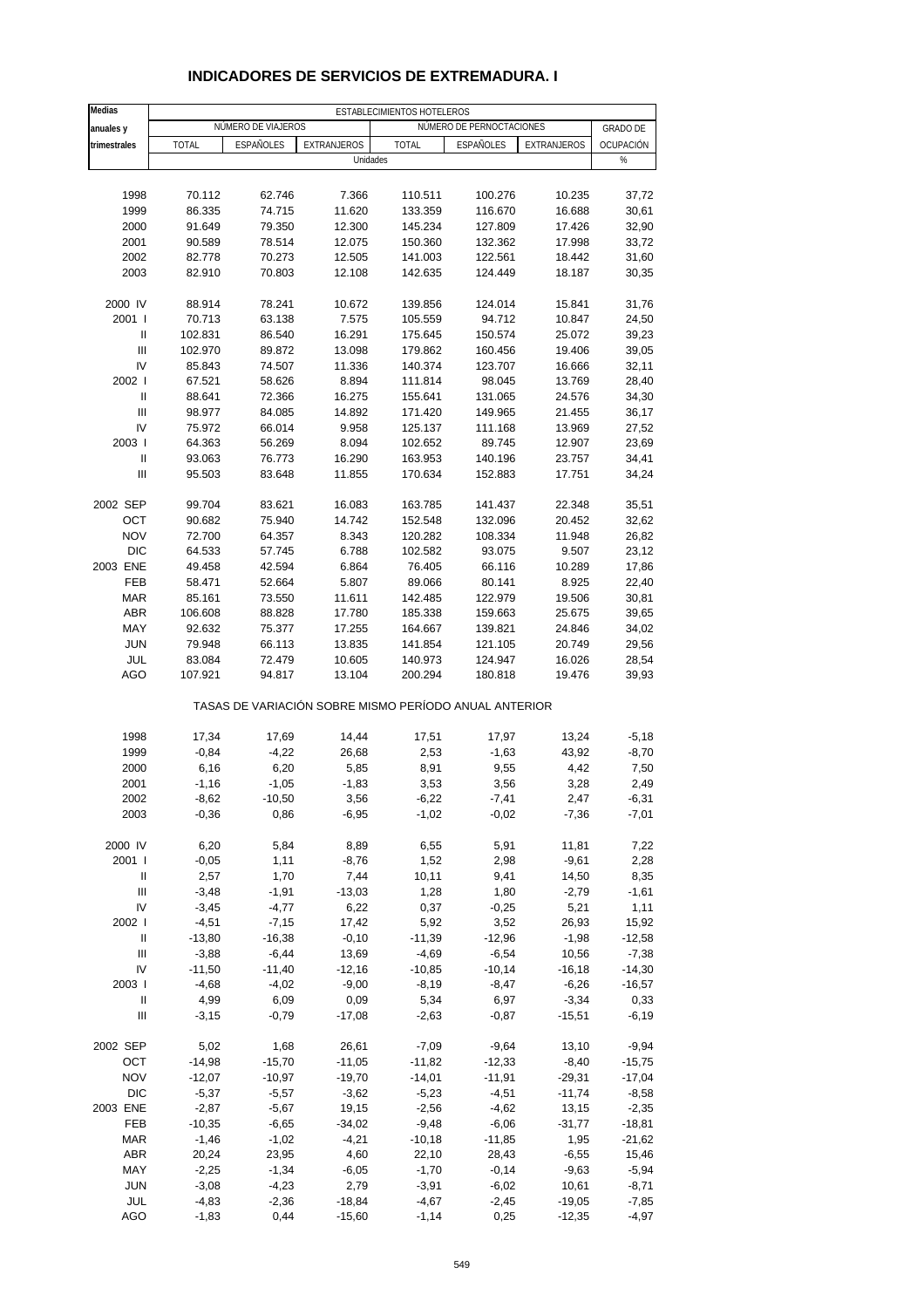| Medias                             |                    |                    |                      | ACAMPAMENTOS TURÍSTICOS                               |                          |                      |                 |
|------------------------------------|--------------------|--------------------|----------------------|-------------------------------------------------------|--------------------------|----------------------|-----------------|
| anuales y                          |                    | NÚMERO DE VIAJEROS |                      |                                                       | NÚMERO DE PERNOCTACIONES |                      | <b>GRADO DE</b> |
| trimestrales                       | <b>TOTAL</b>       | ESPAÑOLES          | EXTRANJEROS          | <b>TOTAL</b>                                          | ESPAÑOLES                | EXTRANJEROS          | OCUPACIÓN       |
|                                    |                    |                    | Unidades             |                                                       |                          |                      | %               |
| 1998                               | 4.814              | 4.030              | 784                  | 11.566                                                | 10.123                   | 1.444                |                 |
| 1999                               | 5.181              | 4.208              | 974                  | 12.262                                                | 10.432                   | 1.829                | 5,68<br>6,02    |
| 2000                               | 5.687              | 4.559              | 1.128                | 13.371                                                | 11.210                   | 2.161                | 7,38            |
| 2001                               | 5.616              | 4.851              | 765                  | 15.562                                                | 13.829                   | 1.732                | 15,25           |
| 2002                               | 7.096              | 6.085              | 1.011                | 17.897                                                | 15.583                   | 2.313                | 18,86           |
| 2003                               | 10.842             | 9.465              | 1.377                | 28.018                                                | 24.468                   | 3.550                | 26,24           |
|                                    |                    |                    |                      |                                                       |                          |                      |                 |
| 2000 IV                            | 885                | 644                | 241                  | 1.754                                                 | 1.414                    | 340                  | 2,38            |
| 2001 l                             | 723                | 480                | 243                  | 1.061                                                 | 706                      | 355                  | 18,38           |
| Ш                                  | 7.701              | 6.397              | 1.304                | 19.525                                                | 16.637                   | 2.888                | 16,00           |
| Ш                                  | 13.322             | 11.972             | 1.350                | 40.460                                                | 37.175                   | 3.285                | 21,43           |
| IV                                 | 718                | 556                | 163                  | 1.200                                                 | 800                      | 401                  | 5,18            |
| 2002 l                             | 3.710              | 3.279              | 431                  | 9.045                                                 | 8.362                    | 683                  | 15,78           |
| Ш                                  | 5.799              | 4.253              | 1.546                | 11.864                                                | 7.957                    | 3.907                | 9,85            |
| Ш                                  | 17.958             | 16.121             | 1.837                | 49.140                                                | 44.825                   | 4.315                | 30,68           |
| IV                                 | 915                | 687                | 227                  | 1.538                                                 | 1.189                    | 349                  | 19,13           |
| 2003                               | 1.140              | 837                | 302                  | 1.934                                                 | 1.423                    | 511                  | 28,23           |
| Ш                                  | 9.614              | 7.852              | 1.762                | 23.165                                                | 17.928                   | 5.238                | 18,02           |
| Ш                                  | 27.238             | 24.826             | 2.412                | 74.424                                                | 68.847                   | 5.577                | 35,56           |
| 2002 SEP                           | 5.996              | 4.931              | 1.065                | 15.165                                                | 13.238                   | 1.927                | 15,70           |
| OCT                                | 1.590              | 1.138              | 452                  | 2.467                                                 | 1.745                    | 722                  | 19,92           |
| <b>NOV</b>                         | 600                | 441                | 159                  | 1.076                                                 | 849                      | 227                  | 18,61           |
| <b>DIC</b>                         | 554                | 483                | 71                   | 1.071                                                 | 974                      | 97                   | 18,85           |
| 2003 ENE                           | 461                | 341                | 120                  | 611                                                   | 421                      | 190                  | 19,95           |
| <b>FEB</b>                         | 712                | 437                | 275                  | 1.221                                                 | 797                      | 424                  | 28,27           |
| <b>MAR</b>                         | 2.246              | 1.734              | 512                  | 3.970                                                 | 3.050                    | 920                  | 36,48           |
| <b>ABR</b>                         | 13.368             | 11.200             | 2.168                | 32.271                                                | 26.246                   | 6.025                | 19,18           |
| MAY                                | 6.635              | 4.868              | 1.767                | 16.207                                                | 10.648                   | 5.559                | 16,11           |
| <b>JUN</b>                         | 8.839              | 7.487              | 1.352                | 21.018                                                | 16.889                   | 4.129                | 18,78           |
| JUL                                | 22.384             | 19.800             | 2.584                | 63.245                                                | 56.706                   | 6.539                | 29,75           |
| AGO                                | 32.091             | 29.852             | 2.239                | 85.602                                                | 80.988                   | 4.614                | 41,37           |
|                                    |                    |                    |                      | TASAS DE VARIACIÓN SOBRE MISMO PERÍODO ANUAL ANTERIOR |                          |                      |                 |
| 1998                               | $-3,40$            | 1,25               | $-21,85$             | $-6,42$                                               | $-4,83$                  | $-16,24$             | $-13,30$        |
| 1999                               | 7,63               | 4,40               | 24,23                | 6,01                                                  | 3,06                     | 26,72                | 5,92            |
| 2000                               | 9,77               | 8,36               | 15,86                | 9,05                                                  | 7,45                     | 18,15                | 22,64           |
| 2001                               | $-1,25$            | 6,41               | $-32,22$             | 16,38                                                 | 23,37                    | $-19,86$             | 106,51          |
| 2002                               | 26,34              | 25,43              | 32,15                | 15,01                                                 | 12,68                    | 33,56                | 23,67           |
| 2003                               | 13,52              | 14,68              | 6,15                 | 14,96                                                 | 15,01                    | 14,57                | 36,99           |
|                                    |                    |                    |                      |                                                       |                          |                      |                 |
| 2000 IV                            | 51,20              | 53,99              | 44,22                | 61,81                                                 | 67,84                    | 40,75                | 72,46           |
| 2001 l                             | $-24,95$           | $-8,10$            | $-44,93$             | $-31,35$                                              | $-12,98$                 | $-51,66$             | 584,24          |
| Ш<br>Ш                             | 33,50<br>$-11,97$  | 62,11<br>$-8,78$   | $-28,45$<br>$-32,80$ | 85,73<br>1,99                                         | 150,60                   | $-25,45$<br>$-11,16$ | 160,16          |
| IV                                 | $-18,83$           | $-13,67$           | $-32,60$             | $-31,57$                                              | 3,34<br>$-43,46$         | 17,96                | 16,99<br>117,65 |
| 2002                               | 413,19             | 582,65             | 77,75                | 752,73                                                |                          | 92,48                | $-14,18$        |
| Ш                                  | $-24,70$           | $-33,52$           | 18,59                | $-39,24$                                              | $-52,17$                 | 35,28                | $-38,46$        |
| $\ensuremath{\mathsf{III}}\xspace$ | 34,80              | 34,65              | 36,13                | 21,45                                                 | 20,58                    | 31,35                | 43,16           |
| IV                                 | 27,33              | 23,70              | 39,75                | 28,13                                                 | 48,73                    | $-12,98$             | 269,24          |
| 2003                               | $-69,28$           | $-74,46$           | $-29,91$             | $-78,62$                                              | $-82,99$                 | $-25,10$             | 78,96           |
| Ш                                  | 65,79              | 84,61              | 13,99                | 95,26                                                 | 125,32                   | 34,06                | 83,04           |
| $\ensuremath{\mathsf{III}}\xspace$ | 13,78              | 14,32              | 8,46                 | 12,55                                                 | 13,58                    | 1,22                 | $-6,85$         |
|                                    |                    |                    |                      |                                                       |                          |                      |                 |
| 2002 SEP                           | 8,47               | 7,03               | 15,64                | $-6,95$                                               | $-6,76$                  | $-8,19$              | 47,83           |
| OCT                                | 34,52              | 22,37              | 79,37                | 38,60                                                 | 47,01                    | 21,75                | 318,49          |
| <b>NOV</b>                         | 100,00             | 119,40             | 60,61                | 118,26                                                | 174,76                   | 23,37                | 241,47          |
| DIC                                | $-17,68$           | $-9,89$            | $-48,18$             | $-19,35$                                              | 7,86                     | $-77,18$             | 253,66          |
| 2003 ENE                           | 10,82              | 26,30              | $-17,81$             | $-9,21$                                               | $-15,80$                 | 9,83                 | 334,64          |
| FEB                                | 17,88              | 22,75              | 10,89                | 14,33                                                 | 13,21                    | 16,48                | 168,22          |
| <b>MAR</b><br><b>ABR</b>           | $-77,79$<br>219,89 | $-81,17$<br>285,41 | $-43,11$<br>70,31    | $-84,37$<br>260,77                                    | $-87,23$<br>347,96       | $-39,11$<br>95,24    | 13,29<br>227,30 |
| MAY                                | 3,48               | 10,81              | $-12,48$             | 16,03                                                 | 20,70                    | 8,03                 | 45,79           |
| <b>JUN</b>                         | 29,87              | 37,12              | 0,45                 | 65,78                                                 | 83,80                    | 18,34                | 48,69           |
| JUL                                | $-2,78$            | $-4,22$            | 9,86                 | 9,69                                                  | 9,38                     | 12,45                | $-12,94$        |
| AGO                                | 29,12              | 31,17              | 6,87                 | 14,76                                                 | 16,71                    | $-11,34$             | $-1,92$         |

#### **INDICADORES DE SERVICIOS DE EXTREMADURA. II**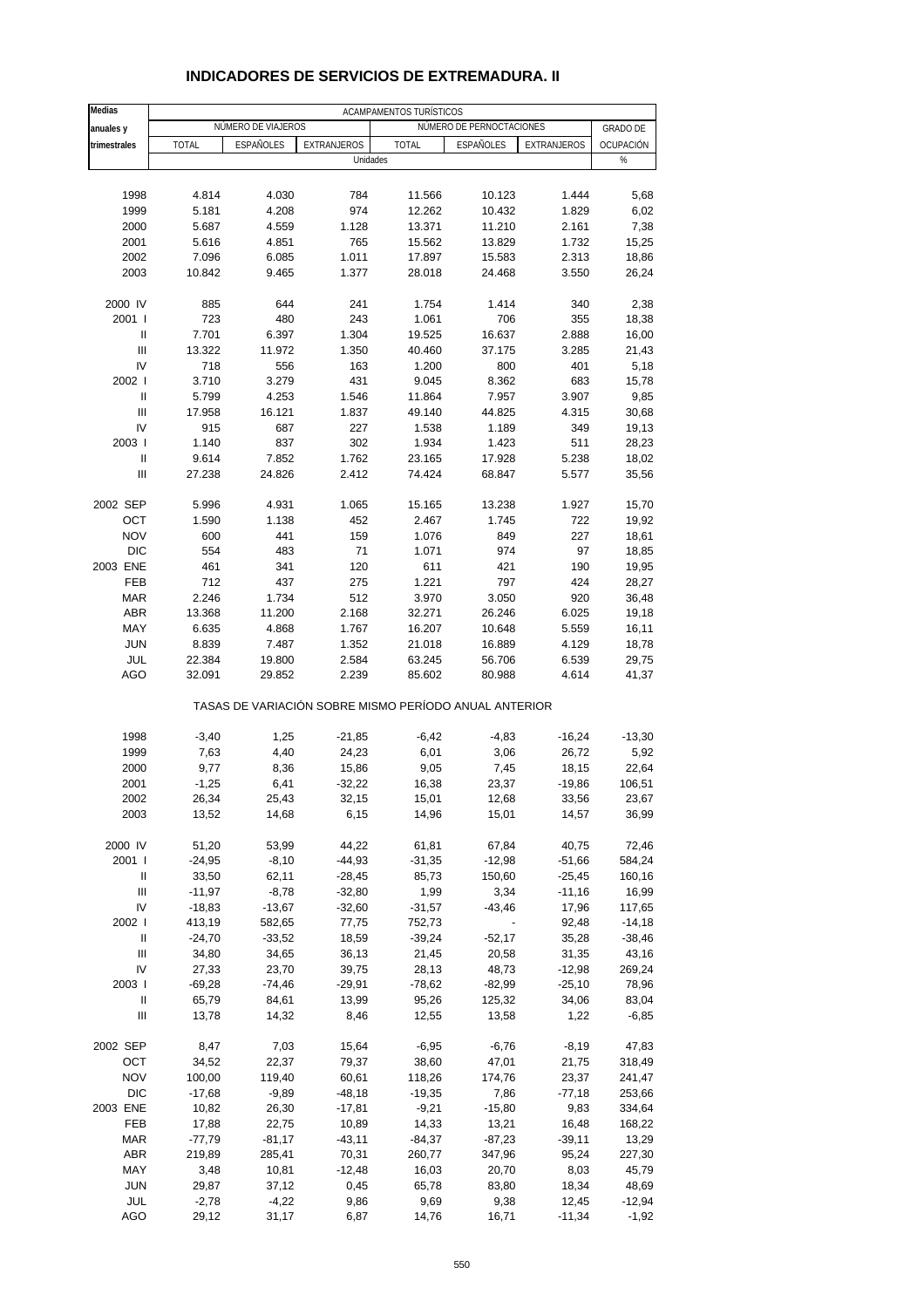| Medias                             | APARTAMENTOS TURÍSTICOS |                     |                                                       |                  |                          |                          |                     |  |
|------------------------------------|-------------------------|---------------------|-------------------------------------------------------|------------------|--------------------------|--------------------------|---------------------|--|
| anuales y                          |                         | NÚMERO DE VIAJEROS  |                                                       |                  | NÚMERO DE PERNOCTACIONES |                          | <b>GRADO DE</b>     |  |
| trimestrales                       | <b>TOTAL</b>            | ESPAÑOLES           | EXTRANJEROS                                           | <b>TOTAL</b>     | ESPAÑOLES                | EXTRANJEROS              | OCUPACIÓN           |  |
|                                    |                         |                     | Unidades                                              |                  |                          |                          | %                   |  |
|                                    |                         |                     |                                                       |                  |                          |                          |                     |  |
| 1998                               |                         |                     |                                                       |                  |                          |                          |                     |  |
| 1999                               |                         |                     |                                                       |                  |                          |                          |                     |  |
| 2000                               | 842                     | 812                 | 30                                                    | 2.706            | 2.632                    | 74                       | 26,59               |  |
| 2001                               | 1.076                   | 1.040               | 36                                                    | 3.197            | 3.062                    | 135                      | 23,31               |  |
| 2002<br>2003                       | 976<br>1.288            | 943<br>1.264        | 34<br>24                                              | 3.069<br>4.272   | 2.965<br>4.198           | 104<br>74                | 19,76               |  |
|                                    |                         |                     |                                                       |                  |                          |                          | 23,95               |  |
| 2000 IV                            | 791                     | 771                 | 20                                                    | 2.175            | 2.122                    | 54                       | 21,04               |  |
| 2001 l                             | 563                     | 556                 | $\overline{7}$                                        | 1.243            | 1.225                    | 18                       | 12,28               |  |
| Ш                                  | 1.314                   | 1.254               | 60                                                    | 3.099            | 2.893                    | 206                      | 25,42               |  |
| Ш                                  | 1.393                   | 1.347               | 46                                                    | 5.800            | 5.595                    | 205                      | 38,38               |  |
| IV                                 | 1.034                   | 1.001               | 33                                                    | 2.646            | 2.536                    | 111                      | 17,16               |  |
| 2002 l                             | 772                     | 762                 | 10                                                    | 1.659            | 1.649                    | 10                       | 11,26               |  |
| Ш                                  | 969                     | 907                 | 62                                                    | 2.706            | 2.506                    | 200                      | 18,31               |  |
| Ш                                  | 1.337                   | 1.289               | 48                                                    | 5.843            | 5.671                    | 172                      | 36,32               |  |
| IV                                 | 827                     | 813                 | 14                                                    | 2.066            | 2.033                    | 33                       | 13,14               |  |
| 2003                               | 975                     | 958                 | 17                                                    | 1.728            | 1.696                    | 32                       | 10,44               |  |
| Ш<br>Ш                             | 1.436                   | 1.399               | 37<br>14                                              | 4.016<br>8.471   | 3.890                    | 126<br>60                | 21,95               |  |
|                                    | 1.537                   | 1.523               |                                                       |                  | 8.411                    |                          | 47,23               |  |
| 2002 SEP                           | 906                     | 854                 | 52                                                    | 2.708            | 2.554                    | 154                      | 17,54               |  |
| OCT                                | 1.037                   | 996                 | 41                                                    | 2.153            | 2.056                    | 97                       | 13,65               |  |
| <b>NOV</b>                         | 572                     | 572                 | 0                                                     | 1.046            | 1.046                    | 0                        | 6,86                |  |
| <b>DIC</b>                         | 873                     | 871                 | 2                                                     | 3.000            | 2.998                    | $\overline{2}$           | 18,91               |  |
| 2003 ENE                           | 386                     | 384                 | 2                                                     | 767              | 763                      | 4                        | 4,89                |  |
| <b>FEB</b>                         | 1.000                   | 977                 | 23                                                    | 1.605            | 1.578                    | 27                       | 9,75                |  |
| <b>MAR</b>                         | 1.539                   | 1.513               | 26                                                    | 2.812            | 2.746                    | 66                       | 16,67               |  |
| <b>ABR</b>                         | 1.684                   | 1.668               | 16                                                    | 5.240            | 5.142                    | 98                       | 30,57               |  |
| MAY                                | 1.482                   | 1.408               | 74                                                    | 3.671            | 3.445                    | 226                      | 18,82               |  |
| <b>JUN</b>                         | 1.142                   | 1.120               | 22                                                    | 3.138            | 3.084                    | 54                       | 16,45               |  |
| JUL                                | 1.294                   | 1.280               | 14                                                    | 5.703            | 5.667                    | 36                       | 32,93               |  |
| <b>AGO</b>                         | 1.779                   | 1.765               | 14                                                    | 11.238           | 11.155                   | 83                       | 61,52               |  |
|                                    |                         |                     | TASAS DE VARIACIÓN SOBRE MISMO PERÍODO ANUAL ANTERIOR |                  |                          |                          |                     |  |
| 1998                               |                         |                     |                                                       |                  |                          |                          |                     |  |
| 1999                               |                         |                     |                                                       |                  |                          |                          |                     |  |
| 2000                               |                         |                     |                                                       |                  |                          |                          |                     |  |
| 2001                               | 27,76                   | 27,98               | 21,79                                                 | 18,15            | 16,33                    | 83,26                    | $-12,34$            |  |
| 2002                               | -9,26                   | $-9,31$             | $-7,80$                                               | $-4,02$          | $-3,19$                  | $-23,02$                 | -15,23              |  |
| 2003                               | 23,77                   | 26,12               | $-37,79$                                              | 22,42            | 24,74                    | $-40,24$                 | 6,36                |  |
|                                    |                         |                     |                                                       |                  |                          |                          |                     |  |
| 2000 IV                            |                         |                     |                                                       |                  |                          |                          |                     |  |
| 2001 l                             | $-17,25$                | $-17,51$            | 11,11                                                 | $-12,15$         | $-12,10$                 | $-15,38$                 | $-14,33$            |  |
| Ш                                  | 32,68                   | 32,29               | 41,41                                                 | 18,36            | 15,40                    | 85,29                    | $-2,82$             |  |
| $\ensuremath{\mathsf{III}}\xspace$ | 53,58                   | 57,34               | $-9,87$                                               | 25,68            | 24,15                    | 89,54                    | $-14,41$            |  |
| IV                                 | 30,68                   | 29,83               | 63,33                                                 | 21,65            | 19,51                    | 106,21                   | $-18,44$            |  |
| 2002 l                             | 37,20                   | 36,99               | 55,00                                                 | 33,43            | 34,59                    | $-43,64$                 | $-8,25$             |  |
| Ш<br>$\mathbf{III}$                | $-26,26$<br>$-4,04$     | $-27,63$<br>$-4,33$ | 2,21<br>4,38                                          | $-12,68$<br>0,74 | $-13,39$<br>1,35         | $-2,76$<br>$-16,07$      | $-27,97$<br>$-5,36$ |  |
| IV                                 | $-19,96$                | $-18,78$            | $-56,12$                                              | $-21,92$         | $-19,81$                 | $-70,18$                 | $-23,44$            |  |
| 2003                               | 26,30                   | 25,78               | 64,52                                                 | 4,16             | 2,85                     | 212,90                   | $-7,34$             |  |
| Ш                                  | 48,19                   | 54,15               | $-39,46$                                              | 48,44            | 55,26                    | $-37,00$                 | 19,86               |  |
| III                                | $-1,00$                 | 1,06                | $-69,23$                                              | 14,30            | 16,35                    | $-67,22$                 | 3,30                |  |
|                                    |                         |                     |                                                       |                  |                          |                          |                     |  |
| 2002 SEP                           | $-34,25$                | $-35,60$            | 0,00                                                  | $-9,67$          | $-10,89$                 | 16,67                    | $-11,81$            |  |
| OCT                                | $-4,25$                 | $-4,60$             | 5,13                                                  | $-23,81$         | $-22,47$                 | $-44,25$                 | $-26,10$            |  |
| <b>NOV</b>                         | $-32,07$                | $-29,56$            | $\overline{\phantom{a}}$                              | $-45,41$         | $-42,72$                 | $\overline{\phantom{a}}$ | $-45,86$            |  |
| <b>DIC</b>                         | $-25,77$                | $-24,06$            | $-93,10$                                              | $-6,16$          | $-4,19$                  | $-97,06$                 | $-7,08$             |  |
| 2003 ENE                           | 0,52                    | 4,35                | $-87,50$                                              | $-6,35$          | $-4,98$                  | $-75,00$                 | $-10,93$            |  |
| FEB                                | 10,25                   | 9,04                | 109,09                                                | $-13,10$         | $-14,05$                 | 145,45                   | $-26,25$            |  |
| <b>MAR</b>                         | 50,15                   | 48,19               | 550,00                                                | 21,68            | 19,03                    | $\blacksquare$           | 10,54               |  |
| ABR                                | 102,40                  | 113,85              | $-69,23$                                              | 161,22           | 181,91                   | $-46, 15$                | 119,61              |  |
| MAY<br><b>JUN</b>                  | 65,59                   | 68,82               | 21,31                                                 | 16,35            | 18,67                    | $-10,32$                 | $-9,13$             |  |
| JUL                                | $-3,22$<br>0,94         | 1,08<br>2,56        | $-69,44$<br>$-58,82$                                  | 6,16<br>20,70    | 10,54<br>22,74           | $-67,47$<br>$-66,67$     | $-18,97$<br>7,51    |  |
| AGO                                | $-2,36$                 | 0,00                | $-75,44$                                              | 11,31            | 13,35                    | $-67,45$                 | 1,18                |  |
|                                    |                         |                     |                                                       |                  |                          |                          |                     |  |

#### **INDICADORES DE SERVICIOS DE EXTREMADURA. III**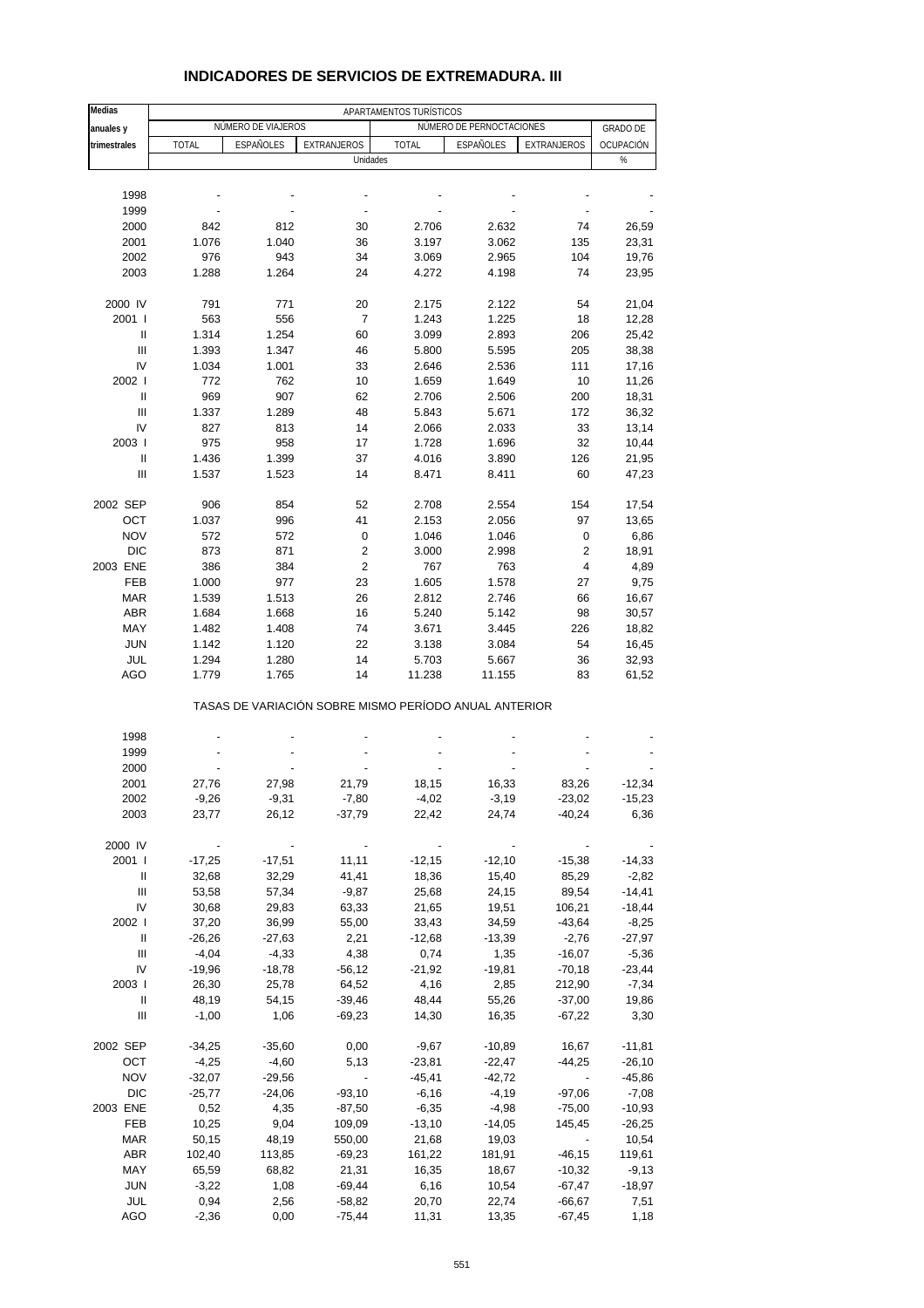| Medias                             |                |                                                       | CONSUMO                                          |                      |                    |                    |                  |
|------------------------------------|----------------|-------------------------------------------------------|--------------------------------------------------|----------------------|--------------------|--------------------|------------------|
| anuales y                          | <b>TOTAL</b>   |                                                       | TRANSPORTE AÉREO DE PASAJEROS<br><b>INTERIOR</b> |                      | INTERNACIONAL      |                    | E.ELÉCTRICA      |
| trimestrales                       |                | <b>TOTAL</b>                                          | REGULAR                                          | NO REGULAR           | <b>TOTAL</b>       | NO REGULAR         | <b>SERVICIOS</b> |
|                                    |                |                                                       | Unidades                                         |                      |                    |                    | Gwh              |
|                                    |                |                                                       |                                                  |                      |                    |                    |                  |
| 1998                               | 1.310          | 1.256                                                 | 398                                              | 858                  | 54                 | 54                 | 56,45            |
| 1999                               | 1.300          | 1.236                                                 | 510                                              | 726                  | 64                 | 56                 | 62,40            |
| 2000                               | 2.365          | 2.318                                                 | 1.683                                            | 635                  | 48                 | 48                 | 67,62            |
| 2001                               | 3.999          | 3.621                                                 | 3.574                                            | 47                   | 378                | 348                | 68,57            |
| 2002                               | 2.925          | 2.835                                                 | 2.773                                            | 62                   | 89                 | 89                 | 72,89            |
| 2003                               | 3.494          | 3.342                                                 | 3.230                                            | 112                  | 152                | 152                | 74,60            |
| 2000 IV                            | 2.452          | 2.439                                                 | 2.384                                            | 55                   | 14                 | 14                 | 59,07            |
| 2001 l                             | 2.652          | 2.613                                                 | 2.537                                            | 77                   | 39                 | 39                 | 65,45            |
| Ш                                  | 3.985          | 3.866                                                 | 3.826                                            | 40                   | 119                | 119                | 58,11            |
| $\ensuremath{\mathsf{III}}\xspace$ | 6.539          | 5.641                                                 | 5.608                                            | 33                   | 898                | 779                | 80,92            |
| IV                                 | 2.819          | 2.364                                                 | 2.324                                            | 39                   | 456                | 456                | 69,79            |
| 2002 l                             | 2.029          | 2.022                                                 | 1.985                                            | 36                   | 7                  | 7                  | 72,61            |
| $\mathbf{I}$                       | 2.860          | 2.823                                                 | 2.704                                            | 118                  | 37                 | 37                 | 64,68            |
| Ш                                  | 4.014          | 3.964                                                 | 3.929                                            | 34                   | 51                 | 51                 | 81,81            |
| IV                                 | 2.796          | 2.533                                                 | 2.474                                            | 59                   | 262                | 262                | 72,48            |
| 2003                               | 2.748          | 2.740                                                 | 2.537                                            | 203                  | 8                  | 8                  | 77,72            |
| $\ensuremath{\mathsf{II}}$         | 3.405          | 3.280                                                 | 3.193                                            | 87                   | 125                | 125                | 71,48            |
| Ш                                  | 4.744          | 4.336                                                 | 4.323                                            | 13                   | 409                | 409                |                  |
| 2002 SEP                           | 3.867          | 3.854                                                 | 3.838                                            | 16                   | 13                 | 13                 | 82,84            |
| OCT                                | 3.232          | 2.843                                                 | 2.762                                            | 81                   | 389                | 389                | 75,93            |
| <b>NOV</b>                         | 2.791          | 2.774                                                 | 2.726                                            | 48                   | 17                 | 17                 | 70,77            |
| <b>DIC</b>                         | 2.364          | 1.983                                                 | 1.934                                            | 49                   | 381                | 381                | 70,76            |
| 2003 ENE                           | 2.556          | 2.532                                                 | 2.476                                            | 56                   | 24                 | 24                 | 80,94            |
| FEB                                | 2.497          | 2.497                                                 | 2.481                                            | 16                   | 0                  | 0                  | 80,06            |
| <b>MAR</b>                         | 3.192          | 3.192                                                 | 2.655                                            | 537                  | 0                  | $\pmb{0}$          | 72,17            |
| <b>ABR</b>                         | 3.252          | 2.973                                                 | 2.871                                            | 102                  | 279                | 279                | 70,64            |
| MAY                                | 3.123          | 3.033                                                 | 2.915                                            | 118                  | 90                 | 90                 | 67,99            |
| <b>JUN</b>                         | 3.840          | 3.835                                                 | 3.793                                            | 42                   | 5                  | 5                  | 75,81            |
| JUL<br><b>AGO</b>                  | 5.401<br>4.087 | 4.896<br>3.775                                        | 4.882<br>3.763                                   | 14<br>12             | 505<br>312         | 505<br>312         |                  |
|                                    |                |                                                       |                                                  |                      |                    |                    |                  |
|                                    |                | TASAS DE VARIACIÓN SOBRE MISMO PERÍODO ANUAL ANTERIOR |                                                  |                      |                    |                    |                  |
| 1998                               | $-14,71$       | $-17,66$                                              | $-58,25$                                         | 49,79                | 403,88             | 403,88             | 8,81             |
| 1999                               | $-0,78$        | $-1,59$                                               | 28,21                                            | $-15,39$             | 17,85              | 3,23               | 10,54            |
| 2000                               | 81,95          | 87,49                                                 | 230,15                                           | $-12,63$             | $-25,33$           | $-14,75$           | 8,37             |
| 2001                               | 69,06          | 56,24                                                 | 112,34                                           | $-92,55$             | 692,66             | 630,07             | 1,40             |
| 2002                               | $-26,86$       | -21,69                                                | -22,40                                           | 31,39                | -76,38             | -74,35             | 6,31             |
| 2003                               | 22,36          | 18,44                                                 | 17,34                                            | 62,79                | 348,34             | 348,34             | 8,68             |
|                                    |                |                                                       |                                                  |                      |                    |                    |                  |
| 2000 IV                            | 605,37         | 752,68                                                |                                                  | $-51,04$             | $-77,84$           | $-77,84$           | $-1,46$          |
| 2001 l                             | 551,60         | 605,67                                                |                                                  | $-54,64$             | 5,45               | 5,45               | $-4,04$          |
| Ш                                  | 448,10         | 474,96                                                | 870,16                                           | $-85,61$             | 117,68             | 117,68             | $-15,53$         |
| Ш<br>IV                            | 11,31<br>14,97 | $-2,56$<br>$-3,08$                                    | 49,46<br>$-2,50$                                 | $-98,38$             | 948,25             | 808,95             | 8,74<br>18,15    |
| 2002 l                             | $-23,50$       | $-22,64$                                              | $-21,73$                                         | $-28,05$<br>$-52,61$ | $-81,90$           | $-81,90$           | 10,94            |
| Ш                                  | $-28,23$       | $-26,98$                                              | $-29,31$                                         | 195,83               | $-68,91$           | $-68,91$           | 11,30            |
| $\ensuremath{\mathsf{III}}\xspace$ | $-38,61$       | $-29,73$                                              | $-29,93$                                         | 4,04                 | $-94,36$           | $-93,49$           | 1,10             |
| IV                                 | $-0,84$        | 7,18                                                  | 6,44                                             | 50,85                | $-42,43$           | $-42,43$           | 3,86             |
| 2003                               | 35,47          | 35,55                                                 | 27,80                                            | 458,72               | 14,29              | 14,29              | 7,05             |
| Ш                                  | 19,07          | 16,21                                                 | 18,07                                            | $-26,20$             | 236,94             | 236,94             | 10,51            |
| Ш                                  | 16,05          | 7,89                                                  | 8,74                                             | $-70,11$             | 487,77             | 487,77             |                  |
| 2002 SEP                           | $-37,16$       | $-25,03$                                              | $-24,76$                                         | $-60,00$             | $-98,72$           | $-98,72$           | 3,96             |
| OCT                                | $-36,09$       | $-23,14$                                              | $-24,58$                                         | 118,92               | $-71,35$           | $-71,35$           | $-2,06$          |
| <b>NOV</b>                         | 69,87          | 69,66                                                 | 71,02                                            | 17,07                | 112,50             | 112,50             | 4,58             |
| <b>DIC</b>                         | 34,47          | 12,86                                                 | 12,64                                            | 22,50                |                    |                    | 10,25            |
| 2003 ENE                           | 40,59          | 40,90                                                 | 39,57                                            | 143,48               | 14,29              | 14,29              | 8,39             |
| FEB                                | 22,64          | 22,64                                                 | 23,43                                            | $-38,46$             |                    |                    | 4,57             |
| <b>MAR</b>                         | 43,01          | 43,01                                                 | 22,24                                            | 795,00               |                    |                    | 8,40             |
| <b>ABR</b>                         | 24,69          | 14,00                                                 | 15,35                                            | $-14,29$             |                    |                    | 5,78             |
| MAY<br><b>JUN</b>                  | 17,89          | 14,89                                                 | 16,04                                            | $-7,81$              | 900,00<br>$-95,10$ | 900,00<br>$-95,10$ | 2,59<br>24,30    |
| JUL                                | 15,59<br>21,45 | 19,10<br>13,54                                        | 21,88<br>14,52                                   | $-61,11$<br>$-71,43$ | 274,07             | 274,07             |                  |
| AGO                                | 9,60           | 1,34                                                  | 2,06                                             | $-68,42$             |                    |                    |                  |
|                                    |                |                                                       |                                                  |                      |                    |                    |                  |

### **INDICADORES DE SERVICIOS DE EXTREMADURA. IV**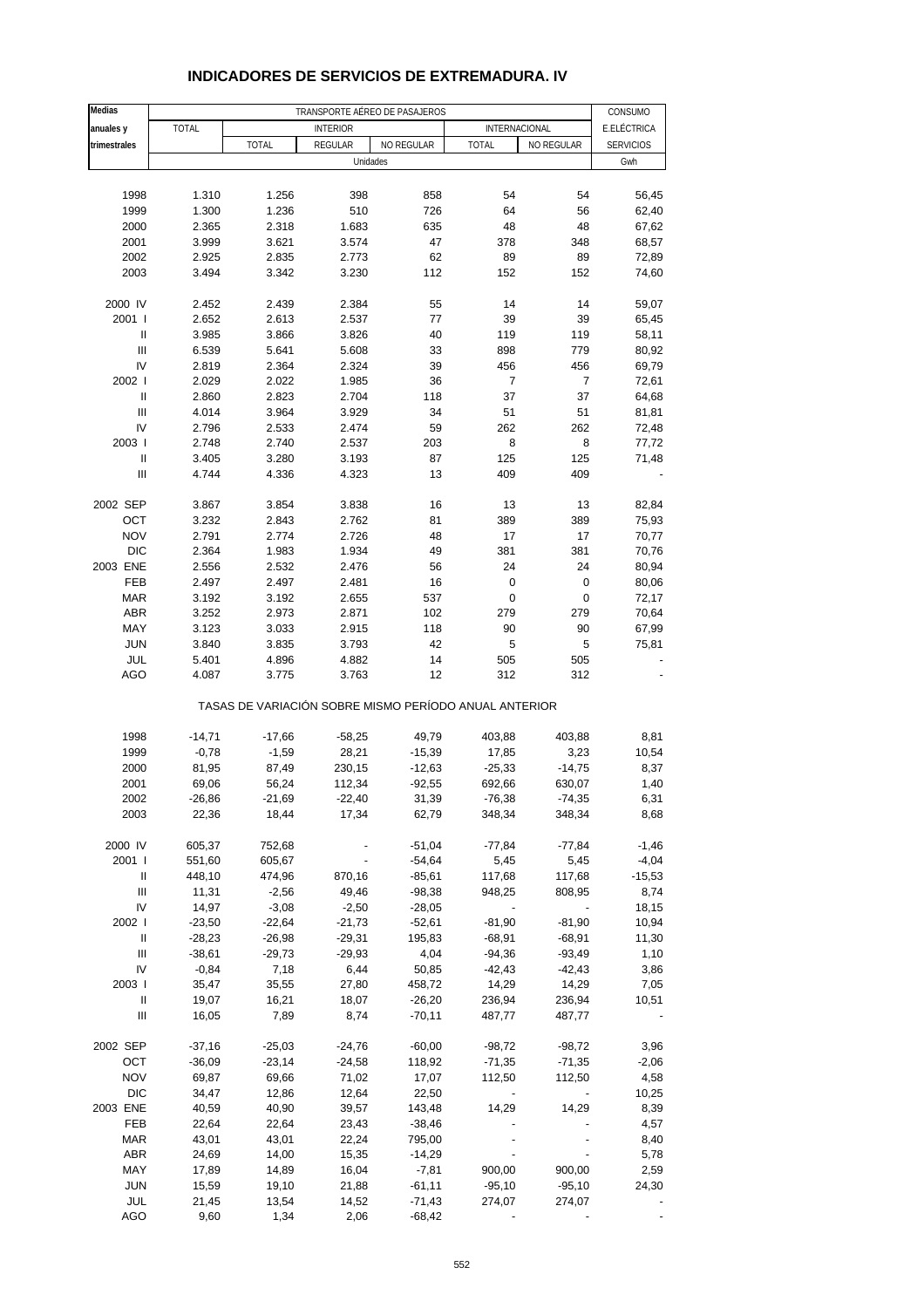# **INDICADORES DE DEMANDA DE EXTREMADURA**

| <b>Medias</b>  |                                                       | CONSUMO         |              | <b>INVERSIÓN</b> |              |
|----------------|-------------------------------------------------------|-----------------|--------------|------------------|--------------|
| anuales y      | GASOLINA                                              | MATRICULACIÓN   | E.ELÉCTRICA  | MATRICULACIÓN    | INSCRIPCIÓN  |
| trimestrales   | <b>AUTO</b>                                           | <b>TURISMOS</b> | USOS DOMEST. | VH. CARGA        | MAQ.AGRÍCOLA |
|                | Toneladas                                             | Unidades        | Gwh          | Unidades         |              |
|                |                                                       |                 |              |                  |              |
| 1998           | 16.877                                                | 1.365           | 60,08        | 556              | 134          |
| 1999           | 16.702                                                | 1.735           | 65,11        | 601              | 140          |
| 2000           | 15.627                                                | 1.663           | 77,03        | 574              | 120          |
| 2001           | 15.558                                                | 1.741           | 74,85        | 404              | 104          |
| 2002           | 15.292                                                | 1.599           | 79,48        | 394              | 112          |
| 2003           | 14.870                                                | 1.725           | 93,84        | 480              | 117          |
|                |                                                       |                 |              |                  |              |
| 2000 IV        | 14.843                                                | 1.491           | 63,23        | 482              | 125          |
| 2001 l         | 14.341                                                | 1.670           | 94,34        | 295              | 84           |
| Ш              | 15.525                                                | 1.817           | 67,67        | 443              | 107          |
| Ш              | 16.432                                                | 1.776           | 68,58        | 405              | 89           |
| IV             | 15.934                                                | 1.699           | 68,84        | 472              | 137          |
| 2002 l         | 13.997                                                | 1.508           | 101,85       | 374              | 127          |
| Ш              | 14.945                                                | 1.636           | 76,11        | 410              | 118          |
| Ш              | 16.716                                                | 1.635           | 70,07        | 362              | 90           |
| IV             | 15.509                                                | 1.618           | 69,88        | 430              | 113          |
| 2003           | 13.987                                                | 1.542           | 110,07       | 471              | 107          |
| Ш              | 15.373                                                | 1.752           | 77,61        | 507              | 117          |
| Ш              | 16.008                                                | 1.882           |              | 462              | 132          |
|                |                                                       |                 |              |                  |              |
| 2002 OCT       | 15.385                                                | 1.779           | 67,57        | 443              | 133          |
| <b>NOV</b>     | 14.979                                                | 1.491           | 71,22        | 420              | 71           |
| <b>DIC</b>     | 16.163                                                | 1.583           | 70,83        | 426              | 136          |
| 2003 ENE       | 14.001                                                | 1.578           | 115,09       | 455              | 84           |
| FEB            | 12.808                                                | 1.512           | 107,92       | 444              | 97           |
| <b>MAR</b>     | 15.151                                                | 1.535           | 107,19       | 513              | 140          |
| <b>ABR</b>     | 16.203                                                | 1.655           | 81,83        | 493              | 112          |
| MAY            | 15.663                                                | 1.613           | 81,57        | 523              | 93           |
| <b>JUN</b>     | 14.254                                                | 1.988           | 69,42        | 504              | 146          |
| JUL            | 16.008                                                | 2.407           |              | 565              | 160          |
| AGO            |                                                       | 1.602           |              | 383              | 103          |
| SEP            |                                                       | 1.636           |              | 437              |              |
|                | TASAS DE VARIACIÓN SOBRE MISMO PERÍODO ANUAL ANTERIOR |                 |              |                  |              |
| 1998           | 6,69                                                  | 17,77           | 10,74        | 15,60            | $-5,21$      |
| 1999           | $-1,04$                                               | 27,12           | 8,36         | 8,15             | 4,74         |
| 2000           | $-6,44$                                               | $-4, 15$        | 18,32        | $-4,48$          | $-14,48$     |
| 2001           | $-0,44$                                               | 4,68            | $-2,83$      | $-29,69$         | $-12,96$     |
| 2002           | $-1,71$                                               | $-8,13$         | 6,17         | $-2,48$          | 7,69         |
| 2003           | 0,49                                                  | 8,31            | 5,46         | 25,60            | 1,41         |
|                |                                                       |                 |              |                  |              |
| 2000 IV        | $-10,70$                                              | $-16,69$        | 7,36         | $-15,58$         | $-11,14$     |
| 2001 l         | $-1,39$                                               | $-6,70$         | 5,88         | $-54,98$         | $-35,88$     |
| Ш              | $-2,49$                                               | 4,09            | $-26,18$     | $-30,91$         | $-14,44$     |
| Ш              | $-4,45$                                               | 9,31            | 6,93         | $-21,71$         | $-8,87$      |
| IV             | 7,35                                                  | 13,97           | 8,86         | $-2,21$          | 9,33         |
| 2002 l         | $-2,40$                                               | $-9,70$         | 7,97         | 26,52            | 50,79        |
| Ш              | $-3,73$                                               | $-9,96$         | 12,47        | $-7,59$          | 10,63        |
| $\mathbf{III}$ | 1,73                                                  | $-7,96$         | 2,17         | $-10,53$         | 1,50         |
| IV             | $-2,67$                                               | $-4,81$         | 1,51         | $-8,90$          | $-17,07$     |
| 2003           | $-0,08$                                               | 2,23            | 8,06         | 25,96            | $-15,53$     |
| $\mathbf{II}$  | 2,86                                                  | 7,11            | 1,97         | 23,68            | $-0,85$      |
| Ш              | $-4,45$                                               | 15,11           |              | 27,41            | 39,89        |
| 2002 OCT       | $-1,57$                                               | $-0,78$         | 1,49         | $-13,31$         | $-6,34$      |
| <b>NOV</b>     | 0,16                                                  | $-8,75$         | $-0,10$      | -18,92           | $-47,01$     |
| <b>DIC</b>     | $-6, 13$                                              | $-5,27$         | 3,20         | 10,36            | 1,49         |
| 2003 ENE       | 5,86                                                  | $-5,11$         | 5,25         | 11,79            | $-31,71$     |
| FEB            | $-1,38$                                               | 9,72            | 4,80         | 24,02            | $-23,02$     |
| <b>MAR</b>     | $-3,98$                                               | 3,51            | 14,97        | 44,10            | 6,87         |
| ABR            | 8,85                                                  | 5,28            | $-3,18$      | 17,94            | $-11,81$     |
| MAY            | 1,41                                                  | $-5,34$         | 0,23         | 18,59            | $-29,01$     |
| <b>JUN</b>     | $-1,74$                                               | 21,89           | 11,21        | 36,22            | 52,08        |
| JUL            | -4,45                                                 | 13,38           |              | 22,56            | 58,42        |
| <b>AGO</b>     |                                                       | 8,24            |              | 28,09            | 18,39        |
| SEP            |                                                       | 25,75           |              | 33,64            |              |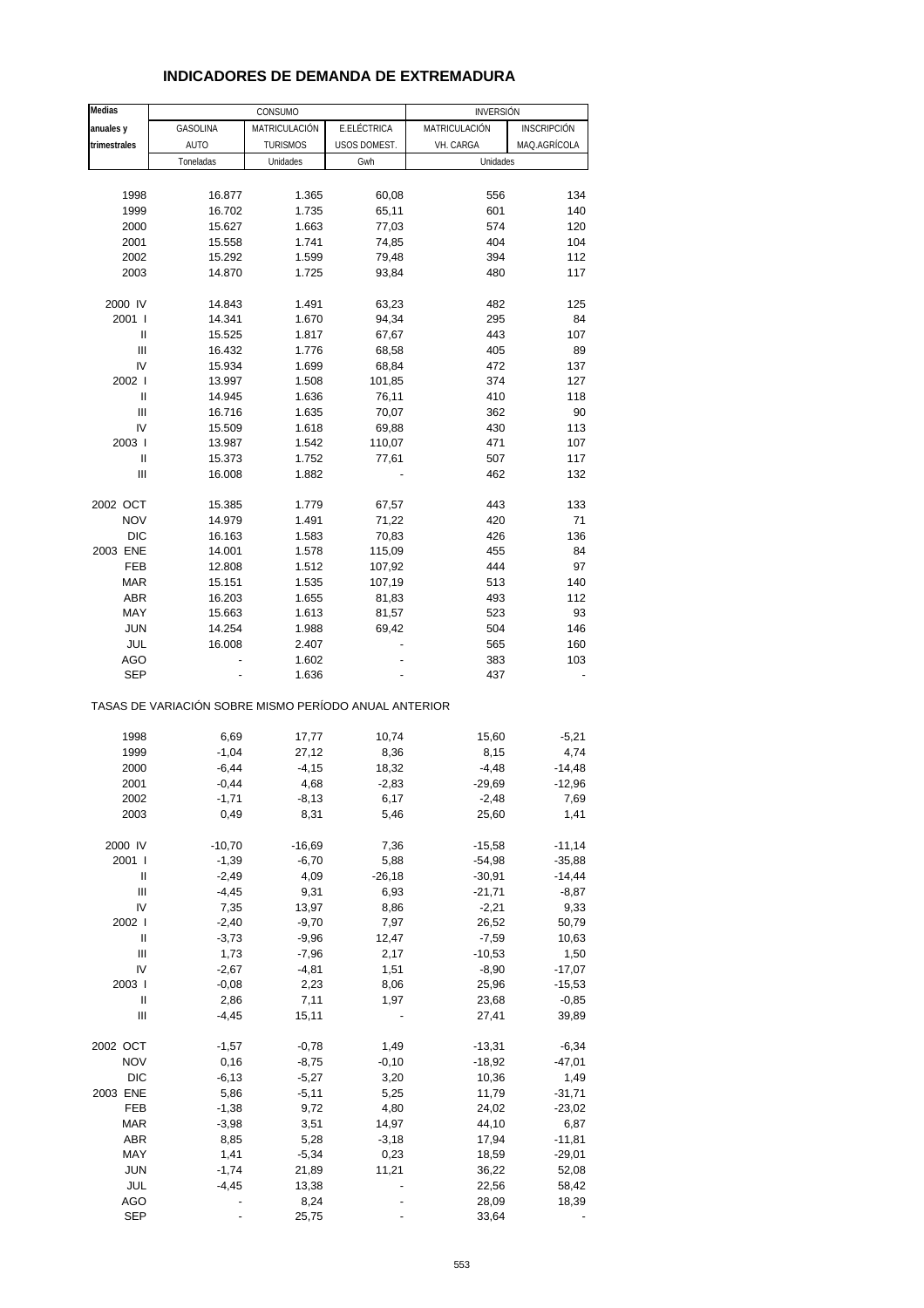### **INDICADORES DEL MERCADO DE TRABAJO DE EXTREMADURA. I**

| <b>Medias</b>  |              | POBLACIÓN ACTIVA (2) |                |                   |           | POBLACIÓN OCUPADA (2)                                 |           |                  |
|----------------|--------------|----------------------|----------------|-------------------|-----------|-------------------------------------------------------|-----------|------------------|
| anuales y      |              |                      |                |                   |           |                                                       |           |                  |
| trimestrales   | <b>TOTAL</b> | VARONES              | <b>MUJERES</b> | <b>TOTAL</b>      | AGRICULT. | <b>INDUSTRIA</b>                                      | CONSTRUC. | <b>SERVICIOS</b> |
|                |              |                      |                | Miles de personas |           |                                                       |           |                  |
|                |              |                      |                |                   |           |                                                       |           |                  |
| 1998           | 428,496      | 273,044              | 155,451        | 304,035           | 47,548    | 30,525                                                | 41,033    | 184,930          |
| 1999           | 439,257      | 278,875              | 160,382        | 328,431           | 45,601    | 36,799                                                | 50,253    | 195,778          |
| 2000           | 455,287      | 283,417              | 171,870        | 347,097           | 48,737    | 37,342                                                | 52,506    | 208,511          |
| 2001           | 417,319      | 271,770              | 145,550        | 356,811           | 50,367    | 39,491                                                | 53,809    | 213,144          |
| 2002           | 448,134      | 283,602              | 164,532        | 362,296           | 48,052    | 37,826                                                | 55,369    | 221,049          |
| 2003           | 452,934      | 281,540              | 171,395        | 370,785           | 48,854    | 38,670                                                | 52,213    | 231,049          |
| 2000 III       | 454,547      | 283,696              | 170,852        | 349,185           | 50,830    | 36,371                                                | 53,342    | 208,642          |
| IV             | 465,165      | 287,951              | 177,214        | 356,370           | 49,336    | 37,564                                                | 51,817    | 217,652          |
| 2001 l         | 418,350      | 269,765              | 148,585        | 353,698           | 47,636    | 38,439                                                | 50,751    | 216,873          |
| Ш              | 420,155      | 272,543              | 147,612        | 361,160           | 54,305    | 39,020                                                | 54,887    | 212,947          |
| III            | 415,963      | 273,853              | 142,110        | 355,818           | 49,519    | 40,636                                                | 55,780    | 209,882          |
| IV             | 414,808      | 270,917              | 143,891        | 356,567           | 50,006    | 39,870                                                | 53,816    | 212,875          |
| 2002           | 445,681      | 283,635              | 162,046        | 357,508           | 47,124    | 39,695                                                | 55,511    | 215,177          |
| $\mathbf{I}$   | 444,208      | 282,317              | 161,892        | 361,796           | 47,271    | 37,209                                                | 58,935    | 218,381          |
| Ш              | 453,810      | 286,278              | 167,531        | 366,256           | 49,138    | 37,924                                                | 54,889    | 224,305          |
| IV             | 448,835      | 282,177              | 166,658        | 363,624           | 48,675    | 36,477                                                | 52,141    | 226,332          |
| 2003           | 451,234      | 280,751              | 170,483        | 361,990           | 46,715    | 38,213                                                | 51,913    | 225,150          |
| Ш              | 454,634      | 282,328              | 172,306        | 379,579           | 50,993    | 39,126                                                | 52,512    | 236,948          |
|                |              |                      |                |                   |           |                                                       |           |                  |
| 2002 JUL       |              |                      |                |                   |           |                                                       |           |                  |
| AGO            |              |                      |                |                   |           |                                                       |           |                  |
| <b>SEP</b>     |              |                      |                |                   |           |                                                       |           |                  |
| OCT            |              |                      |                |                   |           |                                                       |           |                  |
| <b>NOV</b>     |              |                      |                |                   |           |                                                       |           |                  |
| <b>DIC</b>     |              |                      |                |                   |           |                                                       |           |                  |
| 2003 ENE       |              |                      |                |                   |           |                                                       |           |                  |
| FEB            |              |                      |                |                   |           |                                                       |           |                  |
| <b>MAR</b>     |              |                      |                |                   |           |                                                       |           |                  |
| <b>ABR</b>     |              |                      |                |                   |           |                                                       |           |                  |
| MAY            |              |                      |                |                   |           |                                                       |           |                  |
| <b>JUN</b>     |              |                      |                |                   |           |                                                       |           |                  |
|                |              |                      |                |                   |           | TASAS DE VARIACIÓN SOBRE MISMO PERÍODO ANUAL ANTERIOR |           |                  |
|                |              |                      |                |                   |           |                                                       |           |                  |
| 1998           | 1,62         | 0,26                 | 4,09           | 1,97              | 0,33      | $-6,70$                                               | 5,48      | 3,22             |
| 1999           | 2,51         | 2,14                 | 3,17           | 8,02              | $-4, 10$  | 20,55                                                 | 22,47     | 5,87             |
| 2000           | 3,65         | 1,63                 | 7,16           | 5,68              | 6,88      | 1,48                                                  | 4,48      | 6,50             |
| 2001           | $-8,34$      | $-4, 11$             | $-15,31$       | 2,80              | 3,34      | 5,76                                                  | 2,48      | 2,22             |
| 2002           | 7,38         | 4,35                 | 13,04          | 1,54              | -4,60     | -4,22                                                 | 2,90      | 3,71             |
| 2003           | 1,80         | $-0,51$              | 5,82           | 3,10              | 3,51      | 0,57                                                  | $-8,76$   | 6,58             |
| 2000 III       | 3,17         | 0,91                 | 7,16           | 3,17              | 9,53      | $-3,47$                                               | 1,08      | 3,49             |
| IV             | 4,90         | 3,45                 | 7,35           | 6,61              | 6,80      | 0,95                                                  | 1,14      | 9,03             |
| 2001           | $-6,45$      | $-3,83$              | $-10,86$       | 4,33              | $-0,63$   | 1,52                                                  | $-2,72$   | 7,88             |
| $\, \parallel$ | $-7,50$      | $-3,19$              | $-14,54$       | 5,04              | 15,92     | 3,86                                                  | 4,16      | 3,01             |
| Ш              | $-8,49$      | $-3,47$              | $-16,82$       | 1,90              | $-2,58$   | 11,73                                                 | 4,57      | 0,59             |
| IV             | $-10,83$     | $-5,92$              | $-18,80$       | 0,06              | 1,36      | 6,14                                                  | 3,86      | $-2,19$          |
| 2002           | 6,53         | 5,14                 | 9,06           | 1,08              | $-1,07$   | 3,27                                                  | 9,38      | $-0,78$          |
| $\, \parallel$ | 5,72         | 3,59                 | 9,67           | 0, 18             | $-12,95$  | $-4,64$                                               | 7,38      | 2,55             |
| $\mathbf{III}$ | 9,10         | 4,54                 | 17,89          | 2,93              | $-0,77$   | $-6,67$                                               | $-1,60$   | 6,87             |
| IV             | 8,20         | 4,16                 | 15,82          | 1,98              | $-2,66$   | $-8,51$                                               | $-3,11$   | 6,32             |
| 2003           | 1,25         | $-1,02$              | 5,21           | 1,25              | $-0,87$   | $-3,73$                                               | $-6,48$   | 4,63             |
| $\sf II$       | 2,35         | 0,00                 | 6,43           | 4,92              | 7,87      | 5,15                                                  | $-10,90$  | 8,50             |
|                |              |                      |                |                   |           |                                                       |           |                  |
| 2002 JUL       |              |                      |                |                   |           |                                                       |           |                  |
| <b>AGO</b>     |              |                      |                |                   |           |                                                       |           |                  |
| <b>SEP</b>     |              |                      |                |                   |           |                                                       |           |                  |
| OCT            |              |                      |                |                   |           |                                                       |           |                  |
| <b>NOV</b>     |              |                      |                |                   |           |                                                       |           |                  |
| <b>DIC</b>     |              |                      |                |                   |           |                                                       |           |                  |
| 2003 ENE       |              |                      |                |                   |           |                                                       |           |                  |
| FEB            |              |                      |                |                   |           |                                                       |           |                  |
| <b>MAR</b>     |              |                      |                |                   |           |                                                       |           |                  |
| ABR            |              |                      |                |                   |           |                                                       |           |                  |
| MAY            |              |                      |                |                   |           |                                                       |           |                  |
| <b>JUN</b>     |              |                      |                |                   |           |                                                       |           |                  |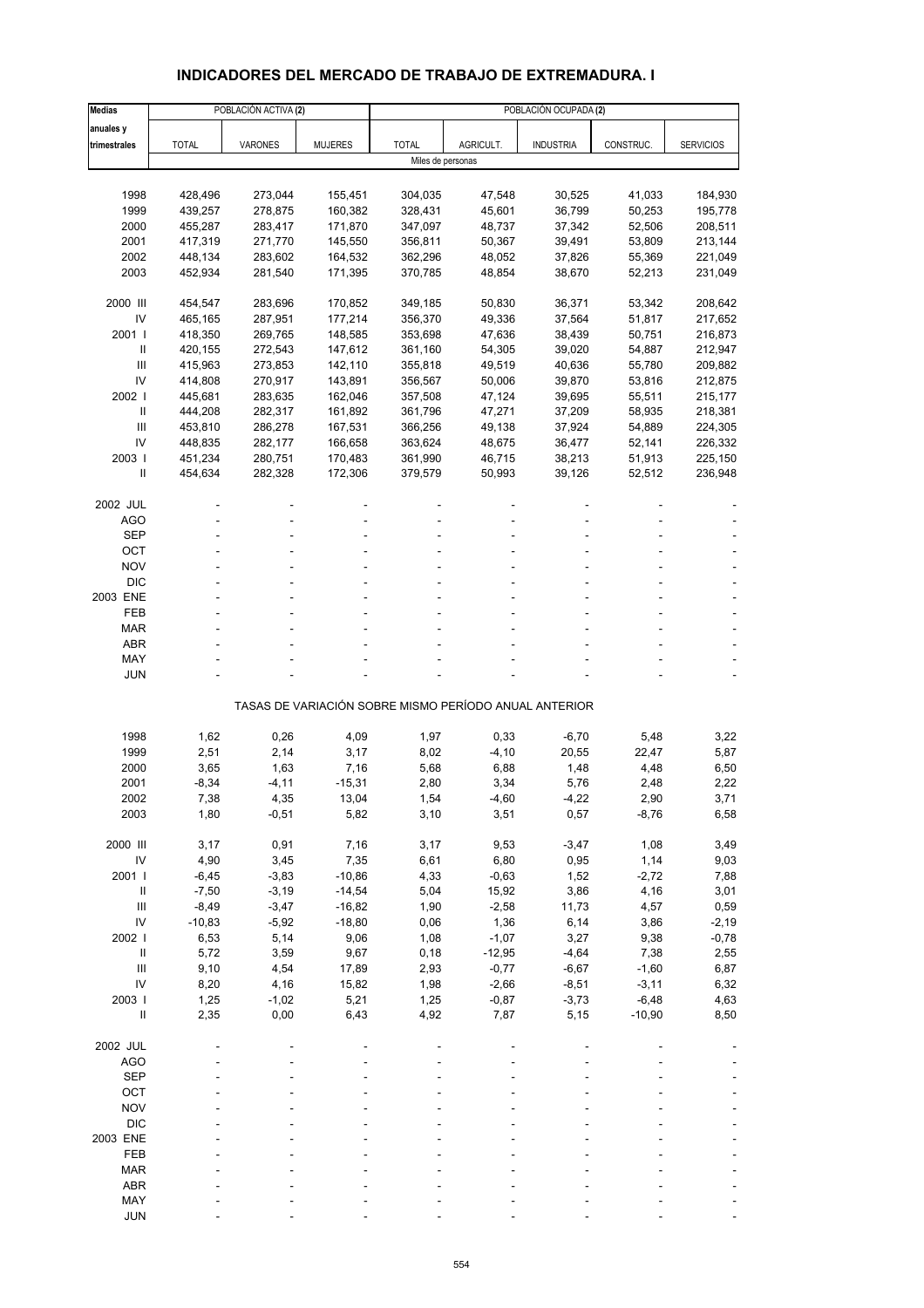### **INDICADORES DEL MERCADO DE TRABAJO DE EXTREMADURA. II**

| <b>Medias</b> |              |           | POBLACIÓN ASALARIADA (2)                              |           |                  |
|---------------|--------------|-----------|-------------------------------------------------------|-----------|------------------|
| anuales y     |              |           |                                                       |           |                  |
| trimestrales  | <b>TOTAL</b> | AGRICULT. | <b>INDUSTRIA</b>                                      | CONSTRUC. | <b>SERVICIOS</b> |
|               |              |           | Miles de Personas                                     |           |                  |
|               |              |           |                                                       |           |                  |
| 1998          | 216,913      | 23,209    | 23,915                                                | 32,328    | 137,461          |
| 1999          | 238,447      | 24,447    | 29,625                                                | 39,751    | 144,624          |
| 2000          | 253,048      | 23,666    | 29,939                                                | 40,837    | 158,606          |
| 2001          | 261,623      | 25,497    | 30,307                                                | 40,331    | 165,489          |
| 2002          | 271,055      | 22,858    | 29,868                                                | 43,531    | 174,798          |
| 2003          | 276,352      | 23,079    | 31,028                                                | 42,216    | 180,030          |
| 2000 III      | 255,834      | 25,279    | 29,258                                                | 41,578    | 159,719          |
| IV            | 262,944      | 24,781    | 30,192                                                | 40,320    | 167,651          |
| 2001 l        | 259,660      | 23,599    | 29,700                                                | 37,675    | 168,686          |
| Ш             | 266,432      | 29,909    | 30,187                                                | 41,045    | 165,291          |
| Ш             | 260,171      | 23,882    | 31,244                                                | 41,215    | 163,830          |
| IV            | 260,229      | 24,596    | 30,097                                                | 41,389    | 164,147          |
| 2002 l        | 266,430      | 23,196    | 31,431                                                | 42,990    | 168,813          |
| Ш             |              |           |                                                       |           |                  |
|               | 271,365      | 22,421    | 29,303                                                | 46,101    | 173,540          |
| Ш             | 275,250      | 23,290    | 30,085                                                | 43,288    | 178,587          |
| IV            | 271,173      | 22,525    | 28,652                                                | 41,745    | 178,251          |
| 2003          | 268,924      | 21,143    | 30,747                                                | 42,143    | 174,891          |
| Ш             | 283,779      | 25,014    | 31,309                                                | 42,288    | 185,168          |
| 2002 JUL      |              |           |                                                       |           |                  |
| AGO           |              |           | ä,                                                    |           |                  |
| SEP           |              |           | ٠                                                     |           |                  |
| ОСТ           |              |           |                                                       |           |                  |
| NOV           |              |           |                                                       |           |                  |
| DIC           |              |           |                                                       |           |                  |
| 2003 ENE      |              |           | ÷                                                     |           |                  |
|               |              |           |                                                       |           |                  |
| FEB           |              |           | ä,                                                    |           |                  |
| <b>MAR</b>    |              |           |                                                       |           |                  |
| ABR           |              |           |                                                       |           |                  |
| MAY           |              |           | ۰                                                     |           |                  |
| <b>JUN</b>    |              |           |                                                       |           |                  |
|               |              |           | TASAS DE VARIACIÓN SOBRE MISMO PERÍODO ANUAL ANTERIOR |           |                  |
|               |              |           |                                                       |           |                  |
| 1998          | 0,69         | $-4,76$   | $-7,39$                                               | 11,70     | 0,86             |
| 1999          | 9,93         | 5,34      | 23,87                                                 | 22,96     | 5,21             |
| 2000          | 6,12         | $-3,20$   | 1,06                                                  | 2,73      | 9,67             |
| 2001          | 3,39         | 7,74      | 1,23                                                  | $-1,24$   | 4,34             |
| 2002          | 3,60         | -10,35    | -1,45                                                 | 7,93      | 5,63             |
| 2003          | 2,77         | 1,18      | 2,18                                                  | $-5,23$   | 5,17             |
| 2000 III      | 4,76         | 3,64      | $-2,46$                                               | 1,21      | 7,38             |
| IV            | 7,46         | $-1,77$   | 0,70                                                  | 0, 13     | 12,36            |
| 2001 l        | 6,56         | 3,45      | 0,17                                                  | $-8,25$   | 12,34            |
| Ш             | 6,69         | 37,26     | $-1,53$                                               | 1,63      | 5,35             |
| Ш             | 1,70         | $-5,53$   | 6,79                                                  | $-0,87$   | 2,57             |
| IV            | $-1,03$      | $-0,75$   | $-0,31$                                               | 2,65      |                  |
|               |              |           |                                                       |           | $-2,09$          |
| 2002 l        | 2,61         | $-1,71$   | 5,83                                                  | 14,11     | 0,08             |
| Ш             | 1,85         | $-25,04$  | $-2,93$                                               | 12,32     | 4,99             |
| Ш             | 5,80         | $-2,48$   | $-3,71$                                               | 5,03      | 9,01             |
| IV            | 4,21         | $-8,42$   | $-4,80$                                               | 0,86      | 8,59             |
| 2003          | 0,94         | $-8,85$   | $-2,18$                                               | $-1,97$   | 3,60             |
| $\sf II$      | 4,57         | 11,57     | 6,85                                                  | $-8,27$   | 6,70             |
| 2002 JUL      |              |           |                                                       |           |                  |
| <b>AGO</b>    |              |           |                                                       |           |                  |
| <b>SEP</b>    |              |           |                                                       |           |                  |
| OCT           |              |           |                                                       |           |                  |
| <b>NOV</b>    |              |           |                                                       |           |                  |
| $DIC$         |              |           |                                                       |           |                  |
|               |              |           |                                                       |           |                  |
| 2003 ENE      |              |           |                                                       |           |                  |
| FEB           |              |           |                                                       |           |                  |
| <b>MAR</b>    |              |           |                                                       |           |                  |
| ABR           |              |           |                                                       |           |                  |
| MAY           |              |           |                                                       |           |                  |
| <b>JUN</b>    |              |           |                                                       |           |                  |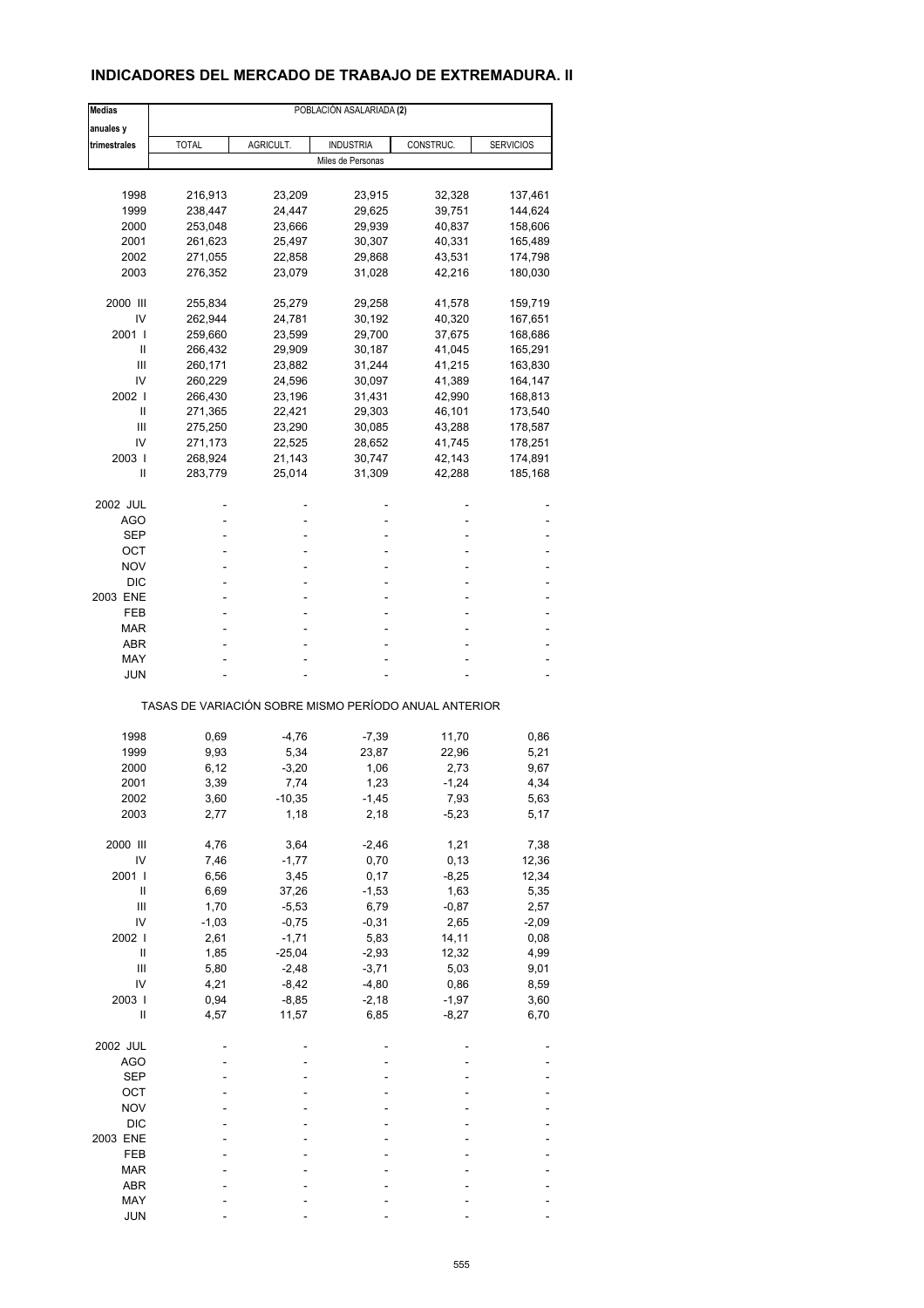# **INDICADORES DEL MERCADO DE TRABAJO DE EXTREMADURA. III**

| <b>Medias</b>                                                                                                                                                                                                                                                                                                                                                                                                                                                                                                                            |              | PARADOS <sub>(2)</sub> |                |                                                       | TASA DE ACTIVIDAD (2) |                |              | TASA DE PARO (2) |                |  |
|------------------------------------------------------------------------------------------------------------------------------------------------------------------------------------------------------------------------------------------------------------------------------------------------------------------------------------------------------------------------------------------------------------------------------------------------------------------------------------------------------------------------------------------|--------------|------------------------|----------------|-------------------------------------------------------|-----------------------|----------------|--------------|------------------|----------------|--|
| anuales y                                                                                                                                                                                                                                                                                                                                                                                                                                                                                                                                |              |                        |                |                                                       | <b>MENORES</b>        |                |              | <b>MENORES</b>   |                |  |
| trimestrales                                                                                                                                                                                                                                                                                                                                                                                                                                                                                                                             | <b>TOTAL</b> | VARONES                | <b>MUJERES</b> | <b>TOTAL</b>                                          | 20 AÑOS               | <b>MUJERES</b> | <b>TOTAL</b> | 20 AÑOS          | <b>MUJERES</b> |  |
|                                                                                                                                                                                                                                                                                                                                                                                                                                                                                                                                          |              | Miles de personas      |                |                                                       |                       | Porcentaje     |              |                  |                |  |
|                                                                                                                                                                                                                                                                                                                                                                                                                                                                                                                                          |              |                        |                |                                                       |                       |                |              |                  |                |  |
| 1998                                                                                                                                                                                                                                                                                                                                                                                                                                                                                                                                     |              | 60,854                 |                |                                                       |                       |                | 29,04        |                  | 40,91          |  |
|                                                                                                                                                                                                                                                                                                                                                                                                                                                                                                                                          | 124,461      |                        | 63,607         | 49,48                                                 | 26,87                 | 35,24          |              | 57,59            |                |  |
| 1999                                                                                                                                                                                                                                                                                                                                                                                                                                                                                                                                     | 110,826      | 50,867                 | 59,959         | 50,45                                                 | 27,25                 | 36,18          | 25,23        | 48,39            | 37,37          |  |
| 2000                                                                                                                                                                                                                                                                                                                                                                                                                                                                                                                                     | 108,190      | 46,493                 | 61,697         | 51,92                                                 | 31,30                 | 38,54          | 23,77        | 45,86            | 35,90          |  |
| 2001                                                                                                                                                                                                                                                                                                                                                                                                                                                                                                                                     | 60,508       | 27,863                 | 32,646         | 47,25                                                 | 25,37                 | 32,43          | 14,50        | 31,74            | 22,42          |  |
| 2002                                                                                                                                                                                                                                                                                                                                                                                                                                                                                                                                     | 85,838       | 38,964                 | 46,874         | 50,45                                                 | 24,43                 | 36,47          | 19,15        | 35,97            | 28,50          |  |
| 2003                                                                                                                                                                                                                                                                                                                                                                                                                                                                                                                                     | 82,150       | 37,390                 | 44,760         | 50,80                                                 | 23,96                 | 37,86          | 18,14        | 32,45            | 26,13          |  |
|                                                                                                                                                                                                                                                                                                                                                                                                                                                                                                                                          |              |                        |                |                                                       |                       |                |              |                  |                |  |
| 2000 III                                                                                                                                                                                                                                                                                                                                                                                                                                                                                                                                 | 105,362      | 43,049                 | 62,313         | 51,78                                                 | 30,67                 | 38,28          | 23,18        | 42,59            | 36,47          |  |
| IV                                                                                                                                                                                                                                                                                                                                                                                                                                                                                                                                       | 108,795      | 46,111                 | 62,684         | 52,88                                                 | 34,44                 | 39,63          | 23,39        | 43,08            | 35,37          |  |
| 2001 l                                                                                                                                                                                                                                                                                                                                                                                                                                                                                                                                   | 64,651       | 29,753                 | 34,899         | 47,47                                                 | 26,99                 | 33,17          | 15,45        | 30,44            | 23,49          |  |
| $\mathop{\mathrm{II}}% \nolimits_{\mathop{\mathrm{II}}% \nolimits} \mathop{\mathrm{II}}% \nolimits_{\mathop{\mathrm{II}}% \nolimits} \mathop{\mathrm{II}}% \nolimits_{\mathop{\mathrm{II}}% \nolimits} \mathop{\mathrm{II}}% \nolimits_{\mathop{\mathrm{II}}% \nolimits} \mathop{\mathrm{II}}% \nolimits_{\mathop{\mathrm{II}}% \nolimits} \mathop{\mathrm{II}}% \nolimits_{\mathop{\mathrm{II}}% \nolimits} \mathop{\mathrm{II}}% \nolimits_{\mathop{\mathrm{II}}% \nolimits} \mathop{\mathrm{II}}% \nolimits_{\mathop{\mathrm{II}}% \$ | 58,995       | 26,949                 | 32,046         | 47,60                                                 | 25,48                 | 32,91          | 14,04        | 27,87            | 21,71          |  |
| $\mathbf{III}$                                                                                                                                                                                                                                                                                                                                                                                                                                                                                                                           | 60,146       | 28,711                 | 31,435         | 47,06                                                 | 23,67                 | 31,64          | 14,46        | 38,88            | 22,12          |  |
| IV                                                                                                                                                                                                                                                                                                                                                                                                                                                                                                                                       | 58,241       | 26,038                 | 32,203         | 46,85                                                 | 25,34                 | 31,99          | 14,04        | 29,77            | 22,38          |  |
| 2002                                                                                                                                                                                                                                                                                                                                                                                                                                                                                                                                     | 88,173       | 39,908                 | 48,265         | 50,27                                                 | 28,08                 | 35,98          | 19,78        | 35,60            | 29,79          |  |
| $\sf II$                                                                                                                                                                                                                                                                                                                                                                                                                                                                                                                                 | 82,413       | 36,114                 | 46,299         | 50,04                                                 | 22,76                 | 35,91          | 18,55        | 33,54            | 28,60          |  |
| $\mathbf{III}$                                                                                                                                                                                                                                                                                                                                                                                                                                                                                                                           | 87,554       | 39,000                 | 48,554         | 51,06                                                 | 25,41                 | 37,11          | 19,29        | 38,04            | 28,98          |  |
| IV                                                                                                                                                                                                                                                                                                                                                                                                                                                                                                                                       | 85,211       | 40,834                 | 44,377         | 50,43                                                 | 21,46                 | 36,88          | 18,99        | 36,70            | 26,63          |  |
| 2003                                                                                                                                                                                                                                                                                                                                                                                                                                                                                                                                     | 89,244       | 41,099                 | 48,145         | 50,64                                                 | 21,73                 | 37,68          | 19,78        | 34,57            | 28,24          |  |
| Ш                                                                                                                                                                                                                                                                                                                                                                                                                                                                                                                                        | 75,055       | 33,681                 | 41,374         | 50,97                                                 | 26,20                 | 38,05          | 16,51        | 30,34            | 24,01          |  |
|                                                                                                                                                                                                                                                                                                                                                                                                                                                                                                                                          |              |                        |                |                                                       |                       |                |              |                  |                |  |
| 2002 JUL                                                                                                                                                                                                                                                                                                                                                                                                                                                                                                                                 |              |                        |                |                                                       |                       |                |              |                  |                |  |
| <b>AGO</b>                                                                                                                                                                                                                                                                                                                                                                                                                                                                                                                               |              |                        |                |                                                       |                       |                |              |                  |                |  |
| <b>SEP</b>                                                                                                                                                                                                                                                                                                                                                                                                                                                                                                                               |              |                        |                |                                                       |                       |                |              |                  |                |  |
| OCT                                                                                                                                                                                                                                                                                                                                                                                                                                                                                                                                      |              |                        |                |                                                       |                       |                |              |                  |                |  |
| <b>NOV</b>                                                                                                                                                                                                                                                                                                                                                                                                                                                                                                                               |              |                        |                |                                                       |                       |                |              |                  |                |  |
| <b>DIC</b>                                                                                                                                                                                                                                                                                                                                                                                                                                                                                                                               |              |                        |                |                                                       |                       |                |              |                  |                |  |
|                                                                                                                                                                                                                                                                                                                                                                                                                                                                                                                                          |              |                        |                |                                                       |                       |                |              |                  |                |  |
| 2003 ENE                                                                                                                                                                                                                                                                                                                                                                                                                                                                                                                                 |              |                        |                |                                                       |                       |                |              |                  |                |  |
| FEB                                                                                                                                                                                                                                                                                                                                                                                                                                                                                                                                      |              |                        |                |                                                       |                       |                |              |                  |                |  |
| <b>MAR</b>                                                                                                                                                                                                                                                                                                                                                                                                                                                                                                                               |              |                        |                |                                                       |                       |                |              |                  |                |  |
| <b>ABR</b>                                                                                                                                                                                                                                                                                                                                                                                                                                                                                                                               |              |                        |                |                                                       |                       |                |              |                  |                |  |
| MAY                                                                                                                                                                                                                                                                                                                                                                                                                                                                                                                                      |              |                        |                |                                                       |                       |                |              |                  |                |  |
| <b>JUN</b>                                                                                                                                                                                                                                                                                                                                                                                                                                                                                                                               |              |                        |                |                                                       |                       |                |              |                  |                |  |
|                                                                                                                                                                                                                                                                                                                                                                                                                                                                                                                                          |              |                        |                | TASAS DE VARIACIÓN SOBRE MISMO PERÍODO ANUAL ANTERIOR |                       |                |              |                  |                |  |
|                                                                                                                                                                                                                                                                                                                                                                                                                                                                                                                                          |              |                        |                |                                                       |                       |                |              |                  |                |  |
| 1998                                                                                                                                                                                                                                                                                                                                                                                                                                                                                                                                     | 0,77         | $-2,23$                | 3,81           |                                                       |                       |                |              |                  |                |  |
| 1999                                                                                                                                                                                                                                                                                                                                                                                                                                                                                                                                     | $-10,95$     | $-16,41$               | $-5,74$        |                                                       |                       |                |              |                  |                |  |
| 2000                                                                                                                                                                                                                                                                                                                                                                                                                                                                                                                                     | $-2,38$      | $-8,60$                | 2,90           |                                                       |                       |                |              |                  |                |  |
| 2001                                                                                                                                                                                                                                                                                                                                                                                                                                                                                                                                     | $-44,07$     | $-40,07$               | $-47,09$       |                                                       |                       |                |              |                  |                |  |
| 2002                                                                                                                                                                                                                                                                                                                                                                                                                                                                                                                                     | 41,86        | 39,84                  | 43,58          |                                                       |                       |                |              |                  |                |  |
| 2003                                                                                                                                                                                                                                                                                                                                                                                                                                                                                                                                     | $-3,69$      | $-1,63$                | $-5,34$        |                                                       |                       |                |              |                  |                |  |
|                                                                                                                                                                                                                                                                                                                                                                                                                                                                                                                                          |              |                        |                |                                                       |                       |                |              |                  |                |  |
| 2000 III                                                                                                                                                                                                                                                                                                                                                                                                                                                                                                                                 | 3,18         | $-5,15$                | 9,85           |                                                       |                       |                |              |                  |                |  |
| $\mathsf{IV}$                                                                                                                                                                                                                                                                                                                                                                                                                                                                                                                            | $-0,34$      | $-5,17$                | 3,53           |                                                       |                       |                |              |                  |                |  |
| 2001 l                                                                                                                                                                                                                                                                                                                                                                                                                                                                                                                                   | $-40,24$     | $-39,26$               | $-41,05$       |                                                       |                       |                |              |                  |                |  |
| $\, \parallel$                                                                                                                                                                                                                                                                                                                                                                                                                                                                                                                           | $-46,57$     | $-43,66$               | $-48,80$       |                                                       |                       |                |              |                  |                |  |
| $\mathbf{III}$                                                                                                                                                                                                                                                                                                                                                                                                                                                                                                                           | $-42,91$     | $-33,31$               | $-49,55$       |                                                       |                       |                |              |                  |                |  |
| IV                                                                                                                                                                                                                                                                                                                                                                                                                                                                                                                                       | $-46,47$     | $-43,53$               | $-48,63$       |                                                       |                       |                |              |                  |                |  |
| 2002 l                                                                                                                                                                                                                                                                                                                                                                                                                                                                                                                                   | 36,38        | 34,13                  | 38,30          |                                                       |                       |                |              |                  |                |  |
| $\,$ II                                                                                                                                                                                                                                                                                                                                                                                                                                                                                                                                  | 39,69        | 34,01                  | 44,48          |                                                       |                       |                |              |                  |                |  |
| $\mathbf{III}$                                                                                                                                                                                                                                                                                                                                                                                                                                                                                                                           | 45,57        | 35,84                  | 54,46          |                                                       |                       |                |              |                  |                |  |
| IV                                                                                                                                                                                                                                                                                                                                                                                                                                                                                                                                       | 46,31        | 56,82                  | 37,80          |                                                       |                       |                |              |                  |                |  |
| 2003                                                                                                                                                                                                                                                                                                                                                                                                                                                                                                                                     | 1,21         | 2,98                   | $-0,25$        |                                                       |                       |                |              |                  |                |  |
| $\sf II$                                                                                                                                                                                                                                                                                                                                                                                                                                                                                                                                 | $-8,93$      | $-6,74$                | $-10,64$       |                                                       |                       |                |              |                  |                |  |
|                                                                                                                                                                                                                                                                                                                                                                                                                                                                                                                                          |              |                        |                |                                                       |                       |                |              |                  |                |  |
| 2002 JUL                                                                                                                                                                                                                                                                                                                                                                                                                                                                                                                                 |              |                        |                |                                                       |                       |                |              |                  |                |  |
| <b>AGO</b>                                                                                                                                                                                                                                                                                                                                                                                                                                                                                                                               |              |                        |                |                                                       |                       |                |              |                  |                |  |
| <b>SEP</b>                                                                                                                                                                                                                                                                                                                                                                                                                                                                                                                               |              |                        |                |                                                       |                       |                |              |                  |                |  |
| OCT                                                                                                                                                                                                                                                                                                                                                                                                                                                                                                                                      |              |                        |                |                                                       |                       |                |              |                  |                |  |
| <b>NOV</b>                                                                                                                                                                                                                                                                                                                                                                                                                                                                                                                               |              |                        |                |                                                       |                       |                |              |                  |                |  |
| <b>DIC</b>                                                                                                                                                                                                                                                                                                                                                                                                                                                                                                                               |              |                        |                |                                                       |                       |                |              |                  |                |  |
| 2003 ENE                                                                                                                                                                                                                                                                                                                                                                                                                                                                                                                                 |              |                        |                |                                                       |                       |                |              |                  |                |  |
| FEB                                                                                                                                                                                                                                                                                                                                                                                                                                                                                                                                      |              |                        |                |                                                       |                       |                |              |                  |                |  |
|                                                                                                                                                                                                                                                                                                                                                                                                                                                                                                                                          |              |                        |                |                                                       |                       |                |              |                  |                |  |
| <b>MAR</b><br><b>ABR</b>                                                                                                                                                                                                                                                                                                                                                                                                                                                                                                                 |              |                        |                |                                                       |                       |                |              |                  |                |  |
|                                                                                                                                                                                                                                                                                                                                                                                                                                                                                                                                          |              |                        |                |                                                       |                       |                |              |                  |                |  |
| MAY                                                                                                                                                                                                                                                                                                                                                                                                                                                                                                                                      |              |                        |                |                                                       |                       |                |              |                  |                |  |
| <b>JUN</b>                                                                                                                                                                                                                                                                                                                                                                                                                                                                                                                               |              |                        |                |                                                       |                       |                |              |                  |                |  |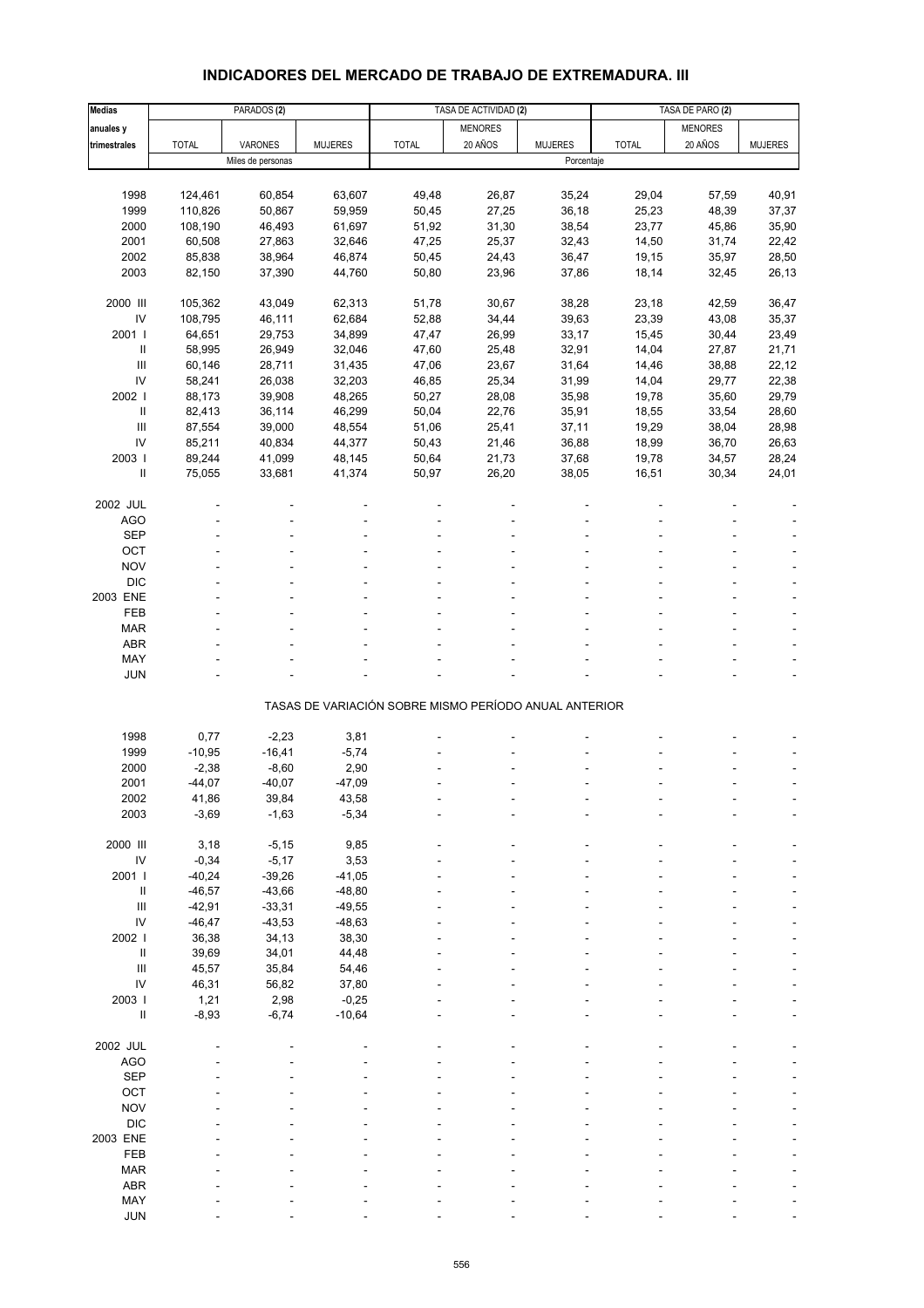| <b>Medias</b>                        | PARO REGISTRADO     |                                                       |                    |                  |                  |                      |
|--------------------------------------|---------------------|-------------------------------------------------------|--------------------|------------------|------------------|----------------------|
| anuales y                            |                     |                                                       |                    |                  |                  | SIN EMPLEO           |
| trimestrales                         | <b>TOTAL</b>        | <b>AGRICULTURA</b>                                    | <b>INDUSTRIA</b>   | CONSTRUCCIÓN     | <b>SERVICIOS</b> | <b>ANTERIOR</b>      |
|                                      |                     |                                                       | Personas           |                  |                  |                      |
|                                      |                     |                                                       |                    |                  |                  |                      |
| 1998                                 | 59.613              | 3.668                                                 | 6.117              | 8.393            | 27.653           | 13.782               |
| 1999                                 | 54.760              | 3.332                                                 | 5.454              | 7.095            | 26.505           | 12.374               |
| 2000                                 | 53.934              | 3.204                                                 | 5.164              | 6.988            | 27.330           | 11.247               |
| 2001                                 | 53.574              | 2.909                                                 | 5.174              | 7.251            | 28.464           | 9.776                |
| 2002                                 | 56.796              | 2.876                                                 | 5.479              | 7.663            | 30.316           | 10.462               |
| 2003                                 | 59.118              | 2.908                                                 | 5.556              | 7.597            | 31.154           | 11.903               |
| 2000 IV                              | 54.446              | 3.131                                                 | 5.090              | 7.184            | 28.420           | 10.622               |
| 2001 l                               | 56.236              | 2.880                                                 | 5.390              | 7.877            | 29.836           | 10.253               |
| Ш                                    | 52.409              | 3.034                                                 | 5.129              | 6.930            | 27.498           | 9.818                |
| $\ensuremath{\mathsf{III}}\xspace$   | 50.400              | 2.812                                                 | 4.871              | 6.766            | 26.828           | 9.123                |
| IV                                   | 55.249              | 2.909                                                 | 5.306              | 7.430            | 29.696           | 9.908                |
| 2002                                 | 57.666              | 2.699                                                 | 5.579              | 7.761            | 31.298           | 10.331               |
| $\mathbf{I}$                         | 56.571              | 2.883                                                 | 5.430              | 7.339            | 30.045           | 10.875               |
| Ш                                    | 53.537              | 2.863                                                 | 5.244              | 7.171            | 28.383           | 9.876                |
| IV                                   | 59.411              | 3.062                                                 | 5.664              | 8.381            | 31.539           | 10.765               |
| 2003                                 | 62.495              | 3.027                                                 | 5.869              | 8.377            | 33.298           | 11.924               |
| $\ensuremath{\mathsf{II}}$           | 58.883              | 2.902                                                 | 5.552              | 7.347            | 30.777           | 12.304               |
| Ш                                    | 55.975              | 2.794                                                 | 5.248              | 7.067            | 29.387           | 11.481               |
| 2002 OCT                             | 57.268              | 3.137                                                 | 5.397              | 7.435            | 30.793           | 10.506               |
| <b>NOV</b>                           | 59.060              | 3.071                                                 | 5.567              | 7.745            | 31.757           | 10.920               |
| <b>DIC</b>                           | 61.906              | 2.977                                                 | 6.028              | 9.964            | 32.067           | 10.870               |
| 2003 ENE                             | 63.782              | 3.034                                                 | 5.976              | 9.020            | 34.264           | 11.488               |
| FEB                                  | 62.317              | 3.083                                                 | 5.827              | 8.268            | 33.294           | 11.845               |
| <b>MAR</b>                           | 61.387              | 2.963                                                 | 5.805              | 7.844            | 32.336           | 12.439               |
| <b>ABR</b>                           | 60.090              | 2.900                                                 | 5.696              | 7.621            | 31.373           | 12.500               |
| MAY                                  | 59.030              | 3.043                                                 | 5.604              | 7.375            | 30.552           | 12.456               |
| <b>JUN</b>                           | 57.529              | 2.764                                                 | 5.357              | 7.044            | 30.407           | 11.957               |
| <b>JUL</b>                           | 55.001              | 2.666                                                 | 5.202              | 6.879            | 28.733           | 11.521               |
| <b>AGO</b>                           | 54.845              | 2.655                                                 | 5.208              | 7.233            | 28.487           | 11.262               |
| <b>SEP</b>                           | 58.080              | 3.060                                                 | 5.333              | 7.088            | 30.940           | 11.659               |
|                                      |                     | TASAS DE VARIACIÓN SOBRE MISMO PERÍODO ANUAL ANTERIOR |                    |                  |                  |                      |
| 1998                                 | $-3,56$             | $-2,30$                                               | $-11,58$           | $-14,99$         | 2,42             | $-3,40$              |
| 1999                                 | $-8,14$             | $-9,15$                                               | $-10,84$           | $-15,47$         | $-4, 15$         | $-10,22$             |
| 2000                                 | $-1,51$             | $-3,85$                                               | $-5,31$            | $-1,50$          | 3,11             | $-9,10$              |
| 2001                                 | $-0,67$             | $-9,21$                                               | 0, 19              | 3,76             | 4,15             | $-13,09$             |
| 2002                                 | 6,02                | -1,12                                                 | 5,90               | 5,68             | 6,51             | 7,02                 |
| 2003                                 | 5,71                | 3,30                                                  | 2,56               | 2,33             | 4,16             | 14,89                |
|                                      |                     |                                                       |                    |                  |                  |                      |
| 2000 IV<br>2001 l                    | $-2,90$             | $-9,09$                                               | $-4,09$            | $-2,49$          | 1,89             | $-11,92$             |
| Ш                                    | $-0, 10$<br>$-1,77$ | $-9,15$<br>$-7,37$                                    | $-0,80$<br>$-2,41$ | 6,76<br>1,70     | 5,20<br>4,03     | $-14,22$<br>$-15,17$ |
| Ш                                    | $-2,40$             | $-13,17$                                              | $-0, 16$           | 2,87             | 2,77             | $-15,85$             |
| IV                                   | 1,48                | $-7,08$                                               | 4,25               | 3,43             | 4,49             |                      |
| 2002 l                               | 2,54                | $-6,31$                                               | 3,51               |                  | 4,90             | $-6,72$<br>0,76      |
| $\sf II$                             |                     |                                                       | 5,87               | $-1,48$<br>5,90  | 9,26             |                      |
| $\mathsf{III}$                       | 7,94                | $-5,00$                                               |                    |                  |                  | 10,76                |
| IV                                   | 6,22                | 1,80                                                  | 7,66               | 5,98             | 5,80             | 8,26                 |
|                                      | 7,53                | 5,25                                                  | 6,75               | 12,80            | 6,21             | 8,65                 |
| 2003  <br>$\ensuremath{\mathsf{II}}$ | 8,37                | 12,15                                                 | 5,21               | 7,95             | 6,39             | 15,42                |
| Ш                                    | 4,09<br>4,56        | 0,68<br>$-2,41$                                       | 2,26<br>0,06       | 0, 10<br>$-1,45$ | 2,44<br>3,54     | 13,15<br>16,24       |
|                                      |                     |                                                       |                    |                  |                  |                      |
| 2002 OCT                             | 6,79                | 5,87                                                  | 8,11               | 7,64             | 5,76             | 8,89                 |
| <b>NOV</b>                           | 6,69                | 4,00                                                  | 4,64               | 9,30             | 6,04             | 8,68                 |
| <b>DIC</b>                           | 9,05                | 5,91                                                  | 7,53               | 20,08            | 6,80             | 8,39                 |
| 2003 ENE                             | 9,88                | 4,98                                                  | 7,83               | 14,16            | 8,43             | 13,55                |
| FEB                                  | 7,83                | 15,55                                                 | 5,41               | 8,39             | 5,50             | 13,80                |
| <b>MAR</b>                           | 7,40                | 16,75                                                 | 2,45               | 1,17             | 5,21             | 18,85                |
| ABR                                  | 3,69                | $-1,26$                                               | 2,85               | 1,83             | 1,69             | 12,19                |
| MAY                                  | 3,93                | 0,83                                                  | 2,79               | $-0,39$          | 2,33             | 12,53                |
| <b>JUN</b>                           | 4,67                | 2,64                                                  | 1,09               | $-1,21$          | 3,32             | 14,83                |
| JUL                                  | 3,69                | $-5,63$                                               | 0,02               | 0,41             | 1,87             | 15,65                |
| <b>AGO</b>                           | 4,19                | $-6,84$                                               | $-1,44$            | $-2,02$          | 3,51             | 17,30                |
| <b>SEP</b>                           | 5,74                | 5,05                                                  | 1,62               | $-2,62$          | 5,16             | 15,83                |

#### **INDICADORES DEL MERCADO DE TRABAJO DE EXTREMADURA. IV**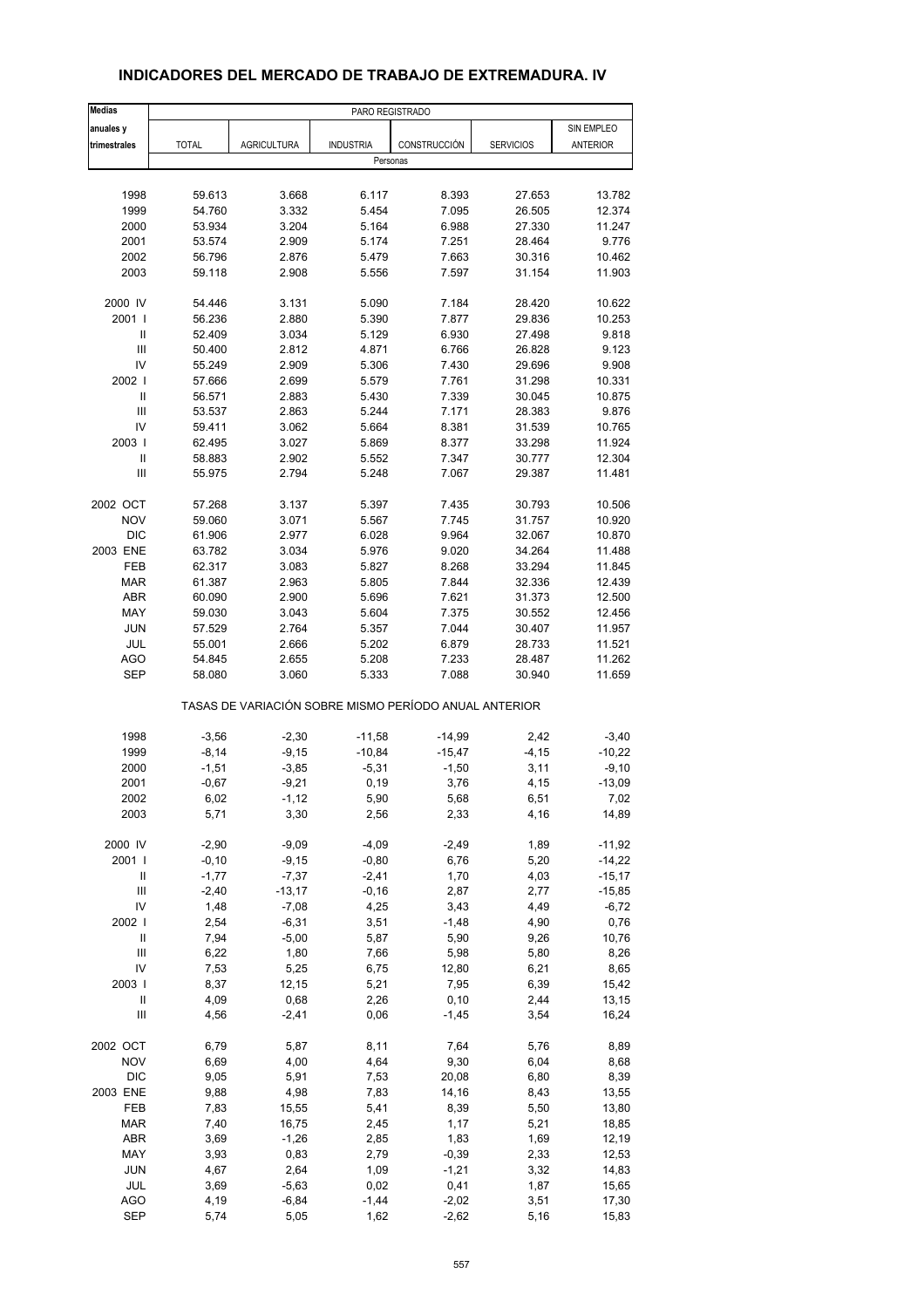### **INDICADORES DEL MERCADO DE TRABAJO DE EXTREMADURA. V**

| <b>Medias</b>                      |                                                       |                    | AFILIADOS A LA SEGURIDAD SOCIAL EN ALTA LABORAL |               |                  |  |  |  |  |
|------------------------------------|-------------------------------------------------------|--------------------|-------------------------------------------------|---------------|------------------|--|--|--|--|
| anuales y                          | <b>TOTAL</b>                                          |                    |                                                 |               |                  |  |  |  |  |
| trimestrales                       | <b>TOTAL</b>                                          | <b>AGRICULTURA</b> | <b>INDUSTRIA</b>                                | CONSTRUCCIÓN  | <b>SERVICIOS</b> |  |  |  |  |
|                                    |                                                       |                    | Personas                                        |               |                  |  |  |  |  |
|                                    |                                                       |                    |                                                 |               |                  |  |  |  |  |
| 1998                               | 309.866                                               | 92.214             | 26.759                                          | 29.967        | 160.284          |  |  |  |  |
| 1999                               | 326.761                                               | 93.679             | 28.494                                          | 34.122        | 170.066          |  |  |  |  |
| 2000                               | 337.100                                               | 94.667             | 29.814                                          | 36.167        | 176.075          |  |  |  |  |
| 2001                               | 342.858                                               | 94.878             | 30.566                                          | 36.394        | 180.721          |  |  |  |  |
| 2002                               | 347.527                                               | 93.897             | 30.706                                          | 37.109        | 185.564          |  |  |  |  |
| 2003                               | 354.894                                               | 91.526             | 30.735                                          | 38.364        | 194.023          |  |  |  |  |
| 2000 IV                            | 340.361                                               | 94.581             | 30.628                                          | 36.426        | 178.344          |  |  |  |  |
| 2001                               | 338.308                                               | 94.304             | 30.245                                          | 35.458        | 177.926          |  |  |  |  |
| Ш                                  | 342.683                                               | 95.223             | 30.415                                          | 36.534        | 180.192          |  |  |  |  |
| Ш                                  | 344.667                                               | 95.101             | 30.732                                          | 36.665        | 181.923          |  |  |  |  |
| IV                                 | 345.776                                               | 94.885             | 30.873                                          | 36.921        | 182.844          |  |  |  |  |
| 2002                               | 344.694                                               | 94.599             | 30.495                                          | 37.069        | 182.292          |  |  |  |  |
| Ш                                  | 347.784                                               | 95.109             | 30.742                                          | 37.587        | 184.112          |  |  |  |  |
| $\mathsf{III}$                     | 349.973                                               | 93.869             | 31.028                                          | 37.305        | 187.516          |  |  |  |  |
| IV                                 | 347.654                                               | 92.008             | 30.559                                          | 36.476        | 188.337          |  |  |  |  |
| 2003                               | 349.875                                               | 91.040             | 30.409                                          | 37.598        | 190.560          |  |  |  |  |
| Ш                                  | 356.754                                               | 91.644             | 30.601                                          | 38.985        | 195.295          |  |  |  |  |
| Ш                                  | 359.631                                               | 92.078             | 31.423                                          | 38.580        | 197.308          |  |  |  |  |
|                                    |                                                       |                    |                                                 |               |                  |  |  |  |  |
| 2002 SEP                           | 346.242                                               | 92.982             | 31.075                                          | 37.319        | 184.605          |  |  |  |  |
| ОСТ                                | 348.512                                               | 92.140             | 30.896                                          | 37.695        | 187.503          |  |  |  |  |
| <b>NOV</b>                         | 350.480                                               | 92.075             | 31.035                                          | 37.999        | 189.091          |  |  |  |  |
| <b>DIC</b>                         | 343.970                                               | 91.809             | 29.746                                          | 33.733        | 188.416          |  |  |  |  |
| 2003 ENE                           | 344.699                                               | 91.347             | 30.287                                          | 36.330        | 186.465          |  |  |  |  |
| FEB                                | 350.495                                               | 90.732             | 30.456                                          | 37.732        | 191.307          |  |  |  |  |
| <b>MAR</b>                         | 354.431                                               | 91.041             | 30.483                                          | 38.733        | 193.909          |  |  |  |  |
| <b>ABR</b>                         | 355.857                                               | 91.345             | 30.394                                          | 38.780        | 195.111          |  |  |  |  |
| MAY                                | 357.474                                               | 91.209             | 30.672                                          | 39.042        | 196.322          |  |  |  |  |
| <b>JUN</b>                         | 356.932                                               | 92.379             | 30.738                                          | 39.132        | 194.452          |  |  |  |  |
| JUL                                | 361.224                                               | 92.230             | 31.485                                          | 38.980        | 198.291          |  |  |  |  |
| <b>AGO</b>                         | 358.037                                               | 91.925             | 31.361                                          | 38.180        | 196.325          |  |  |  |  |
|                                    | TASAS DE VARIACIÓN SOBRE MISMO PERÍODO ANUAL ANTERIOR |                    |                                                 |               |                  |  |  |  |  |
|                                    |                                                       |                    |                                                 |               |                  |  |  |  |  |
| 1998<br>1999                       | 4,21<br>5,45                                          | 1,30<br>1,59       | 0,93<br>6,48                                    | 9,46<br>13,86 | 5,48<br>6, 10    |  |  |  |  |
| 2000                               | 3,16                                                  | 1,05               | 4,63                                            | 5,99          | 3,53             |  |  |  |  |
| 2001                               | 1,71                                                  | 0,22               | 2,52                                            | 0,63          | 2,64             |  |  |  |  |
| 2002                               | 1,36                                                  | $-1,03$            | 0,46                                            | 1,96          | 2,68             |  |  |  |  |
| 2003                               | 2,09                                                  | $-3,37$            | 0,06                                            | 2,79          | 5,08             |  |  |  |  |
|                                    |                                                       |                    |                                                 |               |                  |  |  |  |  |
| 2000 IV                            | 2,87                                                  | 0,62               | 4,33                                            | 4,42          | 3,54             |  |  |  |  |
| 2001 l                             | 1,73                                                  | 0,08               | 3,71                                            | $-0,81$       | 2,83             |  |  |  |  |
| Ш                                  | 2,08                                                  | 0,21               | 3,45                                            | 1,60          | 2,99             |  |  |  |  |
| Ш                                  | 1,44                                                  | 0,28               | 2,22                                            | 0,35          | 2,23             |  |  |  |  |
| IV                                 | 1,59                                                  | 0,32               | 0,80                                            | 1,36          | 2,52             |  |  |  |  |
| 2002                               | 1,89                                                  | 0,31               | 0,83                                            | 4,54          | 2,45             |  |  |  |  |
| Ш                                  | 1,49                                                  | $-0, 12$           | 1,08                                            | 2,88          | 2,18             |  |  |  |  |
| Ш                                  | 1,54                                                  | $-1,30$            | 0,96                                            | 1,75          | 3,07             |  |  |  |  |
| IV                                 | 0,54                                                  | $-3,03$            | $-1,02$                                         | $-1,21$       | 3,00             |  |  |  |  |
| 2003                               | 1,50                                                  | $-3,76$            | $-0,28$                                         | 1,43          | 4,54             |  |  |  |  |
| Ш                                  | 2,58                                                  | $-3,64$            | $-0,46$                                         | 3,72          | 6,07             |  |  |  |  |
| $\ensuremath{\mathsf{III}}\xspace$ | 2,21                                                  | $-2,37$            | 1,35                                            | 3,44          | 4,41             |  |  |  |  |
| 2002 SEP                           | 0,48                                                  | $-2,00$            | $-0,64$                                         | $-0, 10$      | 2,09             |  |  |  |  |
| OCT                                | 0,92                                                  | $-3,04$            | $-1,23$                                         | 0, 15         | 3,52             |  |  |  |  |
| <b>NOV</b>                         | 0,74                                                  | $-3,01$            | 0,08                                            | 0,12          | 2,89             |  |  |  |  |
| <b>DIC</b>                         | $-0,03$                                               | $-3,05$            | $-1,93$                                         | $-4,09$       | 2,60             |  |  |  |  |
| 2003 ENE                           | 0,14                                                  | $-3,29$            | $-0,80$                                         | $-1,87$       | 2,48             |  |  |  |  |
| FEB                                | 1,41                                                  | $-4,05$            | $-0,32$                                         | 0,06          | 4,80             |  |  |  |  |
| <b>MAR</b>                         | 2,96                                                  | $-3,95$            | 0,27                                            | 6,20          | 6,32             |  |  |  |  |
| ABR                                | 2,40                                                  | $-4, 11$           | $-0,63$                                         | 3,51          | 6,06             |  |  |  |  |
| MAY                                | 3,27                                                  | $-3,93$            | $-0,33$                                         | 4,23          | 7,44             |  |  |  |  |
| <b>JUN</b>                         | 2,07                                                  | $-2,89$            | $-0,41$                                         | 3,42          | 4,75             |  |  |  |  |
| JUL                                | 2,74                                                  | $-2,65$            | 1,43                                            | 3,51          | 5,53             |  |  |  |  |
| <b>AGO</b>                         | 1,69                                                  | $-2,09$            | 1,27                                            | 3,36          | 3,30             |  |  |  |  |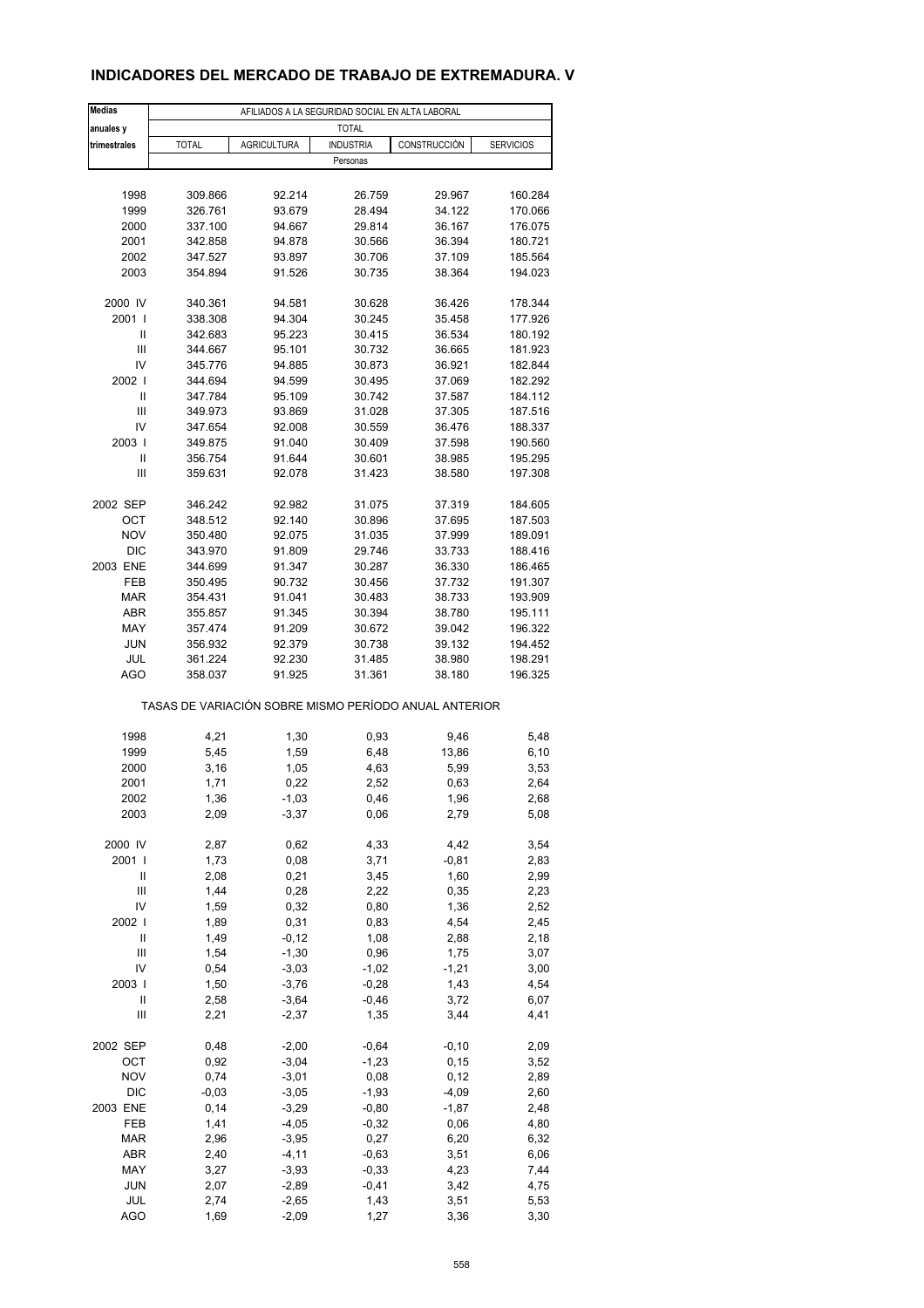#### **INDICADORES DEL MERCADO DE TRABAJO DE EXTREMADURA. VI**

| <b>Medias</b>     | AFILIADOS A LA SEGURIDAD SOCIAL EN ALTA LABORAL       |                    |                     |                  |                    |  |  |  |  |
|-------------------|-------------------------------------------------------|--------------------|---------------------|------------------|--------------------|--|--|--|--|
| anuales y         |                                                       |                    | <b>CUENTA AJENA</b> |                  |                    |  |  |  |  |
| trimestrales      | <b>TOTAL</b>                                          | <b>AGRICULTURA</b> | <b>INDUSTRIA</b>    | CONSTRUCCIÓN     | <b>SERVICIOS</b>   |  |  |  |  |
|                   |                                                       |                    | Personas            |                  |                    |  |  |  |  |
|                   |                                                       |                    |                     |                  |                    |  |  |  |  |
| 1998              | 240.626                                               | 73.772             | 21.570              | 22.816           | 122.144            |  |  |  |  |
| 1999              | 256.212                                               | 74.904             | 23.163              | 26.820           | 131.147            |  |  |  |  |
| 2000              | 265.717                                               | 75.825             | 24.485              | 28.660           | 136.581            |  |  |  |  |
| 2001              | 270.795                                               | 76.239             | 25.178              | 28.577           | 140.637            |  |  |  |  |
| 2002              | 274.924                                               | 75.517             | 25.398              | 29.040           | 144.790            |  |  |  |  |
| 2003              | 281.517                                               | 73.197             | 25.489              | 30.097           | 152.556            |  |  |  |  |
|                   |                                                       |                    |                     |                  |                    |  |  |  |  |
| 2000 IV           | 268.814                                               | 75.801             | 25.324              | 28.807           | 138.716            |  |  |  |  |
| 2001              | 266.641                                               | 75.537             | 24.862              | 27.810           | 138.271            |  |  |  |  |
| Ш                 | 270.523                                               | 76.490             | 25.023              | 28.737           | 140.120            |  |  |  |  |
| Ш                 | 272.432                                               | 76.511             | 25.344              | 28.770           | 141.638            |  |  |  |  |
| IV                | 273.585                                               | 76.415             | 25.484              | 28.991           | 142.519            |  |  |  |  |
| 2002              | 272.500                                               | 76.156             | 25.133              | 29.118           | 141.927            |  |  |  |  |
| Ш                 | 275.121                                               | 76.689             | 25.398              | 29.530           | 143.344            |  |  |  |  |
| Ш                 | 277.122                                               | 75.495             | 25.727              | 29.180           | 146.537            |  |  |  |  |
| IV                | 274.955                                               | 73.728             | 25.335              | 28.332           | 147.354            |  |  |  |  |
| 2003              | 277.055                                               | 72.730             | 25.173              | 29.453           | 149.500            |  |  |  |  |
| Ш                 | 283.227                                               | 73.316             | 25.348              | 30.687           | 153.714            |  |  |  |  |
| Ш                 | 285.646                                               | 73.718             | 26.174              | 30.177           | 155.402            |  |  |  |  |
|                   |                                                       |                    |                     |                  |                    |  |  |  |  |
| 2002 SEP          | 273.559                                               | 74.656<br>73.836   | 25.834<br>25.666    | 29.165<br>29.558 | 143.713            |  |  |  |  |
| ОСТ               | 275.827                                               |                    |                     |                  | 146.559            |  |  |  |  |
| <b>NOV</b>        | 277.786                                               | 73.816             | 25.809              | 29.838           | 148.113            |  |  |  |  |
| <b>DIC</b>        | 271.251                                               | 73.533             | 24.531              | 25.601           | 147.390            |  |  |  |  |
| 2003 ENE          | 272.112                                               | 73.058             | 25.070              | 28.231           | 145.553            |  |  |  |  |
| FEB               | 277.668                                               | 72.424             | 25.218              | 29.572           | 150.255            |  |  |  |  |
| <b>MAR</b>        | 281.385                                               | 72.709             | 25.232              | 30.556           | 152.691            |  |  |  |  |
| <b>ABR</b>        | 282.507                                               | 73.008             | 25.143              | 30.525           | 153.672            |  |  |  |  |
| MAY               | 283.953                                               | 72.896             | 25.409              | 30.745           | 154.742            |  |  |  |  |
| <b>JUN</b>        | 283.220                                               | 74.043             | 25.493              | 30.791           | 152.729            |  |  |  |  |
| JUL<br><b>AGO</b> | 287.265<br>284.026                                    | 73.855<br>73.581   | 26.237<br>26.111    | 30.592<br>29.762 | 156.410<br>154.393 |  |  |  |  |
|                   |                                                       |                    |                     |                  |                    |  |  |  |  |
|                   | TASAS DE VARIACIÓN SOBRE MISMO PERÍODO ANUAL ANTERIOR |                    |                     |                  |                    |  |  |  |  |
|                   |                                                       |                    |                     |                  |                    |  |  |  |  |
| 1998              | 5,20                                                  | 2,01               | 0,83                | 11,42            | 6,82               |  |  |  |  |
| 1999              | 6,48                                                  | 1,53               | 7,39                | 17,55            | 7,37               |  |  |  |  |
| 2000              | 3,71                                                  | 1,23               | 5,71                | 6,86             | 4,14               |  |  |  |  |
| 2001              | 1,91                                                  | 0,54               | 2,83                | $-0,29$          | 2,97               |  |  |  |  |
| 2002              | 1,52                                                  | -0,95              | 0,87                | 1,62             | 2,95               |  |  |  |  |
| 2003              | 2,34                                                  | $-4,06$            | 0,48                | 2,75             | 5,97               |  |  |  |  |
| 2000 IV           | 3,38                                                  | 0,85               | 5,54                | 4,66             | 4,17               |  |  |  |  |
| 2001 l            | 1,90                                                  | 0,22               | 4,43                | $-2,05$          | 3,26               |  |  |  |  |
| Ш                 | 2,37                                                  | 0,47               | 4,01                | 0,92             | 3,46               |  |  |  |  |
| Ш                 | 1,60                                                  | 0,68               | 2,41                | $-0,69$          | 2,44               |  |  |  |  |
| IV                | 1,77                                                  | 0,81               | 0,63                | 0,64             | 2,74               |  |  |  |  |
| 2002              | 2,20                                                  | 0,82               | 1,09                | 4,70             | 2,64               |  |  |  |  |
| Ш                 | 1,70                                                  | 0,26               | 1,50                | 2,76             | 2,30               |  |  |  |  |
| Ш                 | 1,72                                                  | $-1,33$            | 1,51                | 1,43             | 3,46               |  |  |  |  |
| IV                | 0,50                                                  | $-3,52$            | $-0,58$             | $-2,27$          | 3,39               |  |  |  |  |
| 2003              | 1,67                                                  | $-4,50$            | 0, 16               | 1,15             | 5,34               |  |  |  |  |
| Ш                 | 2,95                                                  | $-4,40$            | $-0,20$             | 3,92             | 7,23               |  |  |  |  |
| $\mathsf{III}$    | 2,42                                                  | $-2,89$            | 1,95                | 3,39             | 5,04               |  |  |  |  |
|                   |                                                       |                    |                     |                  |                    |  |  |  |  |
| 2002 SEP          | 0,42                                                  | $-2,20$            | $-0,21$             | $-0,93$          | 2,23               |  |  |  |  |
| OCT               | 0,97                                                  | $-3,53$            | $-0,82$             | $-0,49$          | 4,03               |  |  |  |  |
| <b>NOV</b>        | 0,75                                                  | $-3,46$            | 0,71                | $-0,62$          | 3,27               |  |  |  |  |
| <b>DIC</b>        | $-0,23$                                               | $-3,56$            | $-1,67$             | $-6,03$          | 2,88               |  |  |  |  |
| 2003 ENE          | $-0,02$                                               | $-3,90$            | $-0,40$             | $-3,05$          | 2,73               |  |  |  |  |
| FEB               | 1,55                                                  | $-4,85$            | 0, 19               | $-0,64$          | 5,67               |  |  |  |  |
| <b>MAR</b>        | 3,49                                                  | $-4,74$            | 0,69                | 7,32             | 7,61               |  |  |  |  |
| ABR               | 2,74                                                  | $-4,96$            | $-0,41$             | 3,69             | 7,23               |  |  |  |  |
| MAY               | 3,82                                                  | $-4,74$            | $-0,08$             | 4,55             | 8,99               |  |  |  |  |
| <b>JUN</b>        | 2,29                                                  | $-3,49$            | $-0,09$             | 3,53             | 5,52               |  |  |  |  |
| JUL               | 3,09                                                  | $-3,22$            | 2,07                | 3,49             | 6,48               |  |  |  |  |
| <b>AGO</b>        | 1,75                                                  | $-2,56$            | 1,83                | 3,28             | 3,62               |  |  |  |  |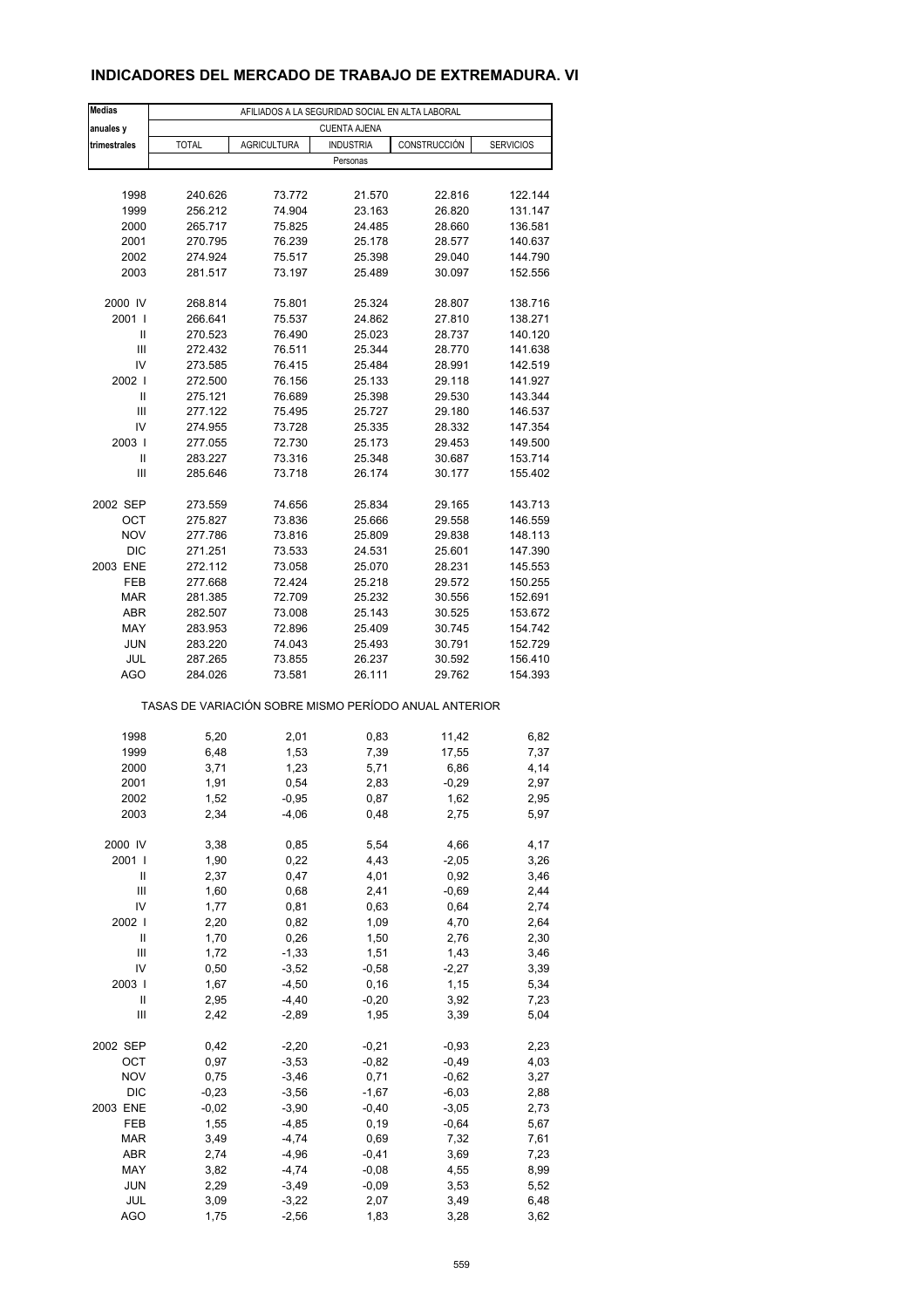### **INDICADORES DEL MERCADO DE TRABAJO DE EXTREMADURA. VII**

| <b>Medias</b>              | AFILIADOS A LA SEGURIDAD SOCIAL EN ALTA LABORAL |                    |                                                       |              |                  |  |  |  |  |
|----------------------------|-------------------------------------------------|--------------------|-------------------------------------------------------|--------------|------------------|--|--|--|--|
| anuales y                  |                                                 |                    | <b>CUENTA PROPIA</b>                                  |              |                  |  |  |  |  |
| trimestrales               | <b>TOTAL</b>                                    | <b>AGRICULTURA</b> | <b>INDUSTRIA</b>                                      | CONSTRUCCIÓN | <b>SERVICIOS</b> |  |  |  |  |
|                            |                                                 |                    | Personas                                              |              |                  |  |  |  |  |
|                            |                                                 |                    |                                                       |              |                  |  |  |  |  |
| 1998                       | 69.240                                          | 18.442             | 5.189                                                 | 7.152        | 38.140           |  |  |  |  |
| 1999                       | 70.549                                          | 18.775             | 5.331                                                 | 7.302        | 38.919           |  |  |  |  |
| 2000                       | 71.383                                          | 18.841             | 5.330                                                 | 7.507        | 39.494           |  |  |  |  |
| 2001                       | 72.063                                          | 18.640             | 5.388                                                 | 7.818        | 40.084           |  |  |  |  |
| 2002                       | 72.602                                          | 18.380             | 5.308                                                 | 8.069        | 40.774           |  |  |  |  |
| 2003                       | 73.377                                          | 18.329             | 5.245                                                 | 8.267        | 41.467           |  |  |  |  |
|                            |                                                 |                    |                                                       |              |                  |  |  |  |  |
| 2000 IV                    | 71.547                                          | 18.780             | 5.304                                                 | 7.619        | 39.628           |  |  |  |  |
| 2001 l                     | 71.667                                          | 18.767             | 5.383                                                 | 7.648        | 39.655           |  |  |  |  |
| Ш                          | 72.160                                          | 18.733             | 5.392                                                 | 7.797        | 40.072           |  |  |  |  |
| Ш                          | 72.235                                          | 18.590             | 5.388                                                 | 7.895        | 40.285           |  |  |  |  |
| IV                         | 72.190                                          | 18.470             | 5.389                                                 | 7.930        | 40.325           |  |  |  |  |
| 2002 l                     | 72.194                                          | 18.443             | 5.362                                                 | 7.951        | 40.364           |  |  |  |  |
| Ш                          | 72.664                                          | 18.421             | 5.344                                                 | 8.058        | 40.768           |  |  |  |  |
| Ш                          | 72.852                                          | 18.375             | 5.301                                                 | 8.125        | 40.979           |  |  |  |  |
| IV                         | 72.699                                          | 18.280             | 5.224                                                 | 8.143        | 40.983           |  |  |  |  |
| 2003                       | 72.820                                          | 18.310             | 5.235                                                 | 8.145        | 41.061           |  |  |  |  |
| Ш                          | 73.528                                          | 18.329             | 5.253                                                 | 8.298        | 41.581           |  |  |  |  |
| Ш                          | 73.985                                          | 18.360             | 5.249                                                 | 8.403        | 41.907           |  |  |  |  |
|                            |                                                 |                    |                                                       |              |                  |  |  |  |  |
| 2002 SEP                   | 72.683                                          | 18.326             | 5.241                                                 | 8.154        | 40.892           |  |  |  |  |
|                            |                                                 | 18.304             |                                                       |              |                  |  |  |  |  |
| ОСТ                        | 72.685                                          |                    | 5.230                                                 | 8.137        | 40.944           |  |  |  |  |
| <b>NOV</b>                 | 72.694                                          | 18.259             | 5.226                                                 | 8.161        | 40.978           |  |  |  |  |
| <b>DIC</b>                 | 72.719                                          | 18.276             | 5.215                                                 | 8.132        | 41.026           |  |  |  |  |
| 2003 ENE                   | 72.587                                          | 18.289             | 5.217                                                 | 8.099        | 40.912           |  |  |  |  |
| FEB                        | 72.827                                          | 18.308             | 5.238                                                 | 8.160        | 41.052           |  |  |  |  |
| <b>MAR</b>                 | 73.046                                          | 18.332             | 5.251                                                 | 8.177        | 41.218           |  |  |  |  |
| <b>ABR</b>                 | 73.350                                          | 18.337             | 5.251                                                 | 8.255        | 41.439           |  |  |  |  |
| MAY                        | 73.521                                          | 18.313             | 5.263                                                 | 8.297        | 41.580           |  |  |  |  |
| <b>JUN</b>                 | 73.712                                          | 18.336             | 5.245                                                 | 8.341        | 41.723           |  |  |  |  |
| JUL                        | 73.959                                          | 18.375             | 5.248                                                 | 8.388        | 41.881           |  |  |  |  |
| AGO                        | 74.011                                          | 18.344             | 5.250                                                 | 8.418        | 41.932           |  |  |  |  |
|                            |                                                 |                    | TASAS DE VARIACIÓN SOBRE MISMO PERÍODO ANUAL ANTERIOR |              |                  |  |  |  |  |
|                            |                                                 |                    |                                                       |              |                  |  |  |  |  |
| 1998                       | 0,90                                            | $-1,43$            | 1,30                                                  | 3,64         | 1,40             |  |  |  |  |
| 1999                       | 1,89                                            | 1,81               | 2,74                                                  | 2,10         | 2,04             |  |  |  |  |
| 2000                       | 1,18                                            | 0,35               | $-0,02$                                               | 2,81         | 1,48             |  |  |  |  |
| 2001                       | 0,95                                            | $-1,07$            | 1,10                                                  | 4,14         | 1,49             |  |  |  |  |
| 2002                       | 0,75                                            | $-1,40$            | -1,49                                                 | 3,22         | 1,72             |  |  |  |  |
| 2003                       | 1,13                                            | $-0,51$            | $-1,91$                                               | 2,94         | 1,93             |  |  |  |  |
| 2000 IV                    | 0,98                                            | $-0,28$            | $-1, 11$                                              | 3,50         | 1,39             |  |  |  |  |
| 2001 l                     | 1,08                                            | $-0,48$            | 0,53                                                  | 3,99         | 1,35             |  |  |  |  |
| Ш                          | 0,98                                            | $-0,81$            | 0,92                                                  | 4,15         | 1,35             |  |  |  |  |
| Ш                          | 0,86                                            | $-1,34$            | 1,33                                                  | 4,33         | 1,52             |  |  |  |  |
| IV                         | 0,90                                            | $-1,65$            | 1,62                                                  | 4,08         | 1,76             |  |  |  |  |
| 2002                       | 0,74                                            | $-1,72$            | $-0,38$                                               | 3,96         | 1,79             |  |  |  |  |
| $\ensuremath{\mathsf{II}}$ |                                                 | $-1,67$            |                                                       | 3,34         |                  |  |  |  |  |
| Ш                          | 0,70                                            |                    | $-0,90$                                               |              | 1,74             |  |  |  |  |
|                            | 0,85                                            | $-1, 16$           | $-1,61$                                               | 2,91         | 1,72             |  |  |  |  |
| IV                         | 0,71                                            | $-1,03$            | $-3,07$                                               | 2,69         | 1,63             |  |  |  |  |
| 2003                       | 0,87                                            | $-0,72$            | $-2,36$                                               | 2,45         | 1,73             |  |  |  |  |
| Ш                          | 1,19                                            | $-0,50$            | $-1,70$                                               | 2,98         | 1,99             |  |  |  |  |
| Ш                          | 1,44                                            | $-0,21$            | $-1,55$                                               | 3,61         | 2,15             |  |  |  |  |
| 2002 SEP                   | 0,69                                            | $-1,16$            | $-2,71$                                               | 2,97         | 1,57             |  |  |  |  |
| OCT                        | 0,74                                            | $-1,00$            | $-3,22$                                               | 2,57         | 1,73             |  |  |  |  |
| <b>NOV</b>                 | 0,67                                            | $-1, 13$           | $-2,90$                                               | 2,93         | 1,54             |  |  |  |  |
| DIC                        | 0,70                                            | $-0,97$            | $-3,10$                                               | 2,56         | 1,62             |  |  |  |  |
| 2003 ENE                   | 0,77                                            | $-0,77$            | $-2,67$                                               | 2,47         | 1,62             |  |  |  |  |
| FEB                        | 0,89                                            | $-0,72$            | $-2,69$                                               | 2,68         | 1,76             |  |  |  |  |
| <b>MAR</b>                 | 0,94                                            | $-0,69$            | $-1,72$                                               | 2,20         | 1,79             |  |  |  |  |
| ABR                        | 1,12                                            | $-0,59$            | $-1,69$                                               | 2,85         | 1,94             |  |  |  |  |
| MAY                        | 1,21                                            | $-0,55$            | $-1,52$                                               | 3,04         | 2,01             |  |  |  |  |
| <b>JUN</b>                 | 1,24                                            | $-0,36$            | $-1,91$                                               | 3,04         | 2,03             |  |  |  |  |
| JUL                        | 1,41                                            | $-0,28$            | $-1,65$                                               | 3,58         | 2,16             |  |  |  |  |
| AGO                        | 1,46                                            | $-0, 15$           | $-1,45$                                               | 3,63         | 2,15             |  |  |  |  |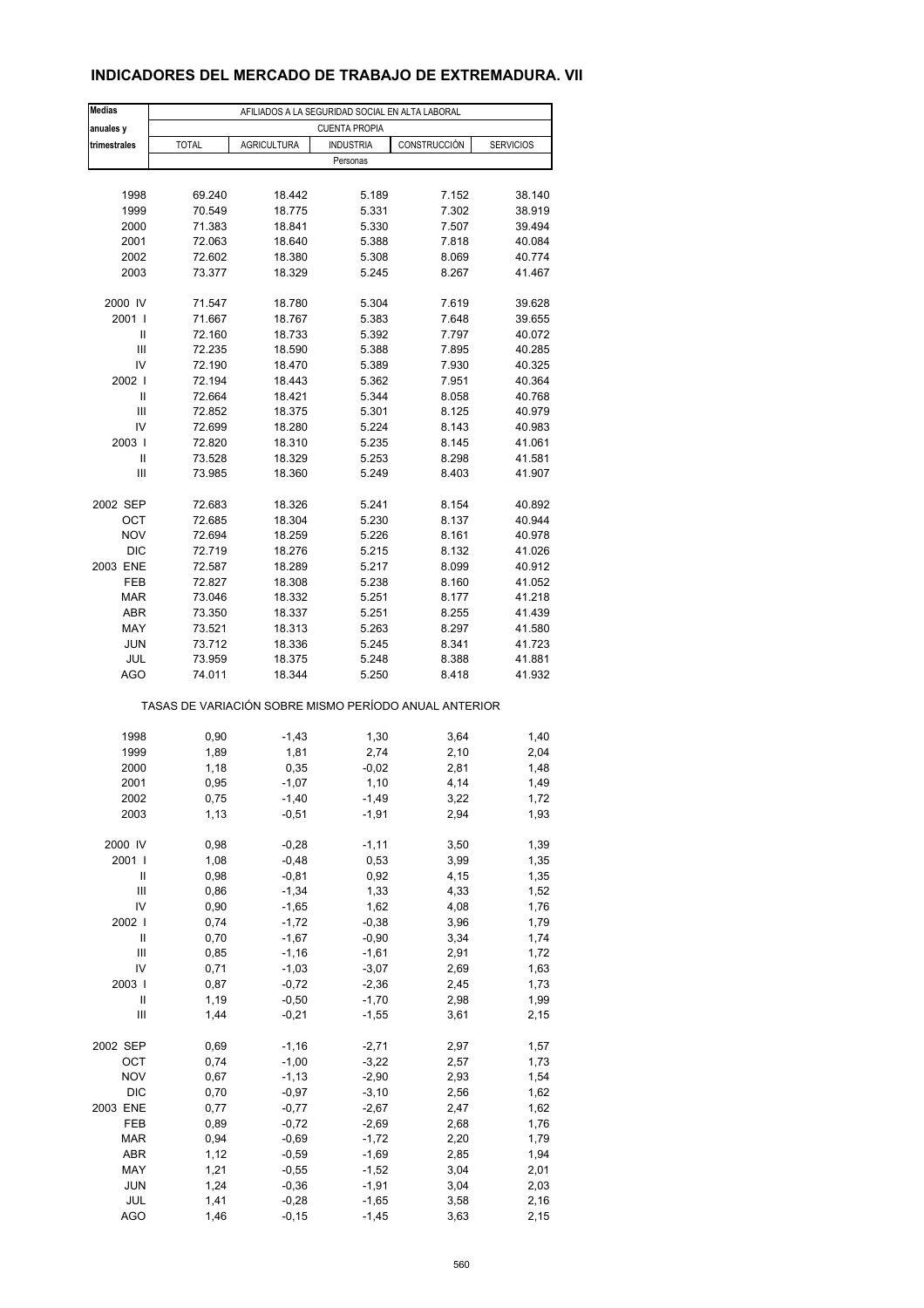| <b>Medias</b>                      |              |                  | EFECTIVOS LABORALES |                                                       |                   |                 | JORNADA MEDIA POR TRABAJADOR Y TRIM. |                    |                 |
|------------------------------------|--------------|------------------|---------------------|-------------------------------------------------------|-------------------|-----------------|--------------------------------------|--------------------|-----------------|
| anuales y                          | <b>TOTAL</b> |                  | <b>SECTORES</b>     |                                                       | CONTRATO          | CONTRATO        | <b>TOTAL</b>                         | A TIEMPO           | A TIEMPO        |
| trimestrales                       |              | <b>INDUSTRIA</b> | CONSTRUC.           | <b>SERVICIOS</b>                                      | <b>INDEFINIDO</b> | <b>TEMPORAL</b> |                                      | <b>COMPLETO</b>    | <b>PARCIAL</b>  |
|                                    |              |                  | Miles de personas   |                                                       |                   |                 |                                      | Horas              |                 |
|                                    |              |                  |                     |                                                       |                   |                 |                                      |                    |                 |
| 1998                               | 130,5        | 21,7             | 22,9                | 86,0                                                  | 69,2              | 61,3            | 412,0                                | 446,5              | 236,0           |
| 1999                               | 141,6        | 23,6             | 26,6                | 91,4                                                  | 79,5              | 62,1            | 422,3                                | 448,0              | 236,4           |
| 2000                               | 149,6        | 24,2             | 28,5                | 96,9                                                  | 84,0              | 65,6            | 421,3                                | 448,9              | 221,9           |
| 2001                               | 155,1        | 25,6             | 28,7                | 100,8                                                 | 87,6              | 67,6            | 418,1                                | 448,6              | 233,6           |
| 2002                               | 157,6        | 25,9             | 27,9                | 103,8                                                 | 91,3              | 66,2            | 418,4                                | 446,4              | 246,8           |
| 2003                               | 164,3        | 25,3             | 30,5                | 108,6                                                 | 91,8              | 72,6            | 431,8                                | 460,1              | 242,2           |
| 2000 III                           | 153,5        | 25,1             | 29,9                | 98,5                                                  | 86,1              | 67,5            | 378,5                                | 399,9              | 210,3           |
| $\mathsf{IV}$                      | 148,6        | 24,3             | 26,8                | 97,5                                                  | 87,8              | 60,9            | 431,2                                | 460,2              | 210,5           |
| 2001 l                             | 152,9        | 24,6             | 29,2                | 99,1                                                  | 85,8              | 67,2            | 437,6                                | 468,8              | 234,2           |
| $\ensuremath{\mathsf{II}}$         | 155,9        | 25,7             | 28,4                | 101,8                                                 | 87,4              | 68,5            | 430,7                                | 465,1              | 234,2           |
| $\ensuremath{\mathsf{III}}\xspace$ | 157,3        | 26,8             | 28,9                | 101,7                                                 | 87,5              | 69,8            | 374,3                                | 398,9              | 217,5           |
| IV                                 | 154,4        | 25,4             | 28,3                | 100,7                                                 | 89,8              | 64,7            | 429,8                                | 461,4              | 248,6           |
| 2002                               | 155,7        | 25,9             | 28,1                | 101,6                                                 | 86,2              | 69,4            | 434,7                                | 466,2              | 264,8           |
| Ш                                  | 159,2        | 25,8             | 29,2                | 104,3                                                 | 91,0              | 68,2            | 437,6                                | 466,5              | 255,9           |
| Ш                                  | 159,7        | 27,4             | 28,6                | 103,7                                                 | 93,2              | 66,5            | 372,6                                | 394,6              | 218,2           |
| IV                                 | 155,6        | 24,3             | 25,8                | 105,5                                                 | 94,9              | 60,6            | 428,7                                | 458,2              | 248,4           |
| 2003                               | 162,8        | 25,1             | 30,8                | 106,9                                                 | 91,5              | 71,3            | 433,5                                | 462,8              | 245,4           |
| Ш                                  | 165,8        | 25,4             | 30,2                | 110,2                                                 | 92,0              | 73,8            | 430,1                                | 457,4              | 239,0           |
|                                    |              |                  |                     |                                                       |                   |                 |                                      |                    |                 |
| 2002 JUL<br><b>AGO</b>             |              |                  |                     |                                                       |                   |                 |                                      |                    |                 |
| <b>SEP</b>                         |              |                  |                     |                                                       |                   |                 |                                      |                    |                 |
| OCT                                |              |                  |                     |                                                       |                   |                 |                                      |                    |                 |
| <b>NOV</b>                         |              |                  |                     |                                                       |                   |                 |                                      |                    |                 |
| <b>DIC</b>                         |              |                  |                     |                                                       |                   |                 |                                      |                    |                 |
| 2003 ENE                           |              |                  |                     |                                                       |                   |                 |                                      |                    |                 |
| FEB                                |              |                  |                     |                                                       |                   |                 |                                      |                    |                 |
| <b>MAR</b>                         |              |                  |                     |                                                       |                   |                 |                                      |                    |                 |
| <b>ABR</b>                         |              |                  |                     |                                                       |                   |                 |                                      |                    |                 |
| MAY                                |              |                  |                     |                                                       |                   |                 |                                      |                    |                 |
| <b>JUN</b>                         |              |                  |                     |                                                       |                   |                 |                                      |                    |                 |
|                                    |              |                  |                     | TASAS DE VARIACIÓN SOBRE MISMO PERÍODO ANUAL ANTERIOR |                   |                 |                                      |                    |                 |
|                                    |              |                  |                     |                                                       |                   |                 |                                      |                    |                 |
| 1998                               | 7,94         | 2,73             | 12,68               | 8,08                                                  | 5,21              | 11,25           | $-2,99$                              | $-0,24$            | 2,03            |
| 1999                               | 8,49         | 8,78             | 16,28               | 6,34                                                  | 14,81             | 1,31            | 2,49                                 | 0,34               | 0, 19           |
| 2000                               | 5,69         | 2,87             | 7,05                | 6,02                                                  | 5,73              | 5,64            | $-0,24$                              | 0,20               | $-6, 14$        |
| 2001                               | 3,68         | 5,78             | 0,79                | 4,02                                                  | 4,28              | 2,97            | $-0,75$                              | $-0,07$            | 5,28            |
| 2002                               | 1,56         | 0,88             | $-2,70$             | 2,93                                                  | 4,22              | -2,04           | 0,07                                 | $-0,48$            | 5,65            |
| 2003                               | 4,35         | $-2,32$          | 6,46                | 5,44                                                  | 3,56              | 5,45            | $-1,00$                              | $-1,34$            | $-6,97$         |
|                                    |              |                  |                     |                                                       |                   |                 |                                      |                    |                 |
| 2000 III<br>${\sf IV}$             | 6,23         | 2,87             | 4,55                | 7,65                                                  | 6,43              | 5,97            | 0,05                                 | $-0,62$<br>$-0,02$ | 1,79            |
| 2001                               | 2,98<br>3,59 | 2,53<br>5,13     | 3,88<br>0,00        | 2,85<br>4,32                                          | 4,90<br>3,37      | 0,50<br>4,19    | $-0,44$<br>$-0,07$                   | 0,17               | $-7,59$<br>3,77 |
| $\ensuremath{\mathsf{II}}$         | 4,77         | 6,64             | 1,43                | 5,27                                                  | 10,35             | $-1,44$         | $-1,55$                              | $-0,47$            | $-2,86$         |
| Ш                                  | 2,48         | 6,77             | $-3,34$             | 3,25                                                  | 1,63              | 3,41            | $-1,11$                              | $-0,25$            | 3,42            |
| ${\sf IV}$                         | 3,90         | 4,53             | 5,60                | 3,28                                                  | 2,28              | 6,24            | $-0,32$                              | 0,26               | 18,10           |
| 2002 l                             | 1,83         | 5,28             | $-3,77$             | 2,52                                                  | 0,47              | 3,27            | $-0,66$                              | $-0,55$            | 13,07           |
| $\ensuremath{\mathsf{II}}$         | 2,12         | 0,39             | 2,82                | 2,46                                                  | 4,12              | $-0,44$         | 1,60                                 | 0,30               | 9,27            |
| $\ensuremath{\mathsf{III}}\xspace$ | 1,53         | 2,24             | $-1,04$             | 1,97                                                  | 6,51              | $-4,73$         | $-0,45$                              | $-1,08$            | 0,32            |
| ${\sf IV}$                         | 0,78         | $-4,33$          | $-8,83$             | 4,77                                                  | 5,68              | $-6,34$         | $-0,26$                              | $-0,69$            | $-0,08$         |
| 2003                               | 4,56         | $-3,09$          | 9,61                | 5,22                                                  | 6, 15             | 2,74            | $-0,28$                              | $-0,73$            | $-7,33$         |
| $\rm{II}$                          | 4,15         | $-1,55$          | 3,42                | 5,66                                                  | 1,10              | 8,21            | $-1,71$                              | $-1,95$            | $-6,60$         |
|                                    |              |                  |                     |                                                       |                   |                 |                                      |                    |                 |
| 2002 JUL                           |              |                  |                     |                                                       |                   |                 |                                      |                    |                 |
| <b>AGO</b>                         |              |                  |                     |                                                       |                   |                 |                                      |                    |                 |
| <b>SEP</b><br>OCT                  |              |                  |                     |                                                       |                   |                 |                                      |                    |                 |
| <b>NOV</b>                         |              |                  |                     |                                                       |                   |                 |                                      |                    |                 |
| <b>DIC</b>                         |              |                  |                     |                                                       |                   |                 |                                      |                    |                 |
| 2003 ENE                           |              |                  |                     |                                                       |                   |                 |                                      |                    |                 |
| FEB                                |              |                  |                     |                                                       |                   |                 |                                      |                    |                 |
| <b>MAR</b>                         |              |                  |                     |                                                       |                   |                 |                                      |                    |                 |
| <b>ABR</b>                         |              |                  |                     |                                                       |                   |                 |                                      |                    |                 |
| MAY                                |              |                  |                     |                                                       |                   |                 |                                      |                    |                 |
| <b>JUN</b>                         |              |                  |                     |                                                       |                   |                 |                                      |                    |                 |

#### **INDICADORES DEL MERCADO DE TRABAJO DE EXTREMADURA. VIII**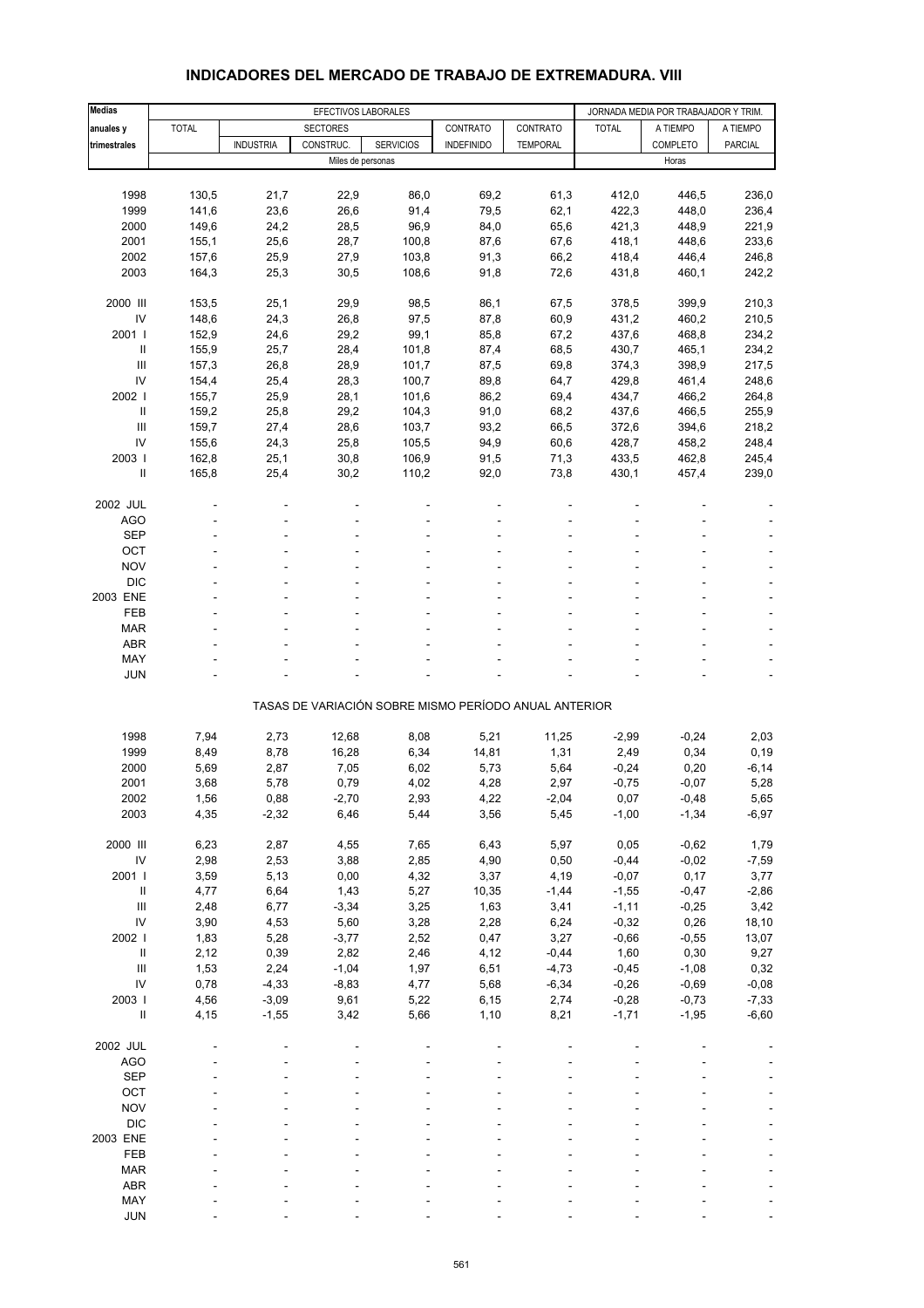#### **INDICADORES DE PRECIOS DE EXTREMADURA. I**

| <b>Medias</b> |                                                       | INDICES DE PRECIOS DE CONSUMO (3) |              | DIFERENCIAL DE |
|---------------|-------------------------------------------------------|-----------------------------------|--------------|----------------|
| anuales y     | <b>GENERAL</b>                                        | ALIMENTACIÓN                      | SIN          | INFLACIÓN      |
| trimestrales  |                                                       | <b>AGREGADO</b>                   | ALIMENTACIÓN | RTO. ESPAÑA    |
|               |                                                       | <b>Base 2001</b>                  |              | P.Porcentuales |
|               |                                                       |                                   |              |                |
|               |                                                       |                                   |              |                |
| 1998          | 92,717                                                | 90,992                            | 93,351       | $-0,42$        |
| 1999          | 94,280                                                | 92,333                            | 95,020       | $-0,62$        |
| 2000          | 96,630                                                | 93,133                            | 98,125       | $-0,94$        |
| 2001          | 100,249                                               | 99,090                            | 100,721      | 0, 15          |
| 2002          | 103,103                                               | 103,796                           | 102,823      | $-0,43$        |
| 2003          | 105,242                                               | 106,176                           | 104,863      | $-1,02$        |
| 2000 IV       | 98,001                                                | 94,997                            | 99,250       | $-0,52$        |
| 2001 l        | 98,931                                                | 96,680                            | 99,847       | $-0,02$        |
| Ш             | 100,254                                               | 98,558                            | 100,945      | 0,30           |
| Ш             | 100,864                                               | 100,034                           | 101,202      | 0,14           |
| IV            | 100,947                                               | 101,087                           | 100,892      | 0,20           |
| 2002 l        | 101,335                                               | 101,968                           | 101,078      | $-0,23$        |
| Ш             |                                                       |                                   |              |                |
|               | 103,446                                               | 103,669                           | 103,356      | $-0,47$        |
| Ш             | 103,036                                               | 104,577                           | 102,411      | $-0,46$        |
| IV            | 104,596                                               | 104,968                           | 104,445      | $-0,58$        |
| 2003          | 104,391                                               | 105,495                           | 103,943      | $-0.99$        |
| Ш             | 105,895                                               | 105,738                           | 105,958      | $-0,99$        |
| Ш             | 105,440                                               | 107,295                           | 104,688      | $-1,06$        |
| 2002 OCT      | 104,614                                               | 104,884                           | 104,505      | $-0,68$        |
| <b>NOV</b>    | 104,464                                               | 104,868                           | 104,300      | $-0,60$        |
| <b>DIC</b>    | 104,711                                               | 105,153                           | 104,531      | $-0,45$        |
| 2003 ENE      | 104,087                                               | 105,548                           | 103,496      | $-0,87$        |
| FEB           |                                                       |                                   |              |                |
|               | 104,290                                               | 105,367                           | 103,853      | $-0,94$        |
| MAR           | 104,795                                               | 105,570                           | 104,481      | $-1,17$        |
| <b>ABR</b>    | 106,013                                               | 105,525                           | 106,210      | $-0,93$        |
| MAY           | 105,858                                               | 105,781                           | 105,889      | $-1,03$        |
| <b>JUN</b>    | 105,813                                               | 105,908                           | 105,775      | $-1,02$        |
| JUL           | 104,918                                               | 106,490                           | 104,281      | $-1,08$        |
| AGO           | 105,418                                               | 107,219                           | 104,688      | $-1, 13$       |
| SEP           | 105,984                                               | 108,176                           | 105,096      | $-0,98$        |
|               | TASAS DE VARIACIÓN SOBRE MISMO PERÍODO ANUAL ANTERIOR |                                   |              |                |
| 1998          | 1,42                                                  | 1,42                              | 1,42         |                |
| 1999          | 1,69                                                  | 1,47                              | 1,79         |                |
| 2000          | 2,49                                                  | 0,87                              | 3,27         |                |
| 2001          | 3,75                                                  | 6,40                              | 2,65         |                |
|               |                                                       |                                   |              |                |
| 2002          | 3,10                                                  | 3,80                              | 2,82<br>2,52 |                |
| 2003          | 2,57                                                  | 2,68                              |              |                |
| 2000 IV       | 3,48                                                  | 3,51                              | 3,46         |                |
| 2001 l        | 3,77                                                  | 5,10                              | 3,20         |                |
| Ш             | 4,43                                                  | 7,19                              | 3,25         |                |
| Ш             | 3,78                                                  | 6,87                              | 2,51         |                |
| IV            | 3,01                                                  | 6,41                              | 1,65         |                |
| 2002          | 2,88                                                  | 3,61                              | 2,58         |                |
| Ш             | 3,07                                                  | 4,28                              | 2,59         |                |
| Ш             | 3,06                                                  | 3,65                              | 2,82         |                |
| IV            | 3,39                                                  | 3,64                              | 3,29         |                |
| 2003          | 3,02                                                  |                                   |              |                |
|               |                                                       | 3,46                              | 2,83         |                |
| Ш             | 2,37                                                  | 2,00                              | 2,52         |                |
| Ш             | 2,33                                                  | 2,60                              | 2,22         |                |
| 2002 OCT      | 3,30                                                  | 3,53                              | 3,21         |                |
| <b>NOV</b>    | 3,32                                                  | 3,73                              | 3,15         |                |
| DIC           | 3,55                                                  | 3,66                              | 3,50         |                |
| 2003 ENE      | 3,13                                                  | 3,77                              | 2,87         |                |
| FEB           | 3,12                                                  | 3,41                              | 3,01         |                |
| <b>MAR</b>    | 2,80                                                  | 3,20                              | 2,63         |                |
| <b>ABR</b>    | 2,62                                                  | 2,17                              | 2,80         |                |
| MAY           |                                                       |                                   | 2,32         |                |
|               | 2,21                                                  | 1,94                              |              |                |
| <b>JUN</b>    | 2,27                                                  | 1,88                              | 2,43         |                |
| JUL           | 2,07                                                  | 2,08                              | 2,06         |                |
| AGO           | 2,38                                                  | 2,50                              | 2,33         |                |
| <b>SEP</b>    | 2,55                                                  | 3,21                              | 2,28         |                |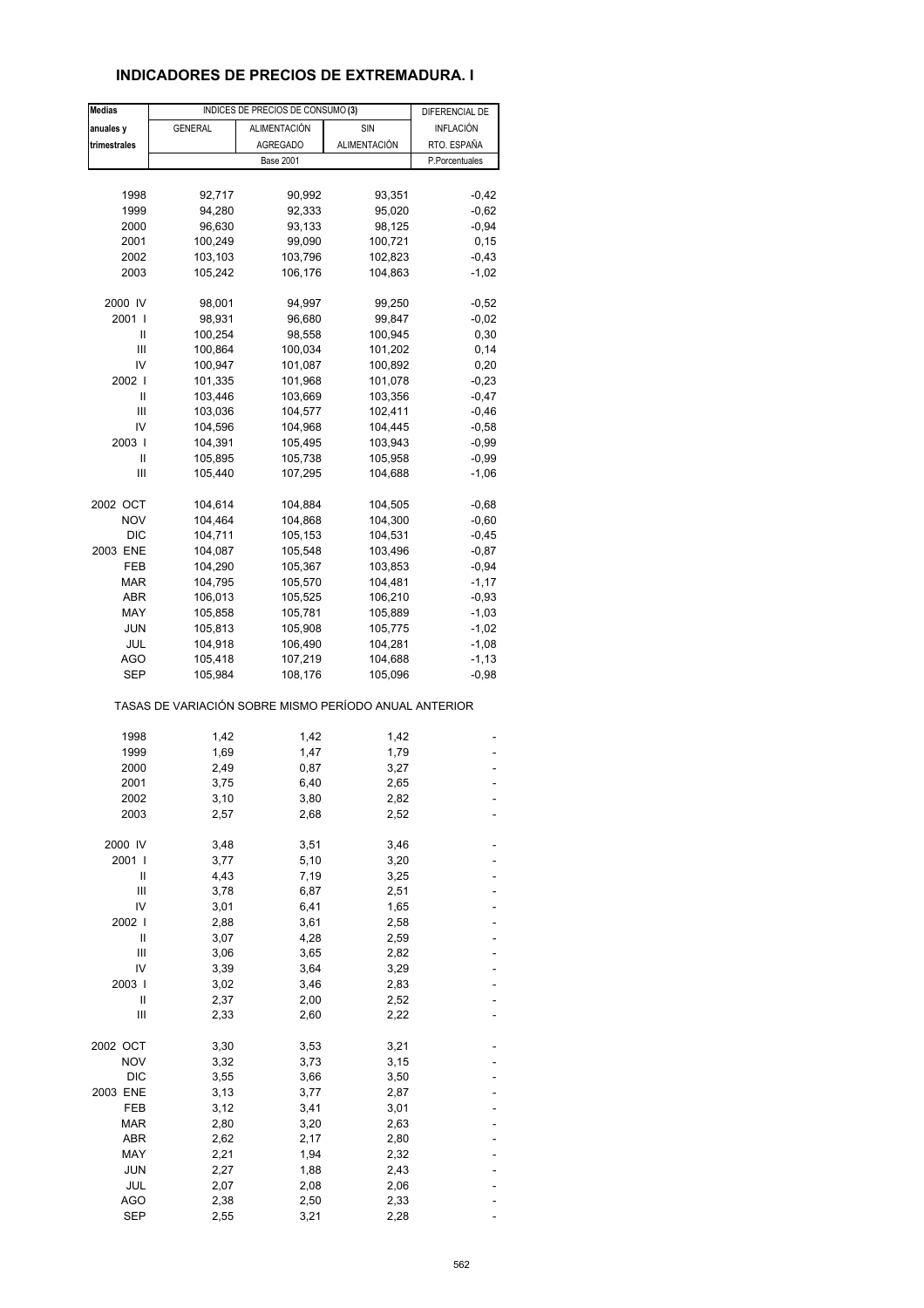# **INDICADORES DE PRECIOS DE EXTREMADURA. II**

| <b>Medias</b>                      |                    |              | INDICES DE PRECIOS DE CONSUMO (3)                     |                 |               |                 |
|------------------------------------|--------------------|--------------|-------------------------------------------------------|-----------------|---------------|-----------------|
| anuales y                          | <b>ALIMENTOS Y</b> | BEBIDAS ALC. | VESTIDO Y                                             | <b>VIVIENDA</b> | <b>MENAJE</b> | <b>MEDICINA</b> |
| trimestrales                       | BEB.NO ALCOH.      | Y TABACO     | CALZADO                                               |                 |               |                 |
|                                    |                    |              | <b>Base 2001</b>                                      |                 |               |                 |
|                                    |                    |              |                                                       |                 |               |                 |
| 1998                               | 91,041             | 89,896       | 101,864                                               | 92,459          | 95,118        | 94,522          |
| 1999                               | 92,085             | 93,503       | 102,582                                               | 93,945          | 96,149        | 96,413          |
| 2000                               | 92,702             | 95,715       | 103,361                                               | 97,434          | 97,613        | 98,135          |
| 2001                               | 99,089             | 99,506       | 105,130                                               | 99,995          | 99,722        | 99,985          |
| 2002                               |                    |              |                                                       |                 |               |                 |
|                                    | 103,444            | 106,347      | 104,588                                               | 102,211         | 101,667       | 102,428         |
| 2003                               | 105,696            | 109,710      | 105,838                                               | 104,668         | 103,355       | 104,496         |
| 2000 IV                            | 94,605             | 97,261       | 103,890                                               | 99,029          | 98,357        | 99,425          |
| 2001 l                             | 96,573             | 97,569       | 104,159                                               | 98,744          | 98,987        | 99,519          |
| Ш                                  | 98,705             | 98,308       | 105,016                                               | 100,211         | 99,495        | 99,931          |
| Ш                                  | 100,224            | 99,595       | 105,215                                               | 100,405         | 100,075       | 100,105         |
| IV                                 | 100,855            | 102,552      | 106,131                                               | 100,620         | 100,331       | 100,386         |
| 2002                               | 101,884            | 102,580      |                                                       |                 | 100,314       |                 |
|                                    |                    |              | 99,730                                                | 102,070         |               | 101,467         |
| Ш                                  | 103,142            | 107,496      | 107,478                                               | 101,934         | 101,628       | 102,439         |
| Ш                                  | 104,149            | 107,680      | 99,221                                                | 102,450         | 102,238       | 102,513         |
| IV                                 | 104,602            | 107,633      | 111,921                                               | 102,390         | 102,487       | 103,291         |
| 2003                               | 105,023            | 108,965      | 101,384                                               | 103,923         | 102,877       | 103,751         |
| Ш                                  | 105,195            | 109,751      | 113,654                                               | 104,897         | 103,666       | 104,614         |
| $\mathbf{III}$                     | 106,869            | 110,414      | 102,476                                               | 105,183         | 103,522       | 105,124         |
|                                    |                    |              |                                                       |                 |               |                 |
| 2002 OCT                           | 104,494            | 107,716      | 111,677                                               | 102,418         | 102,196       | 103,215         |
| <b>NOV</b>                         | 104,493            | 107,592      | 112,409                                               | 102,327         | 102,450       | 103,292         |
| <b>DIC</b>                         | 104,818            | 107,590      | 111,677                                               | 102,425         | 102,816       | 103,366         |
| 2003 ENE                           | 105,239            | 107,782      | 100,853                                               | 103,337         | 102,635       | 103,587         |
| FEB                                | 104,819            | 109,416      | 100,657                                               | 104,079         | 102,872       | 103,732         |
| <b>MAR</b>                         | 105,011            | 109,697      | 102,641                                               | 104,353         | 103,125       | 103,933         |
| ABR                                | 104,946            | 109,811      | 114,079                                               | 104,979         | 103,480       | 104,610         |
| MAY                                | 105,247            | 109,729      | 114,098                                               | 104,816         | 103,708       | 104,610         |
| JUN                                | 105,392            | 109,714      | 112,786                                               | 104,897         | 103,809       | 104,623         |
| JUL                                | 105,970            | 110,325      | 101,099                                               | 105,001         | 103,137       | 104,933         |
| AGO                                | 106,784            | 110,411      | 101,317                                               | 105,105         | 103,524       | 105,176         |
| <b>SEP</b>                         | 107,854            | 110,507      | 105,011                                               | 105,442         | 103,904       | 105,263         |
|                                    |                    |              | TASAS DE VARIACIÓN SOBRE MISMO PERÍODO ANUAL ANTERIOR |                 |               |                 |
| 1998                               | 0,83               | 6,27         | 1,03                                                  | 0,87            | 0,30          | 2,88            |
| 1999                               | 1,15               | 4,01         | 0,70                                                  | 1,61            | 1,08          | 2,00            |
| 2000                               | 0,67               | 2,37         | 0,76                                                  | 3,71            | 1,52          | 1,79            |
| 2001                               | 6,89               | 3,96         | 1,71                                                  | 2,63            | 2,16          | 1,89            |
| 2002                               | 3,44               | 6,35         | 4,59                                                  | 2,21            | 1,67          | 2,43            |
| 2003                               | 2,56               | 3,58         | 3,62                                                  | 2,46            | 1,93          | 2,31            |
|                                    |                    |              |                                                       |                 |               |                 |
| 2000 IV                            | 3,45               | 3,95         | 0,91                                                  | 3,92            | 1,89          | 2,89            |
| 2001 l                             | 5,48               | 3,15         | 1,04                                                  | 2,93            | 2,30          | 2,72            |
| Ш                                  | 7,92               | 3,54         | 1,80                                                  | 3,29            | 2,29          | 2,58            |
| $\ensuremath{\mathsf{III}}\xspace$ | 7,55               | 3,67         | 1,84                                                  | 2,71            | 2,05          | 1,31            |
| IV                                 | 6,61               | 5,44         | 2,16                                                  | 1,61            | 2,01          | 0,97            |
| 2002 l                             | 3,50               | 4,43         | 4,46                                                  | 3,39            | 0,90          | 2,19            |
| Ш                                  | 3,70               | 8,53         | 4,33                                                  | 1,77            | 1,50          | 2,43            |
| Ш                                  | 3,11               | 7,64         | 5,10                                                  | 1,81            | 2,04          | 2,24            |
| IV                                 | 3,48               | 4,82         | 4,50                                                  | 1,89            | 2,23          | 2,85            |
| 2003                               | 3,08               | 6,22         | 1,66                                                  | 1,82            | 2,56          | 2,25            |
| Ш                                  | 1,99               | 2,10         | 5,75                                                  | 2,91            | 2,01          | 2,12            |
| Ш                                  | 2,61               | 2,54         | 3,28                                                  | 2,67            | 1,26          | 2,55            |
| 2002 OCT                           | 3,34               | 4,91         | 4,39                                                  | 2,09            | 1,92          | 2,71            |
| <b>NOV</b>                         | 3,61               | 4,64         | 4,07                                                  | 1,84            | 2,35          | 2,88            |
| <b>DIC</b>                         | 3,49               | 4,91         | 5,06                                                  | 1,74            | 2,40          | 2,96            |
| 2003 ENE                           | 3,59               | 5,08         | 1,86                                                  | 1,53            | 2,60          | 2,45            |
| FEB                                | 2,97               | 6,66         | 1,60                                                  | 1,85            | 2,79          | 2,14            |
| <b>MAR</b>                         | 2,69               | 6,93         | 1,51                                                  | 2,06            | 2,28          | 2,16            |
| ABR                                | 2,15               | 2,35         | 5,67                                                  | 3,19            | 2,26          | 1,90            |
| MAY                                | 1,95               | 1,96         | 5,69                                                  | 3,00            | 1,90          | 2,49            |
| JUN                                | 1,87               | 1,98         | 5,88                                                  | 2,54            | 1,85          | 1,98            |
| JUL                                | 2,04               | 2,45         | 2,21                                                  | 2,61            | 1,06          | 2,43            |
| <b>AGO</b>                         | 2,50               | 2,55         | 3,42                                                  | 2,59            | 1,28          | 2,57            |
| <b>SEP</b>                         | 3,30               | 2,63         | 4,20                                                  | 2,80            | 1,42          | 2,65            |
|                                    |                    |              |                                                       |                 |               |                 |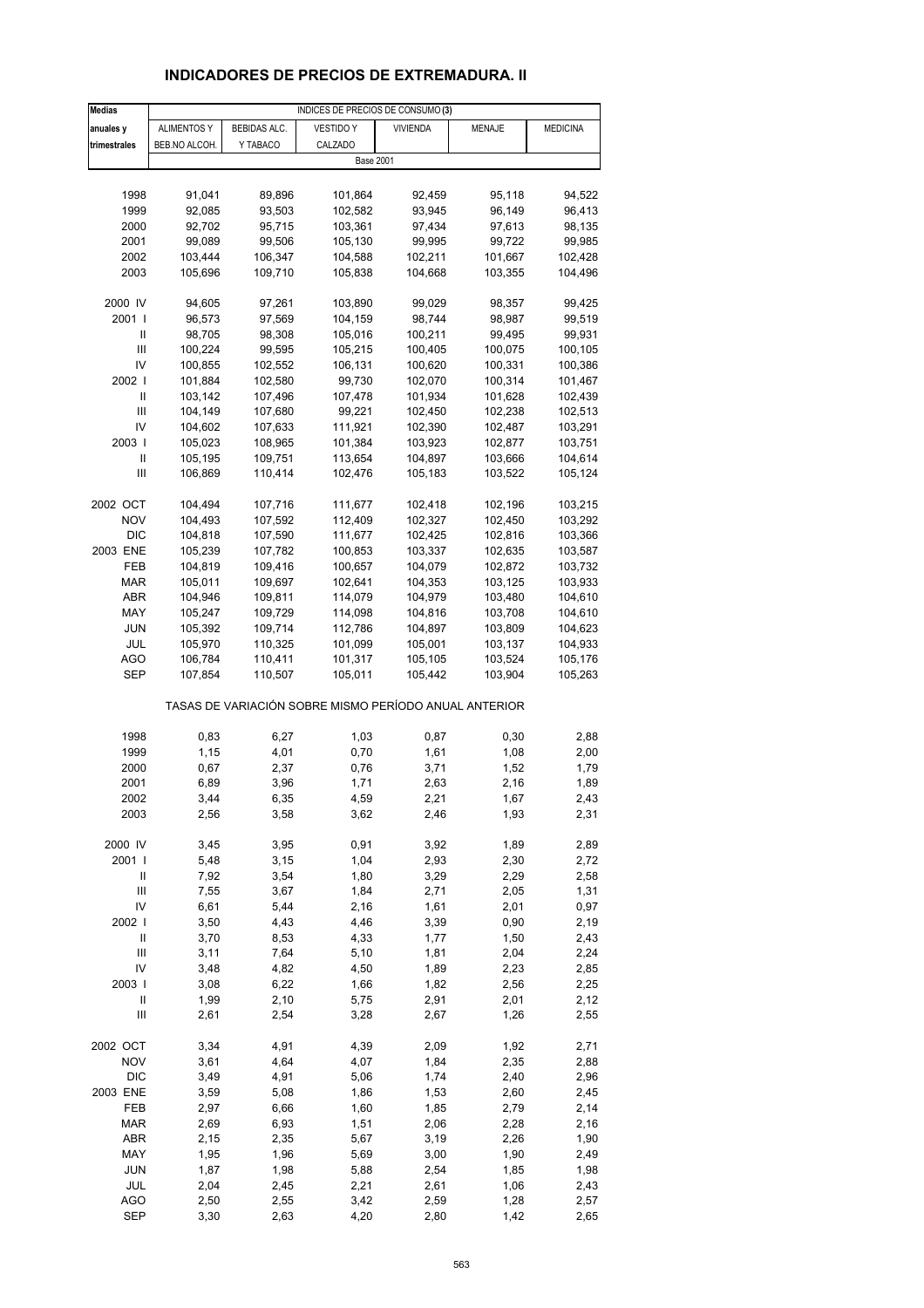# **INDICADORES DE PRECIOS DE EXTREMADURA. III**

| <b>Medias</b>  |                    |               | INDICES DE PRECIOS DE CONSUMO (3)                     |                    |               |              |
|----------------|--------------------|---------------|-------------------------------------------------------|--------------------|---------------|--------------|
| anuales y      | TRANSPORTE         | COMUNICA -    | OCIO <sub>Y</sub>                                     | ENSEÑANZA          | HOTELES,      | <b>OTROS</b> |
| trimestrales   |                    | <b>CIONES</b> | <b>CULTURA</b>                                        |                    | CAFÉS Y REST. |              |
|                |                    |               | <b>Base 2001</b>                                      |                    |               |              |
|                |                    |               |                                                       |                    |               |              |
|                |                    |               |                                                       |                    |               |              |
| 1998           | 90,774             | 104,957       | 93,932                                                | 89,750             | 88,310        | 89,436       |
| 1999           | 92,950             | 107,132       | 94,603                                                | 92,927             | 90,868        | 91,407       |
| 2000           | 99,363             | 101,191       | 96,693                                                | 95,683             | 94,483        | 95,019       |
| 2001           | 100,264            | 100,307       | 99,193                                                | 99,872             | 99,687        | 99,937       |
| 2002           | 101,716            | 97,034        | 101,651                                               | 102,883            | 105,646       | 103,342      |
| 2003           | 103,767            | 94,653        | 100,895                                               | 105,941            | 109,840       | 106,304      |
|                |                    |               |                                                       |                    |               |              |
| 2000 IV        | 101,437            | 101,490       | 96,651                                                | 98,691             | 95,514        | 95,984       |
| 2001 l         | 99,925             | 101,116       | 97,166                                                | 99,119             | 98,758        | 98,653       |
| Ш              | 101,963            | 100,435       | 98,695                                                | 99,119             | 99,241        | 99,721       |
|                |                    |               |                                                       |                    |               |              |
| Ш              | 100,614            | 100,272       | 101,013                                               | 99,388             | 100,393       | 100,473      |
| IV             | 98,555             | 99,404        | 99,899                                                | 101,863            | 100,358       | 100,902      |
| 2002           | 100,027            | 98,740        | 101,176                                               | 101,903            | 103,221       | 102,490      |
| Ш              | 102,362            | 97,368        | 101,662                                               | 102,068            | 105,541       | 103,134      |
| Ш              | 102,129            | 97,058        | 102,805                                               | 102,458            | 106,760       | 103,557      |
| IV             | 102,346            | 94,970        | 100,963                                               | 105,102            | 107,063       | 104,186      |
| 2003           | 104,555            | 95,059        | 100,603                                               | 105,675            | 108,300       | 105,981      |
| Ш              | 103,052            | 94,587        | 100,712                                               | 105,839            | 109,968       | 106,549      |
| $\mathbf{III}$ | 103,694            | 94,314        | 101,370                                               | 106,310            | 111,250       | 106,381      |
|                |                    |               |                                                       |                    |               |              |
| 2002 OCT       |                    |               |                                                       |                    |               |              |
|                | 102,907            | 97,214        | 100,882                                               | 104,973            | 106,805       | 103,802      |
| <b>NOV</b>     | 101,758            | 93,929        | 100,549                                               | 105,157            | 106,931       | 104,245      |
| <b>DIC</b>     | 102,373            | 93,767        | 101,457                                               | 105,177            | 107,452       | 104,510      |
| 2003 ENE       | 103,725            | 95,042        | 100,383                                               | 105,567            | 107,904       | 105,941      |
| FEB            | 104,571            | 95,154        | 100,862                                               | 105,721            | 108,177       | 105,847      |
| <b>MAR</b>     | 105,369            | 94,982        | 100,563                                               | 105,738            | 108,820       | 106,155      |
| ABR            | 103,788            | 94,742        | 101,553                                               | 105,834            | 109,797       | 106,376      |
| MAY            | 102,700            | 94,551        | 100,231                                               | 105,839            | 109,823       | 106,659      |
| <b>JUN</b>     | 102,669            | 94,467        | 100,351                                               | 105,843            | 110,285       | 106,613      |
| JUL            | 103,406            | 94,355        | 100,945                                               | 105,843            | 111,034       | 106,350      |
|                |                    |               |                                                       |                    |               | 106,232      |
| AGO<br>SEP     | 103,863<br>103,814 | 94,288        | 102,049<br>101,115                                    | 105,843<br>107,244 | 112,018       |              |
|                |                    | 94,299        |                                                       |                    | 110,698       | 106,561      |
|                |                    |               | TASAS DE VARIACIÓN SOBRE MISMO PERÍODO ANUAL ANTERIOR |                    |               |              |
| 1998           | $-0,64$            | 2,37          | 2,44                                                  | 3,39               | 3,34          | 3,19         |
| 1999           | 2,40               | 2,07          | 0,71                                                  | 3,54               | 2,90          | 2,20         |
| 2000           | 6,90               | $-5,55$       | 2,21                                                  | 2,96               | 3,98          | 3,95         |
| 2001           | 0,91               | $-0.87$       | 2,59                                                  | 4,38               | 5,51          | 5,18         |
| 2002           | 1,72               | $-2,97$       | 1,65                                                  | 2,88               | 5,65          | 3,34         |
| 2003           | 2,23               | $-3,14$       | $-0,97$                                               | 3,72               | 4,44          | 3,15         |
|                |                    |               |                                                       |                    |               |              |
| 2000 IV        | 7,05               | $-3,59$       | 2,69                                                  | 4,78               | 3,56          | 4,02         |
| 2001 l         | 3,57               | $-0,63$       | 2,71                                                  | 5,15               | 5,71          | 4,77         |
| Ш              | 2,78               | 0,04          | 3,23                                                  | 4,96               | 5,19          | 5,47         |
| Ш              | 0,29               | $-0,84$       | 1,10                                                  | 4,25               | 6,07          | 5,34         |
| IV             | $-2,84$            | $-2,06$       | 3,36                                                  | 3,21               | 5,07          | 5,12         |
| 2002           | 0,41               | $-1,93$       | 2,27                                                  | 2,58               | 5,17          | 3,36         |
| Ш              | 0,83               | $-2,57$       | 1,79                                                  | 2,69               | 6,04          | 3,36         |
| Ш              | 1,78               | $-2,96$       | 1,95                                                  | 2,93               | 5,15          | 3,28         |
| IV             | 3,89               | $-4,41$       | 0,60                                                  | 3,32               | 6,22          | 3,37         |
| 2003           | 4,53               | $-3,73$       | $-0,57$                                               | 3,70               | 4,92          | 3,41         |
|                |                    |               |                                                       |                    |               |              |
| Ш              | 0,67               | $-2,86$       | $-0,93$                                               | 3,69               | 4,19          | 3,31         |
| Ш              | 1,53               | $-2,83$       | $-1,40$                                               | 3,76               | 4,21          | 2,73         |
| 2002 OCT       | 3,53               | $-2,97$       | 1,07                                                  | 3,27               | 5,96          | 3,12         |
| <b>NOV</b>     | 3,57               | $-5,06$       | 0,50                                                  | 3,45               | 6,35          | 3,49         |
| <b>DIC</b>     | 4,57               | $-5,23$       | 0,23                                                  | 3,25               | 6,35          | 3,51         |
| 2003 ENE       | 4,45               | $-5,10$       | $-0,48$                                               | 3,64               | 5,42          | 3,53         |
| FEB            | 4,86               | $-3,54$       | 0,09                                                  | 3,79               | 4,95          | 3,60         |
| <b>MAR</b>     | 4,28               | $-2,51$       | $-1,30$                                               | 3,67               | 4,40          | 3,09         |
| ABR            | 1,29               | $-2,75$       | 0,20                                                  | 3,70               | 4,33          | 3,29         |
| MAY            | $-0,07$            | $-2,95$       | $-1,30$                                               | 3,69               | 4,07          | 3,45         |
|                |                    |               |                                                       |                    |               |              |
| JUN            | 0,81               | $-2,86$       | $-1,71$                                               | 3,69               | 4,18          | 3,20         |
| JUL            | 1,50               | $-2,65$       | $-1,69$                                               | 3,62               | 4,29          | 3,11         |
| AGO            | 1,72               | $-2,73$       | $-1,31$                                               | 3,62               | 4,54          | 2,53         |
| <b>SEP</b>     | 1,37               | $-3,10$       | $-1,19$                                               | 4,03               | 3,79          | 2,55         |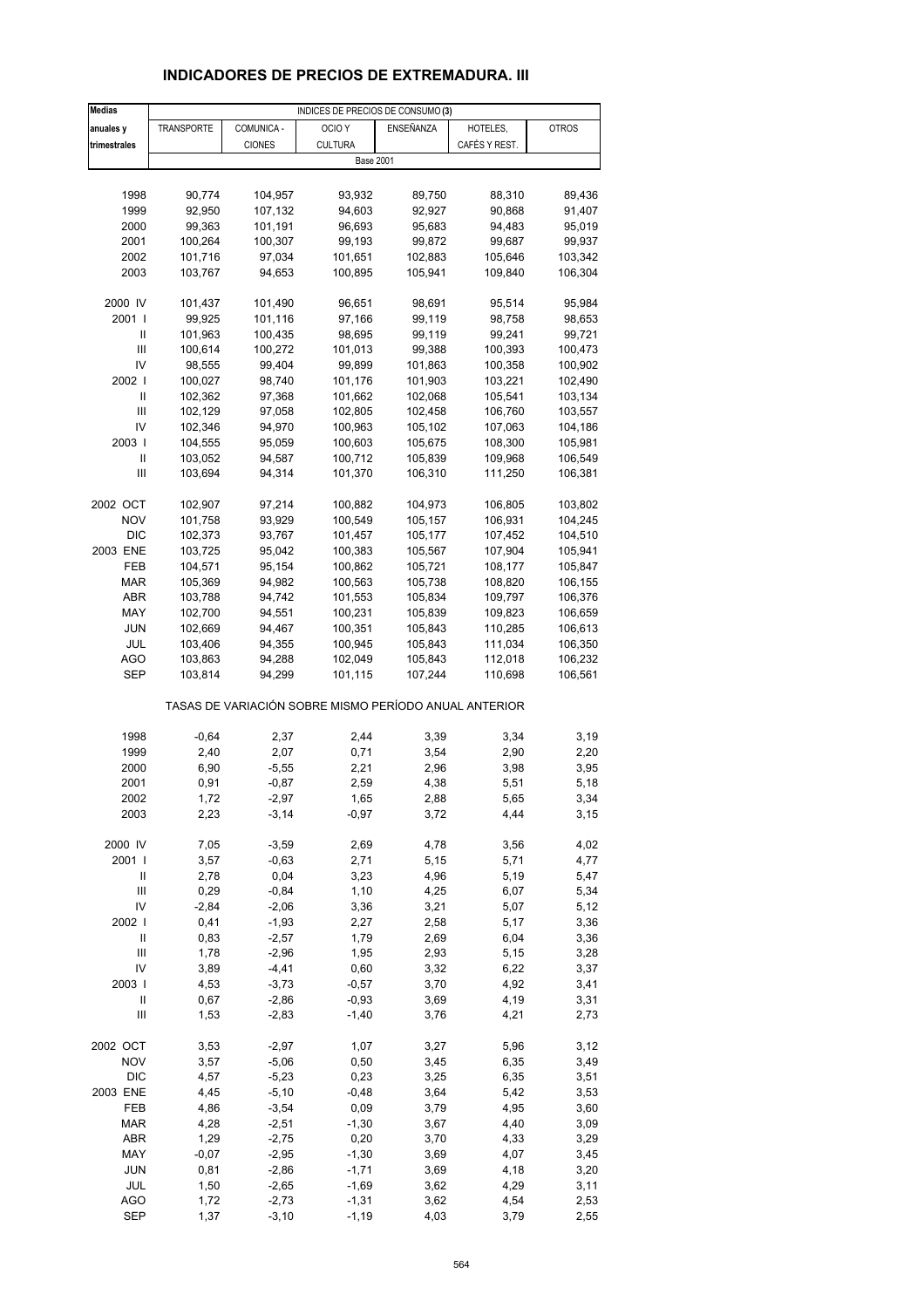| <b>Medias</b>                                                    |                      | <b>COSTE SALARIAL</b> |                                                       | <b>SALARIOS</b>  |              |                                             |        |         |                          |
|------------------------------------------------------------------|----------------------|-----------------------|-------------------------------------------------------|------------------|--------------|---------------------------------------------|--------|---------|--------------------------|
|                                                                  |                      |                       |                                                       |                  |              |                                             |        |         |                          |
| anuales y                                                        | POR TRABAJADOR Y MES |                       | POR HORA EFECTIVA DE TRABAJO                          |                  |              | INCREMENTO SALARIAL PACTADO EN CONVENIO (4) |        |         |                          |
| trimestrales                                                     | <b>TOTAL</b>         | <b>ORDINARIO</b>      | <b>TOTAL</b>                                          | <b>ORDINARIO</b> | <b>TOTAL</b> | AGRIC.                                      | CONST. | INDUST. | SERV.                    |
|                                                                  |                      |                       | €                                                     |                  |              |                                             | %      |         |                          |
|                                                                  |                      |                       |                                                       |                  |              |                                             |        |         |                          |
| 1998                                                             | 1.041,01             | 909,55                | 7,38                                                  | 6,44             | 2,52         | 2,50                                        | 2,30   | 2,78    | 2,68                     |
| 1999                                                             | 1.054,13             | 919,78                | 7,52                                                  | 6,56             | 2,61         | 2,71                                        | 2,30   | 2,95    | 2,53                     |
| 2000                                                             | 1.083,64             | 932,21                | 7,72                                                  | 6,64             | 3,98         | 4,37                                        | 3,55   | 3,68    | 3,53                     |
| 2001                                                             | 1.123,73             | 971,26                | 8,06                                                  | 6,96             | 3,12         | 2,50                                        | 4,40   | 4,05    | 3,08                     |
| 2002                                                             | 1.157,41             | 995,74                | 8,36                                                  | 7,19             | 3,31         | 3,00                                        | 3,50   | 4,06    | 3,52                     |
| 2003                                                             | 1.183,29             | 1.035,01              | 8,33                                                  | 7,29             | 3,32         | 3,00                                        | 4,80   | 2,57    | 3,23                     |
| 2000 IV                                                          | 1.213,21             | 945,12                | 8,65                                                  | 6,74             | 3,21         | 3,17                                        | 3,55   | 3,13    | 3,19                     |
| 2001 l                                                           | 1.062,05             | 958,54                | 7,24                                                  | 6,53             | 3,45         | 3,25                                        | 4,40   | 2,73    | 2,65                     |
| Ш                                                                | 1.077,95             | 955,50                | 7,55                                                  | 6,69             | 3,64         | 3,25                                        | 4,40   | 3,31    | 2,61                     |
| Ш                                                                | 1.114,23             | 986,71                | 8,50                                                  | 7,52             | 3,69         | 3,25                                        | 4,40   | 3,99    | 2,63                     |
| IV                                                               |                      |                       |                                                       |                  |              |                                             |        |         |                          |
|                                                                  | 1.240,69             | 984,30                | 8,95                                                  | 7,10             | 3,72         | 2,87                                        | 4,40   | 3,99    | 3,06                     |
| 2002                                                             | 1.114,08             | 994,00                | 7,80                                                  | 6,96             | 2,89         | 2,48                                        | 0,00   | 2,74    | 3,10                     |
| Ш                                                                | 1.114,75             | 989,75                | 7,58                                                  | 6,73             | 2,83         | 2,48                                        | 0,00   | 2,74    | 2,92                     |
| Ш                                                                | 1.125,62             | 1.001,68              | 8,76                                                  | 7,79             | 3,16         | 2,57                                        | 0,00   | 2,93    | 3,31                     |
| IV                                                               | 1.275,20             | 997,51                | 9,28                                                  | 7,26             | 3,15         | 2,57                                        | 0,00   | 2,95    | 3,26                     |
| 2003                                                             | 1.174,80             | 1.027,33              | 8,17                                                  | 7,15             | 3,04         | 3,00                                        | 0,00   | 2,48    | 3,26                     |
| $\ensuremath{\mathsf{II}}$                                       | 1.191,78             | 1.042,69              | 8,48                                                  | 7,42             | 3,03         | 3,00                                        | 0,00   | 2,55    | 3,20                     |
| Ш                                                                |                      |                       | ä,                                                    | ÷,               | 3,32         | 3,00                                        | 4,80   | 2,57    | 3,23                     |
| 2002 SEP                                                         |                      |                       |                                                       |                  | 3,16         | 2,57                                        | 0,00   | 2,93    | 3,31                     |
| OCT                                                              |                      |                       | L,                                                    | $\overline{a}$   | 3,17         | 2,57                                        | 0,00   | 2,95    | 3,29                     |
| <b>NOV</b>                                                       |                      |                       |                                                       | -                | 3,15         | 2,57                                        | 0,00   | 2,95    | 3,26                     |
| <b>DIC</b>                                                       |                      |                       |                                                       | ÷,               | 3,15         | 2,57                                        | 0,00   | 2,95    | 3,26                     |
| 2003 ENE                                                         |                      |                       |                                                       | ä,               |              |                                             |        |         |                          |
|                                                                  |                      |                       |                                                       |                  | 3,53         | 0,00                                        | 0,00   | 2,48    | 3,72                     |
| FEB                                                              |                      |                       | ÷.                                                    | ÷,               | 3,17         | 1,39                                        | 0,00   | 2,48    | 3,26                     |
| <b>MAR</b>                                                       |                      |                       |                                                       | ä,               | 3,04         | 3,00                                        | 0,00   | 2,48    | 3,26                     |
| ABR                                                              |                      |                       |                                                       | ÷,               | 3,03         | 3,00                                        | 0,00   | 2,41    | 3,21                     |
| MAY                                                              |                      |                       | ٠                                                     | ÷                | 3,03         | 3,00                                        | 0,00   | 2,41    | 3,20                     |
| <b>JUN</b>                                                       |                      |                       |                                                       |                  | 3,03         | 3,00                                        | 0,00   | 2,55    | 3,20                     |
| <b>JUL</b>                                                       |                      |                       |                                                       | ÷,               | 3,04         | 3,00                                        | 0,00   | 2,57    | 3,22                     |
| AGO                                                              |                      |                       |                                                       |                  | 3,32         | 3,00                                        | 4,80   | 2,57    | 3,23                     |
|                                                                  |                      |                       | TASAS DE VARIACIÓN SOBRE MISMO PERÍODO ANUAL ANTERIOR |                  |              |                                             |        |         |                          |
|                                                                  |                      |                       |                                                       |                  |              |                                             |        |         |                          |
| 1998                                                             | 1,73                 | 0,54                  | 3,22                                                  | 2,10             |              |                                             |        |         |                          |
| 1999                                                             | 1,26                 | 1,12                  | 1,93                                                  | 1,86             |              |                                             |        |         |                          |
| 2000                                                             | 2,80                 | 1,35                  | 2,56                                                  | 1,18             |              |                                             |        |         |                          |
| 2001                                                             | 3,70                 | 4,19                  | 4,47                                                  | 4,90             |              |                                             |        |         | $\overline{\phantom{a}}$ |
| 2002                                                             | 3,00                 | 2,52                  | 3,66                                                  | 3,23             |              |                                             |        |         |                          |
| 2003                                                             | 6, 18                | 4,35                  | 8,26                                                  | 6,43             |              |                                             |        |         |                          |
| 2000 IV                                                          | 3,64                 | 0,68                  | 2,98                                                  | 0,00             |              |                                             |        |         |                          |
| 2001 l                                                           | 6,81                 | 4,38                  | 8,87                                                  | 6,35             |              |                                             |        |         |                          |
| Ш                                                                | 1,75                 | 3,24                  | 2,03                                                  | 3,40             |              |                                             |        |         |                          |
| $\ensuremath{\mathsf{III}}\xspace$                               | 4,36                 | 4,97                  | 4,17                                                  | 4,59             |              |                                             |        |         |                          |
| IV                                                               | 2,27                 | 4,15                  | 3,47                                                  | 5,34             |              |                                             |        |         |                          |
| 2002                                                             | 4,90                 | 3,70                  | 7,73                                                  | 6,58             |              |                                             |        |         |                          |
| $\ensuremath{\mathsf{II}}$                                       | 3,41                 | 3,58                  | 0,40                                                  | 0,60             |              |                                             |        |         |                          |
| $\ensuremath{\mathsf{III}}\xspace$                               |                      |                       |                                                       |                  |              |                                             |        |         |                          |
|                                                                  | 1,02                 | 1,52                  | 3,06                                                  | 3,59             |              |                                             |        |         |                          |
| IV                                                               | 2,78                 | 1,34                  | 3,69                                                  | 2,25             |              |                                             |        |         |                          |
| 2003                                                             | 5,45                 | 3,35                  | 4,74                                                  | 2,73             |              |                                             |        |         |                          |
| $\ensuremath{\mathsf{II}}$<br>$\ensuremath{\mathsf{III}}\xspace$ | 6,91                 | 5,35                  | 11,87                                                 | 10,25            |              |                                             |        |         |                          |
|                                                                  |                      |                       |                                                       |                  |              |                                             |        |         |                          |
| 2002 SEP<br>OCT                                                  |                      |                       |                                                       |                  |              |                                             |        |         |                          |
| <b>NOV</b>                                                       |                      |                       |                                                       |                  |              |                                             |        |         |                          |
|                                                                  |                      |                       |                                                       |                  |              |                                             |        |         |                          |
| <b>DIC</b>                                                       |                      |                       |                                                       |                  |              |                                             |        |         |                          |
| 2003 ENE                                                         |                      |                       |                                                       |                  |              |                                             |        |         |                          |
| FEB                                                              |                      |                       |                                                       |                  |              |                                             |        |         |                          |
| <b>MAR</b>                                                       |                      |                       |                                                       |                  |              |                                             |        |         |                          |
| ABR                                                              |                      |                       |                                                       |                  |              |                                             |        |         |                          |
| MAY                                                              |                      |                       |                                                       |                  |              |                                             |        |         |                          |
| JUN                                                              |                      |                       |                                                       |                  |              |                                             |        |         |                          |
| JUL                                                              |                      |                       |                                                       |                  |              |                                             |        |         |                          |

#### **INDICADORES DE SALARIOS DE EXTREMADURA**

AGO - - - - - - ---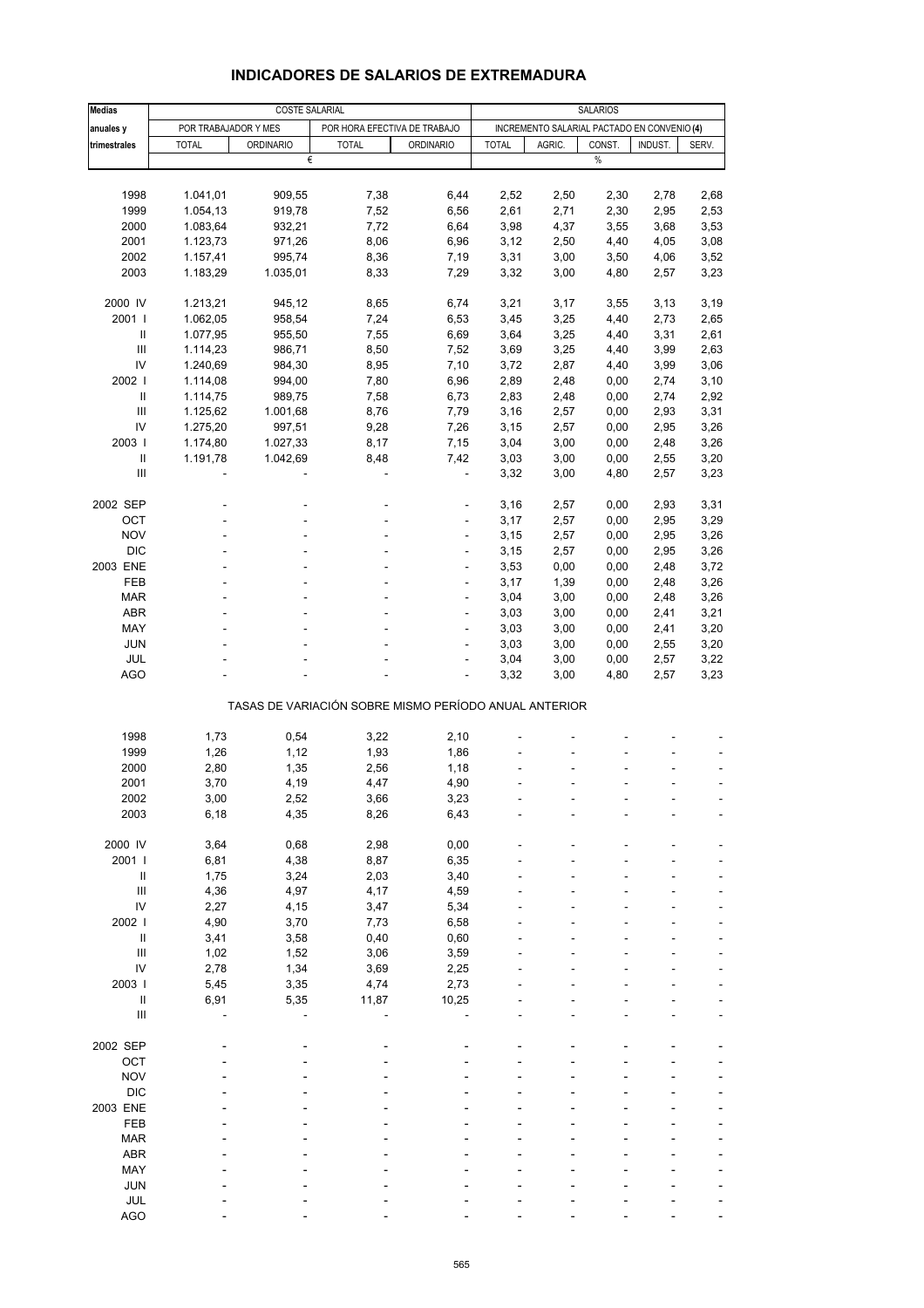### **INDICADORES MONETARIOS DE EXTREMADURA**

| <b>Medias</b>  |                 | CRÉDITOS Y DEPÓSITOS DEL SISTEMA BANCARIO | HIPOTECAS INMOBILIARIAS                               |           |                           |                |  |  |  |  |  |  |  |  |
|----------------|-----------------|-------------------------------------------|-------------------------------------------------------|-----------|---------------------------|----------------|--|--|--|--|--|--|--|--|
| anuales y      | <b>CRÉDITOS</b> |                                           | <b>DEPÓSITOS</b>                                      |           | FINCAS RÚSTICAS Y URBANAS |                |  |  |  |  |  |  |  |  |
| trimestrales   | S.PRIVADO       | S.PÚBLICO                                 | S.PRIVADO                                             | S.PÚBLICO | NÚMERO                    | <b>IMPORTE</b> |  |  |  |  |  |  |  |  |
|                |                 | Millones de €                             |                                                       |           | Unidades                  | Miles de €     |  |  |  |  |  |  |  |  |
|                |                 |                                           |                                                       |           |                           |                |  |  |  |  |  |  |  |  |
| 1998           | 4.725,12        | 617,73                                    | 6.794,21                                              | 220,55    | 911                       | 42.100         |  |  |  |  |  |  |  |  |
| 1999           | 5.590,61        | 716,41                                    | 7.287,36                                              | 248,58    | 1.131                     | 58.194         |  |  |  |  |  |  |  |  |
| 2000           | 6.668,87        | 686,11                                    | 8.112,84                                              | 237,89    | 1.071                     | 59.095         |  |  |  |  |  |  |  |  |
|                |                 |                                           |                                                       |           |                           |                |  |  |  |  |  |  |  |  |
| 2001           | 7.490,89        | 743,54                                    | 8.774,15                                              | 241,94    | 1.072                     | 63.719         |  |  |  |  |  |  |  |  |
| 2002           | 8.447,11        | 872,38                                    | 9.536,31                                              | 356,55    | 997                       | 62.671         |  |  |  |  |  |  |  |  |
| 2003           | 9.216,61        | 902,10                                    | 10.231,38                                             | 374,49    | 1.155                     | 77.531         |  |  |  |  |  |  |  |  |
|                |                 |                                           |                                                       |           |                           |                |  |  |  |  |  |  |  |  |
| 2000 III       | 6.750,30        | 681,53                                    | 8.135,73                                              | 254,86    | 941                       | 52.423         |  |  |  |  |  |  |  |  |
| IV             | 7.072,63        | 692,82                                    | 8.420,86                                              | 221,45    | 990                       | 56.540         |  |  |  |  |  |  |  |  |
| 2001 l         | 7.149,85        | 724,80                                    | 8.473,49                                              | 288,61    | 1.434                     | 79.859         |  |  |  |  |  |  |  |  |
| Ш              | 7.464,06        | 748,02                                    | 8.702,48                                              | 202,59    | 972                       | 57.864         |  |  |  |  |  |  |  |  |
| Ш              | 7.429,37        | 746,28                                    | 8.742,46                                              | 241,54    | 798                       | 55.367         |  |  |  |  |  |  |  |  |
| IV             | 7.920,28        | 755,08                                    | 9.178,19                                              | 235,03    | 1.083                     | 61.787         |  |  |  |  |  |  |  |  |
| 2002           | 8.008,55        | 871,40                                    | 9.243,94                                              | 252,49    | 1.125                     | 68.532         |  |  |  |  |  |  |  |  |
| Ш              | 8.392,21        | 879,69                                    | 9.492,77                                              | 355,76    | 1.042                     | 67.392         |  |  |  |  |  |  |  |  |
| Ш              | 8.561,26        | 820,29                                    | 9.516,46                                              | 362,28    | 902                       | 54.650         |  |  |  |  |  |  |  |  |
| IV             | 8.826,44        | 918,15                                    | 9.892,06                                              | 455,65    | 917                       | 60.111         |  |  |  |  |  |  |  |  |
| 2003           | 8.962,97        | 897,41                                    | 10.172,48                                             | 395,79    | 1.134                     | 74.631         |  |  |  |  |  |  |  |  |
| Ш              | 9.470,24        | 906,79                                    | 10.290,28                                             | 353,18    | 1.176                     | 80.431         |  |  |  |  |  |  |  |  |
|                |                 |                                           |                                                       |           |                           |                |  |  |  |  |  |  |  |  |
| 2002 JUL       |                 | ÷,                                        |                                                       |           | 1.105                     | 66.654         |  |  |  |  |  |  |  |  |
| AGO            |                 | L,                                        |                                                       |           | 632                       | 42.935         |  |  |  |  |  |  |  |  |
| SEP            |                 |                                           |                                                       |           | 970                       | 54.360         |  |  |  |  |  |  |  |  |
| ОСТ            | ٠               | ٠                                         | ٠                                                     |           | 1.023                     | 63.153         |  |  |  |  |  |  |  |  |
| <b>NOV</b>     |                 |                                           |                                                       |           | 958                       | 63.385         |  |  |  |  |  |  |  |  |
| <b>DIC</b>     | ÷.              | ä,                                        |                                                       |           | 770                       | 53.795         |  |  |  |  |  |  |  |  |
| 2003 ENE       | ٠               | ٠                                         | ä,                                                    |           | 1.037                     | 73.833         |  |  |  |  |  |  |  |  |
| FEB            |                 |                                           |                                                       |           |                           |                |  |  |  |  |  |  |  |  |
|                |                 | ä,                                        |                                                       |           | 1.094                     | 68.419         |  |  |  |  |  |  |  |  |
| MAR            |                 |                                           |                                                       |           | 1.270                     | 81.642         |  |  |  |  |  |  |  |  |
| ABR            |                 | ٠                                         |                                                       |           | 1.047                     | 66.415         |  |  |  |  |  |  |  |  |
| MAY            |                 |                                           |                                                       |           | 1.255                     | 89.438         |  |  |  |  |  |  |  |  |
| JUN            |                 |                                           |                                                       |           | 1.227                     | 85.439         |  |  |  |  |  |  |  |  |
|                |                 |                                           | TASAS DE VARIACIÓN SOBRE MISMO PERÍODO ANUAL ANTERIOR |           |                           |                |  |  |  |  |  |  |  |  |
|                |                 |                                           |                                                       |           |                           |                |  |  |  |  |  |  |  |  |
| 1998           | 17,07           | $-13,02$                                  | 4,02                                                  | 12,43     | 10,80                     | 27,92          |  |  |  |  |  |  |  |  |
| 1999           | 18,32           | 15,97                                     | 7,26                                                  | 12,71     | 24,07                     | 38,23          |  |  |  |  |  |  |  |  |
| 2000           | 19,29           | $-4,23$                                   | 11,33                                                 | $-4,30$   | $-5,24$                   | 1,55           |  |  |  |  |  |  |  |  |
| 2001           | 12,33           | 8,37                                      | 8,15                                                  | 1,70      | 0,02                      | 7,83           |  |  |  |  |  |  |  |  |
| 2002           | 12,77           | 17,33                                     | 8,69                                                  | 47,37     | $-7,00$                   | $-1,64$        |  |  |  |  |  |  |  |  |
| 2003           | 12,39           | 3,03                                      | 9,21                                                  | 23,14     | 6,60                      | 14,08          |  |  |  |  |  |  |  |  |
|                |                 |                                           |                                                       |           |                           |                |  |  |  |  |  |  |  |  |
| 2000 III       | 18,77           | $-7,93$                                   | 11,32                                                 | $-18,39$  | $-12,22$                  | $-20,23$       |  |  |  |  |  |  |  |  |
| IV             | 18,62           | $-3,30$                                   | 9,27                                                  | 1,21      | 2,10                      | 8,63           |  |  |  |  |  |  |  |  |
| 2001           | 14,19           | 2,14                                      | 7,66                                                  | 35,06     | 22,08                     | 28,09          |  |  |  |  |  |  |  |  |
| Ш              | 13,25           | 13,26                                     | 8,46                                                  | $-22,55$  | $-17,63$                  | $-11,08$       |  |  |  |  |  |  |  |  |
| $\mathsf{III}$ | 10,06           | 9,50                                      | 7,46                                                  | $-5,23$   | $-15,26$                  | 5,61           |  |  |  |  |  |  |  |  |
| IV             | 11,98           | 8,99                                      | 8,99                                                  | 6,13      | 9,39                      | 9,28           |  |  |  |  |  |  |  |  |
| 2002 l         | 12,01           | 20,23                                     | 9,09                                                  | $-12,52$  | $-21,57$                  | $-14,18$       |  |  |  |  |  |  |  |  |
| $\sf II$       | 12,43           | 17,60                                     | 9,08                                                  | 75,61     | 7,27                      | 16,47          |  |  |  |  |  |  |  |  |
| Ш              | 15,24           | 9,92                                      | 8,85                                                  | 49,99     | 13,12                     | $-1,30$        |  |  |  |  |  |  |  |  |
| IV             | 11,44           | 21,60                                     | 7,78                                                  | 93,87     | $-15,33$                  | $-2,71$        |  |  |  |  |  |  |  |  |
| 2003 l         | 11,92           | 2,98                                      | 10,04                                                 | 56,76     | 0,80                      | 8,90           |  |  |  |  |  |  |  |  |
| Ш              | 12,85           | 3,08                                      | 8,40                                                  | $-0,73$   | 12,86                     | 19,35          |  |  |  |  |  |  |  |  |
|                |                 |                                           |                                                       |           |                           |                |  |  |  |  |  |  |  |  |
| 2002 JUL       |                 |                                           |                                                       |           | 27,60                     | 3,10           |  |  |  |  |  |  |  |  |
| <b>AGO</b>     |                 |                                           |                                                       |           | $-15,05$                  | $-5,00$        |  |  |  |  |  |  |  |  |
| <b>SEP</b>     |                 |                                           |                                                       |           | 23,88                     | $-3,38$        |  |  |  |  |  |  |  |  |
| OCT            |                 |                                           |                                                       |           | $-2, 11$                  | 3,20           |  |  |  |  |  |  |  |  |
| <b>NOV</b>     |                 |                                           |                                                       |           | $-13,07$                  | $-9,85$        |  |  |  |  |  |  |  |  |
| <b>DIC</b>     |                 |                                           |                                                       |           | $-30, 13$                 | $-0,11$        |  |  |  |  |  |  |  |  |
| 2003 ENE       |                 |                                           |                                                       |           | $-16,44$                  | 8,27           |  |  |  |  |  |  |  |  |
| FEB            |                 |                                           |                                                       |           | $-6,73$                   | 3,24           |  |  |  |  |  |  |  |  |
| <b>MAR</b>     |                 |                                           |                                                       |           | 32,29                     | 14,78          |  |  |  |  |  |  |  |  |
| ABR            |                 |                                           |                                                       |           | $-7,10$                   | $-3,21$        |  |  |  |  |  |  |  |  |
| MAY            |                 |                                           |                                                       |           | $-2,33$                   | 7,78           |  |  |  |  |  |  |  |  |
| <b>JUN</b>     |                 |                                           |                                                       |           | 71,61                     | 68,94          |  |  |  |  |  |  |  |  |
|                |                 |                                           |                                                       |           |                           |                |  |  |  |  |  |  |  |  |